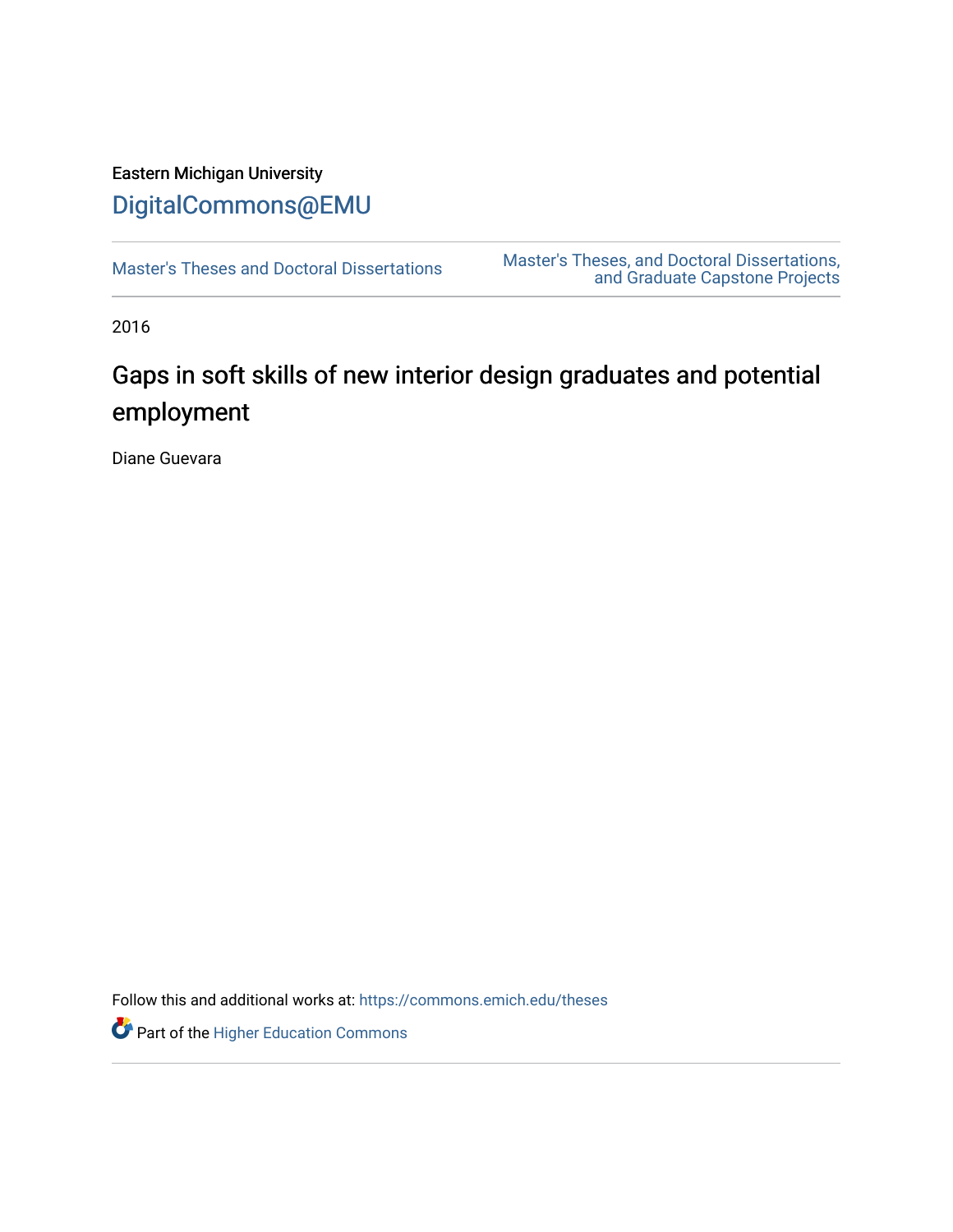Gaps in Soft Skills of New Interior Design Graduates and Potential Employment

by

Diane L. Guevara

Thesis

Submitted to the School of Visual and Built Environments

Eastern Michigan University

in partial fulfillment of the requirements

for the degree of

#### MASTER OF SCIENCE

in

Interior Design

Concentration in Design Education

Thesis Committee:

Shinming Shyu, Ph.D., Chair

Jiang Lu, Ph.D.

Robert Carpenter, Ph.D.

April 5, 2016 Ypsilanti, MI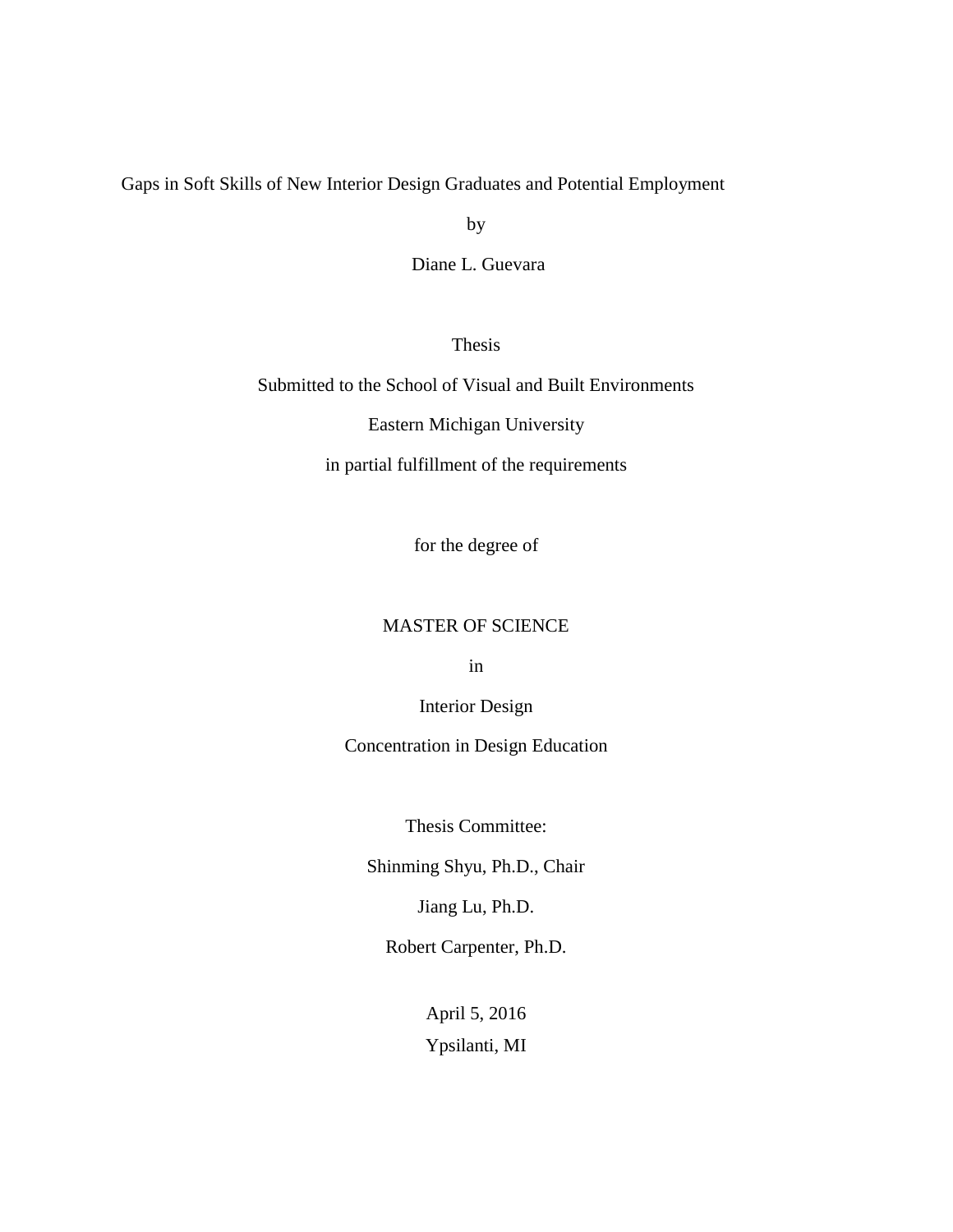#### Acknowledgments

The support of many assisted me in my journey through not only this thesis, but also through graduate school. I would like to thank my thesis committee: Dr. Shinming Shyu, for providing encouragement and confidence in me; Dr. Robert Carpenter, for inspiring in me an excitement for statistics; and Dr. Jiang Lu, for sharing and contributing her knowledge of interior design academia. I also would like to thank, in particular, my father, Cy Yoakam, who taught me to appreciate the value of great design, research, statistics, graduate school, and the world of higher education. A special thank you goes to my family for their patience, and my husband's willingness to talk about design for 18+ years. Through graduate school, I am also grateful to my inspiring faculty at Eastern Michigan University: Dr. Deb Delaski-Smith, Professor Anne Bernardini, Professor Michelle Belt, Dr. Anne Bednar, and Dr. Virginia Harder.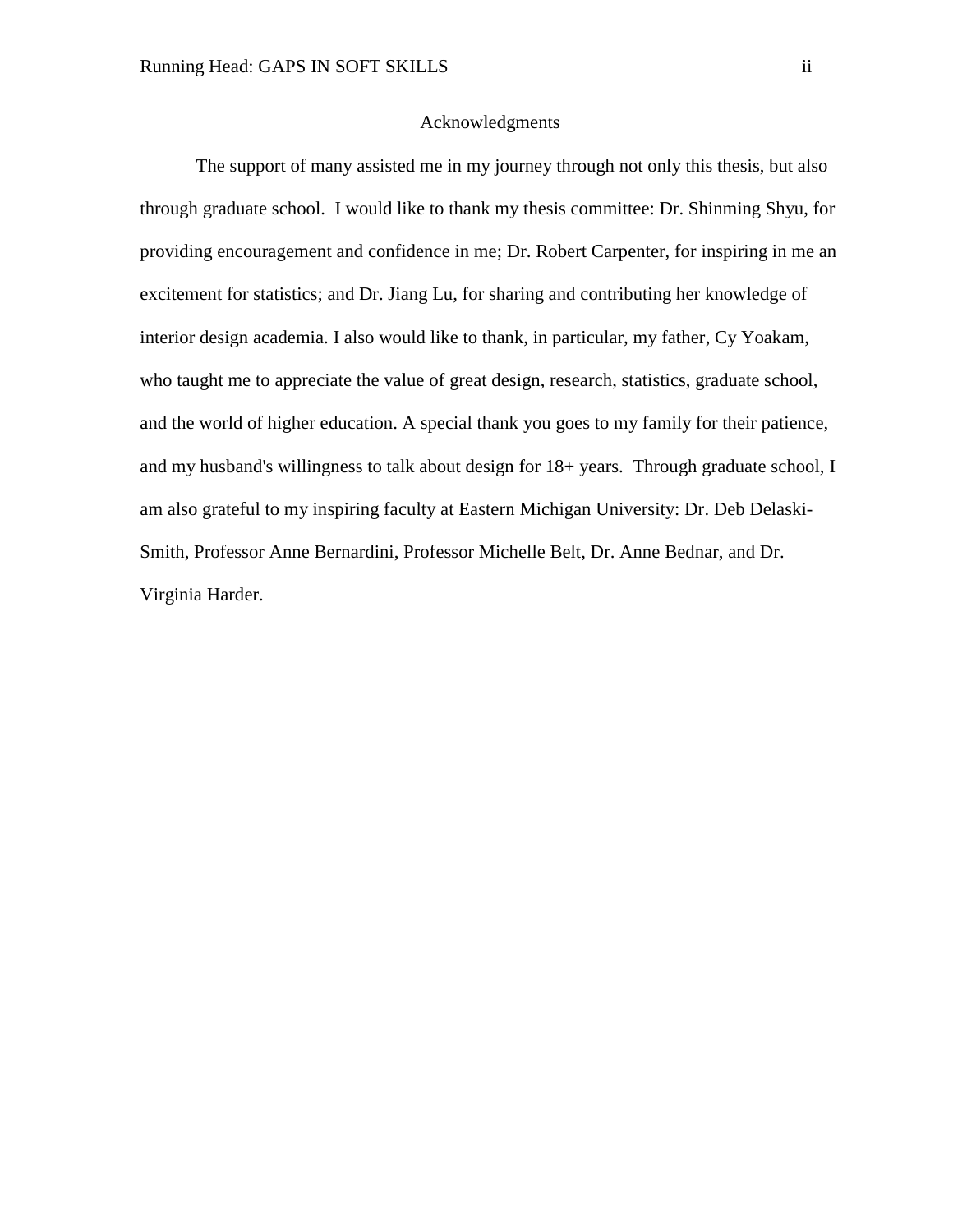#### Abstract

Keeping abreast of the changes in skills desired by potential employers is an ongoing challenge in all fields. Gaps in those skill sets can produce a ripple effect in any industry. This study looks at the interior design industry and whether the undergraduate curriculum is keeping up with the skills desired by potential employers who require employees to have a bachelor degree in interior design. Undergraduate interior design program directors want their programs to be well known for the employment-ready graduates they produce, and that their students possess the skills requested by potential employers in the interior design field. This study uncovers the soft skills perceived as most important for new interior design graduates to possess, as surveyed by those that work along side them. This study also uncovers the gaps in non-Council for Interior Design Accreditation (CIDA) required soft skills that the new interior design graduates are lacking. Interior design students spend four years learning how to communicate graphically; however, the results have gaps that potential employers feel are not being filled.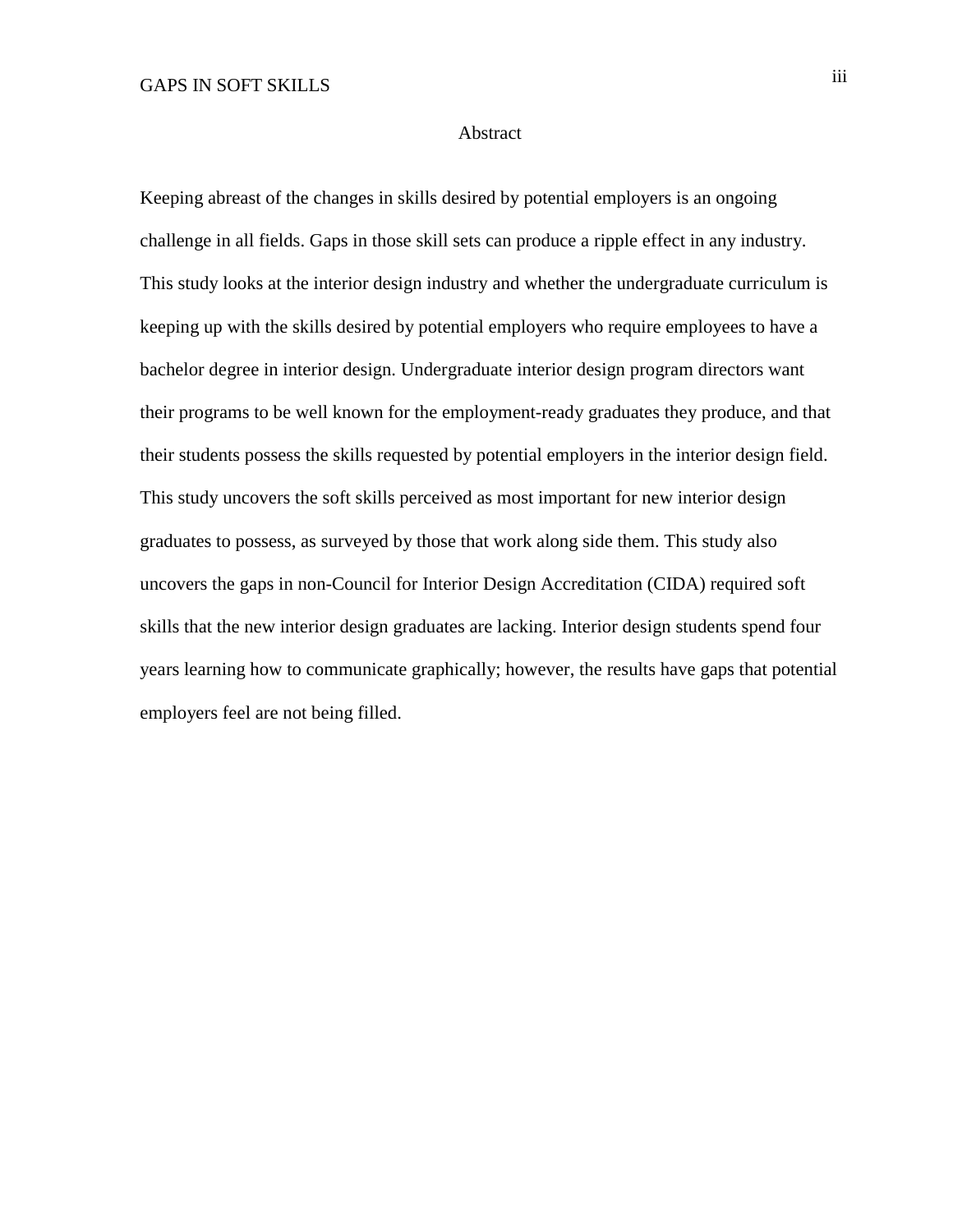#### **Table of Contents**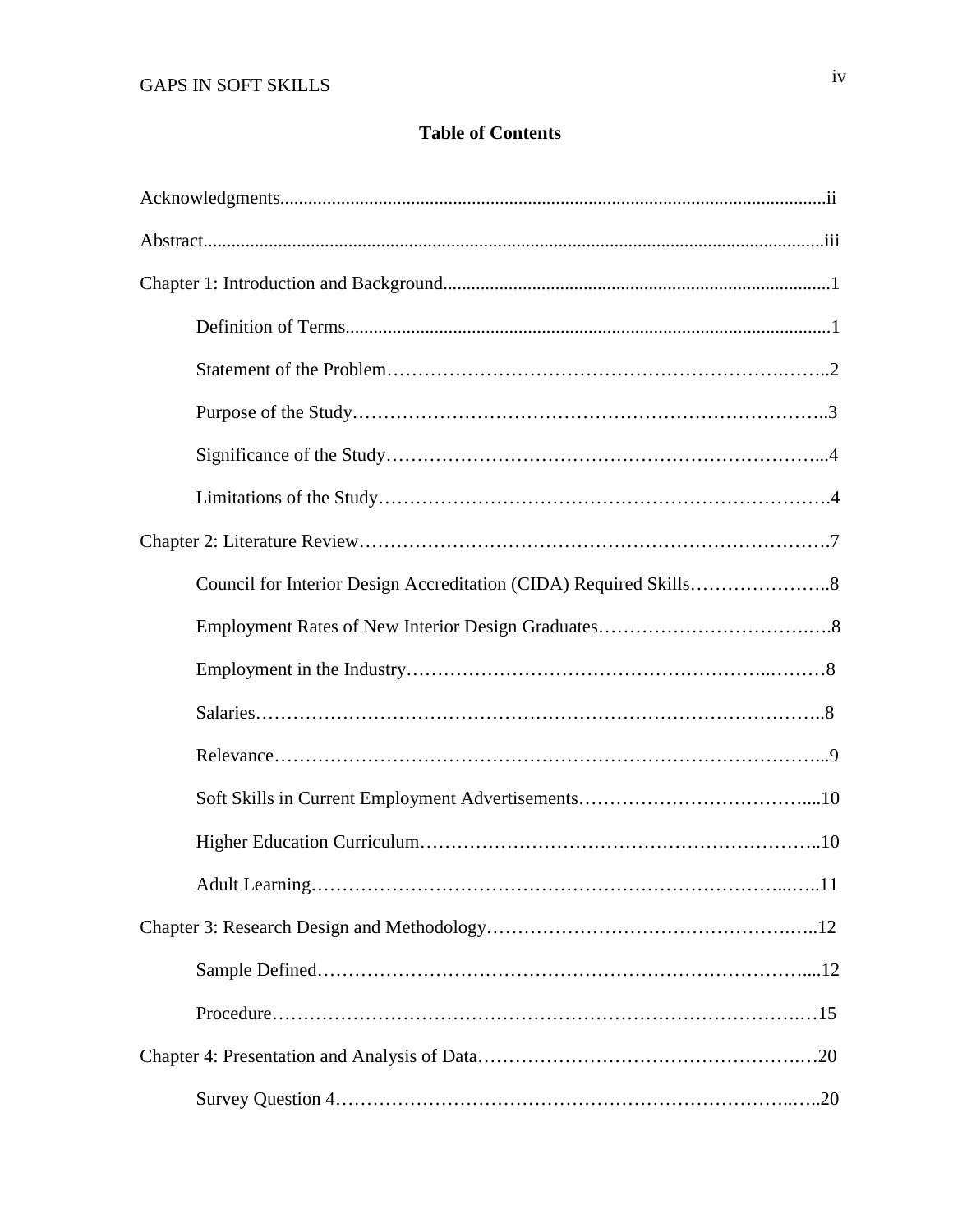| Chapter 5: Research Answers, Summary, and Recommendations for Further Research37   |
|------------------------------------------------------------------------------------|
|                                                                                    |
|                                                                                    |
|                                                                                    |
|                                                                                    |
|                                                                                    |
|                                                                                    |
|                                                                                    |
|                                                                                    |
|                                                                                    |
| Appendix E: Table 7, Correlations for Survey Question 4 (skills possessed)47       |
| Appendix F: Table 17, Correlations for Survey Question 5 (skills most important)50 |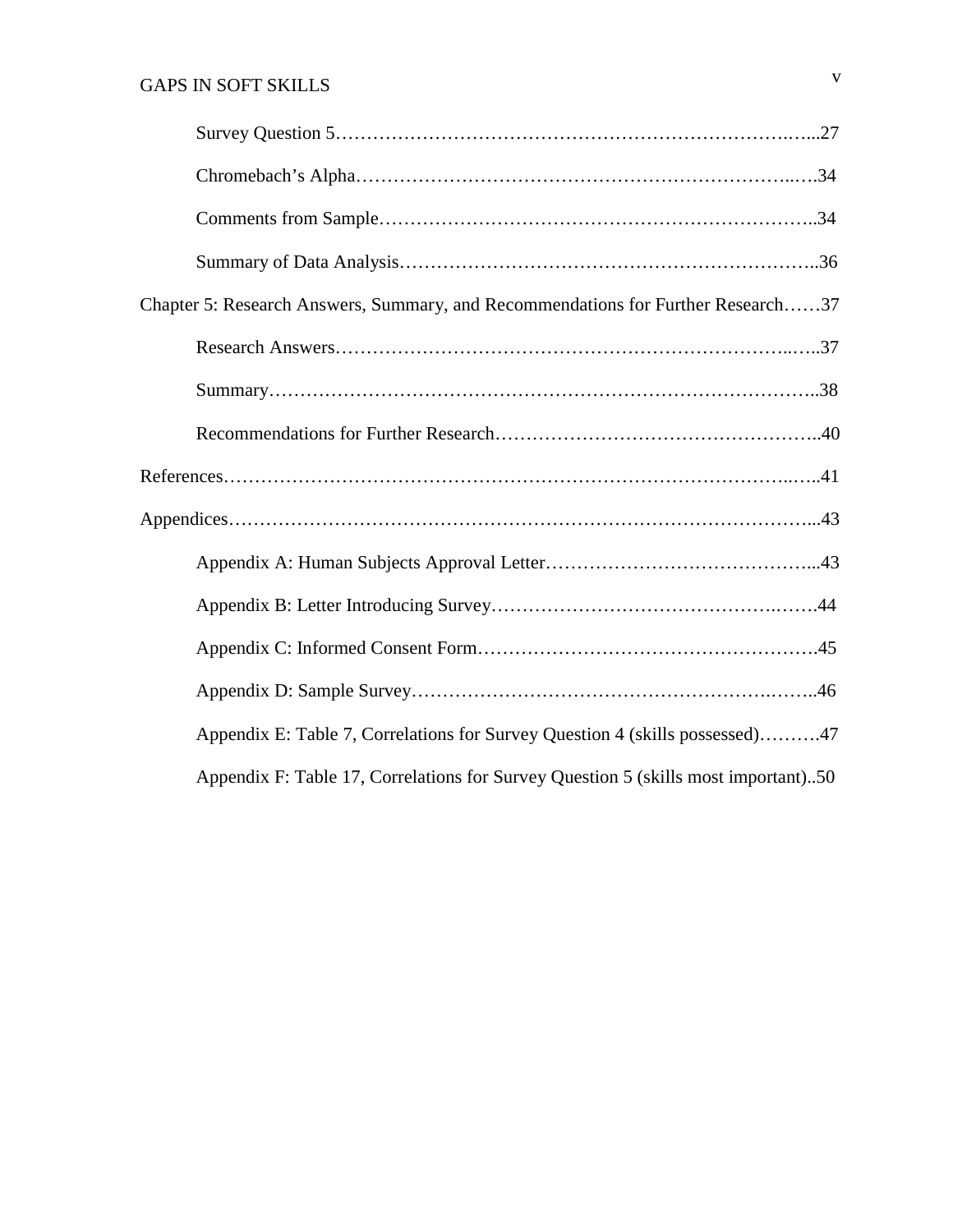## **List of Tables**

| <b>Table</b>   | <u>Page</u>                                                           |
|----------------|-----------------------------------------------------------------------|
| $\mathbf{1}$   |                                                                       |
| $\overline{2}$ |                                                                       |
| 3              |                                                                       |
| $\overline{4}$ |                                                                       |
| 5              |                                                                       |
| 6              |                                                                       |
| 7              |                                                                       |
| 8              |                                                                       |
| 9              | Correlations for Survey Question 4 and # of Designers in Firm25       |
| 10             |                                                                       |
| 11             |                                                                       |
| 12             |                                                                       |
| 13             |                                                                       |
| 14             |                                                                       |
| 15             |                                                                       |
| 16             |                                                                       |
| 17             |                                                                       |
| 18             | Correlations for Means Survey Question 5 and # of Designers in Firm32 |
| 19             |                                                                       |
| 20             | ANOVA for Survey Question 5 Census Region of Sample34                 |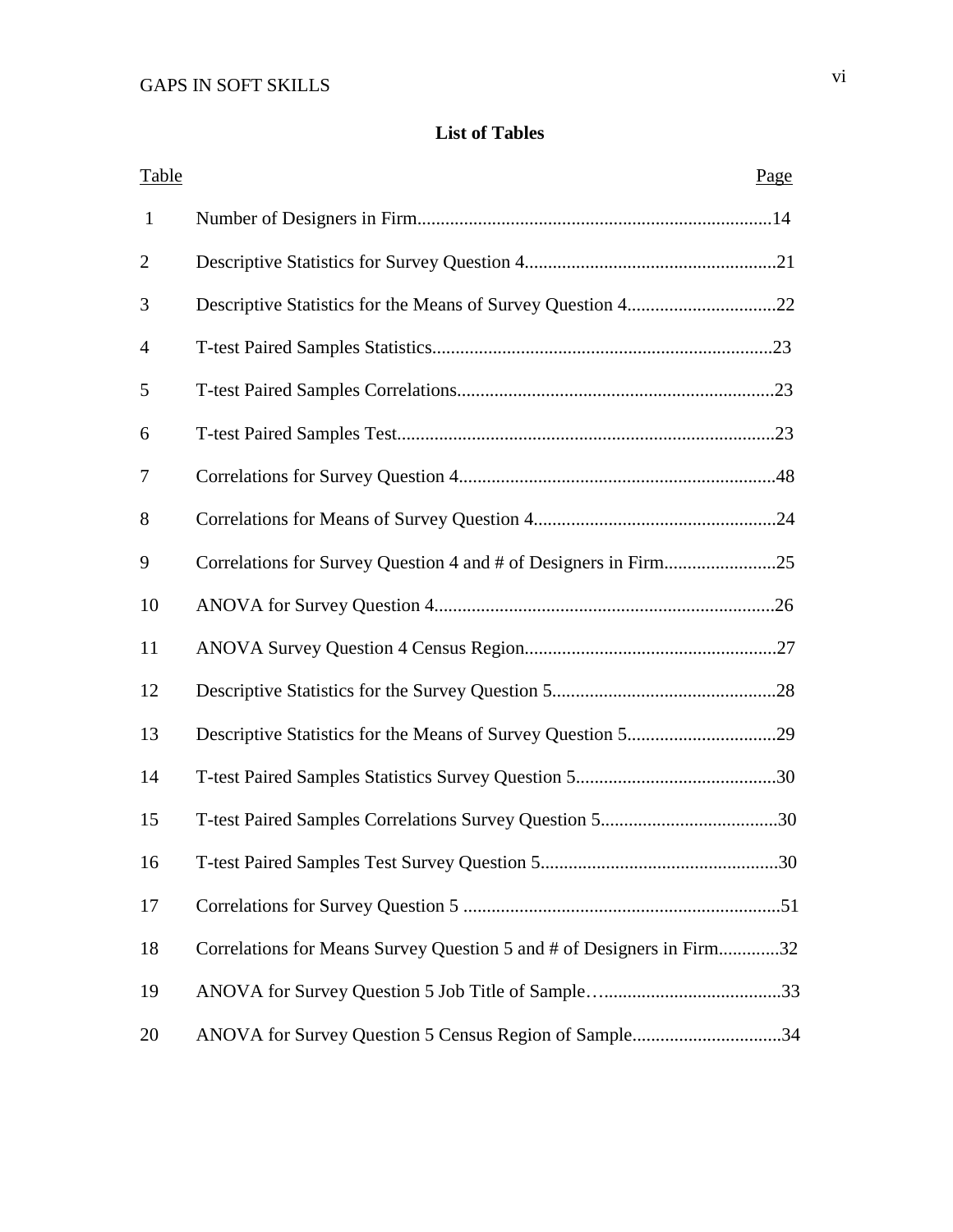# **List of Figures**

| Figure         | Page |
|----------------|------|
| 1              |      |
| 2              |      |
| 3              |      |
| $\overline{4}$ |      |
| 5              |      |
| 6              |      |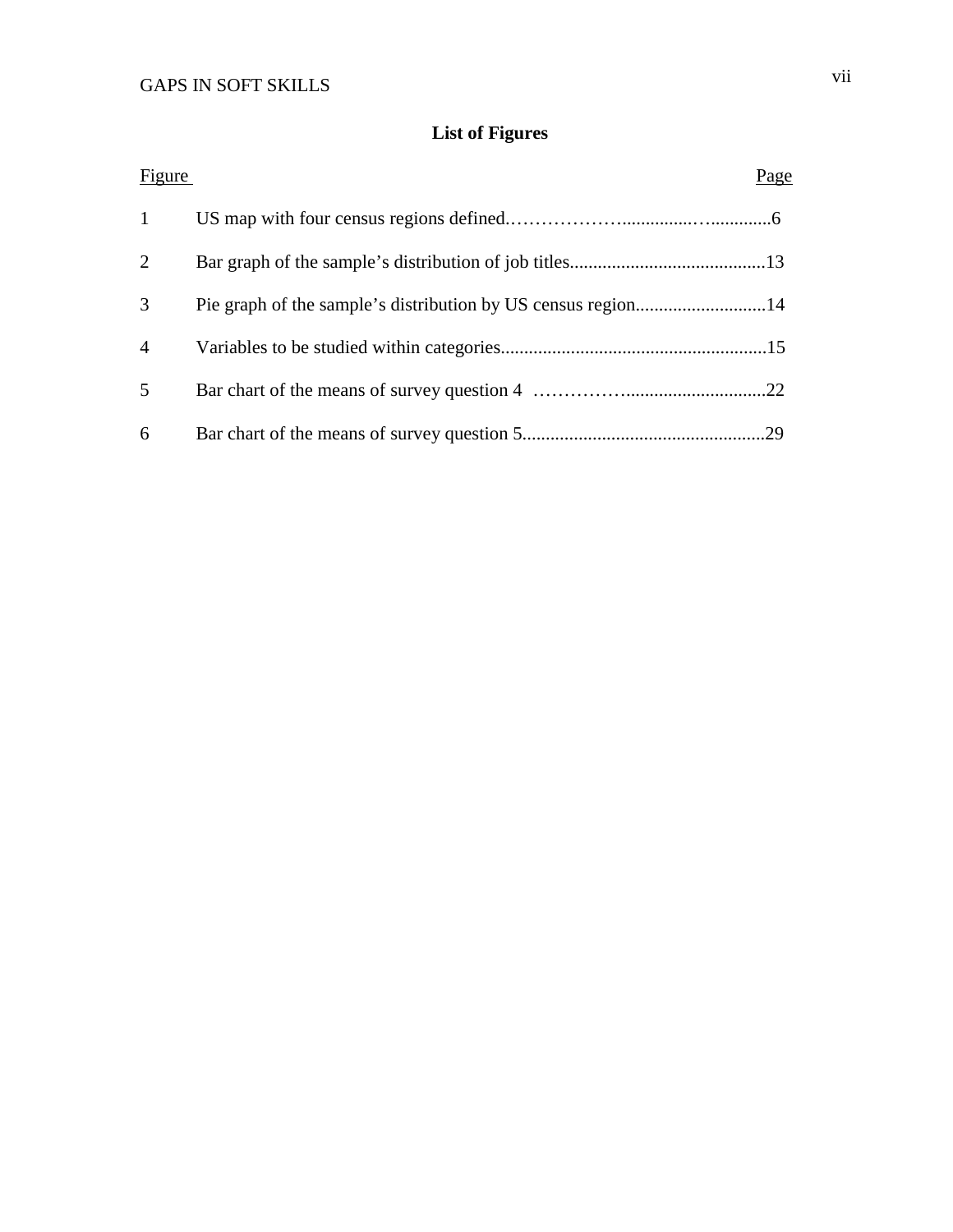Gaps in Soft Skills of New Interior Design Graduates and Potential Employment

#### **Chapter 1: Introduction and Background**

Keeping abreast of the changes in skills desired by potential employers is an ongoing challenge in all fields. Gaps in those skill sets can produce a ripple effect in any industry. This study looks at the interior design industry and if the undergraduate curriculum is keeping up with the skills desired by potential employers, who require employees to have a bachelor degree in interior design. Could there be gaps in undergraduate courses that involve developing the soft skills (as defined in Definition of Terms), which hinder the chance of producing employment-ready graduates? The majority of the current undergraduate population are Millennials, born from 1982 to 1999, and they have the largest student loan debt in history (Twenge, Campbell, Hoffman & Lance, 2010, p.1118). This debt could cause them to leave the industry if well paid employment is not attainable. Therefore, if there are gaps in their soft skills, it could produce a negative effect on the interior design industry.

#### **Definition of Terms**

The following terms will be referred to within this study:

• "CIDA" is defined as the Council for Interior Design Accreditation, which assists the "Interior design profession through identifying, developing and promoting quality standards for the education of entry-level interior designers" (Council for Interior Design Accreditation, 2014).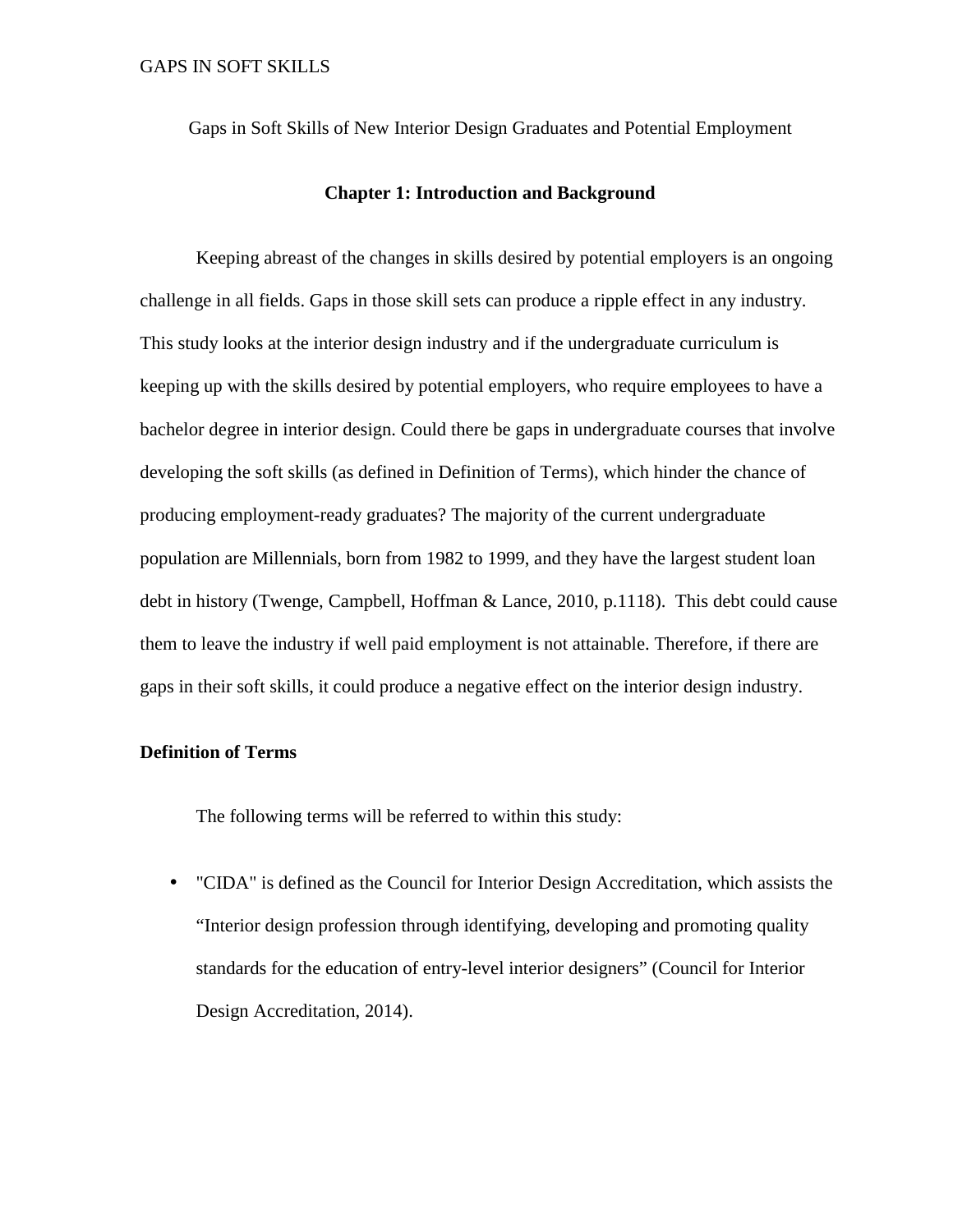- "Employment-ready" is defined as a graduate that possesses the skills (both hard skills and soft skills) that are valued in the current work force and that require a Bachelor degree in that particular field.
- "Underemployment" is defined as an interior design graduate taking a job that does not require a bachelor degree in interior design.
- "Soft skills" is defined as skills that are required to build relationships with other people.
- "Hard skills" is defined as skills that can be developed alone through rote practice and/or memorization.

#### **Statement of Problem**

Undergraduate interior design program directors want their interior design programs to be well known for the employable students they produce. This involves wanting their graduates to be employment-ready, possessing the skills requested by potential employers in the interior design field. Undergraduate interior design program directors already know about the general CIDA requirements needed in order for their program to be accredited through CIDA. They work diligently to include those requirements in their undergraduate interior design curriculum. The accreditation process has strict requirements for producing wellrounded interior design graduates, trained to look out for the health and well-being of the public, as they relate to their surrounding interior spaces. Much goes into the training of interior design students therefore granting them the degree to call themselves Interior designers and not interior decorators (for which no degree is required). Why is it that after spending four years in college, that some new interior design graduates still end up in jobs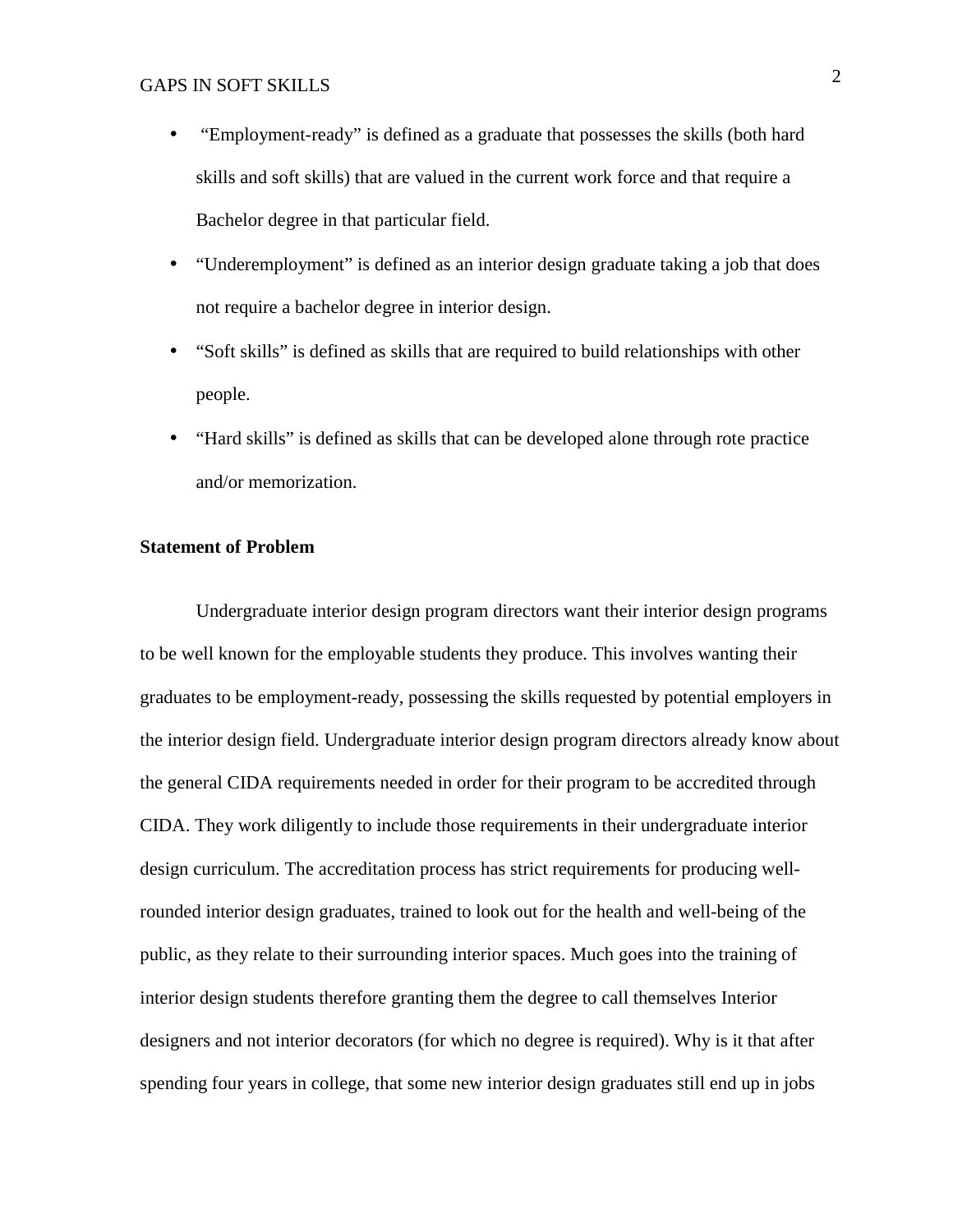they are overqualified for? Are there gaps in the skill set that potential employers see are missing, that are not covered in the CIDA accreditation (or even that are covered)? Are there ways that our undergraduate (four-year) interior design curriculum is failing our students? Underemployment (as defined in Definition of Terms) in the interior design field could be considered a problem. This study uncovers the soft skills perceived as most important for new interior design graduates to possess, as surveyed by those that work along side them. This study also uncovers the gaps in non-CIDA required soft skills, that the new interior design graduates are lacking in. Interior design students spend four years learning how to communicate graphically; however, the results are gaps that potential employers feel are not being filled, and potential underemployment.

#### **Purpose of the Study**

The purpose of this study is to attempt to uncover gaps in the soft skills of new interior design graduates, which could be contributing to the underemployment of new interior design graduates. The study will look at skill sets and survey potential employers about these skill sets as they relate to the potential (or hindrance) in hiring new interior design graduates. The study will survey both perceived missing soft skills as well as perceived soft skills of great importance. For the purpose of this study, "soft skills" is defined as skills that are required to build relationships with other people, and are critical for the interior designer-client relationship and for teamwork crucial in this field.

The primary objective of this study is to understand the feedback from people who work along-side new interior design graduates (zero to one-year experience) and potential employers as to why or why not employers chose to hire new graduates. This feedback was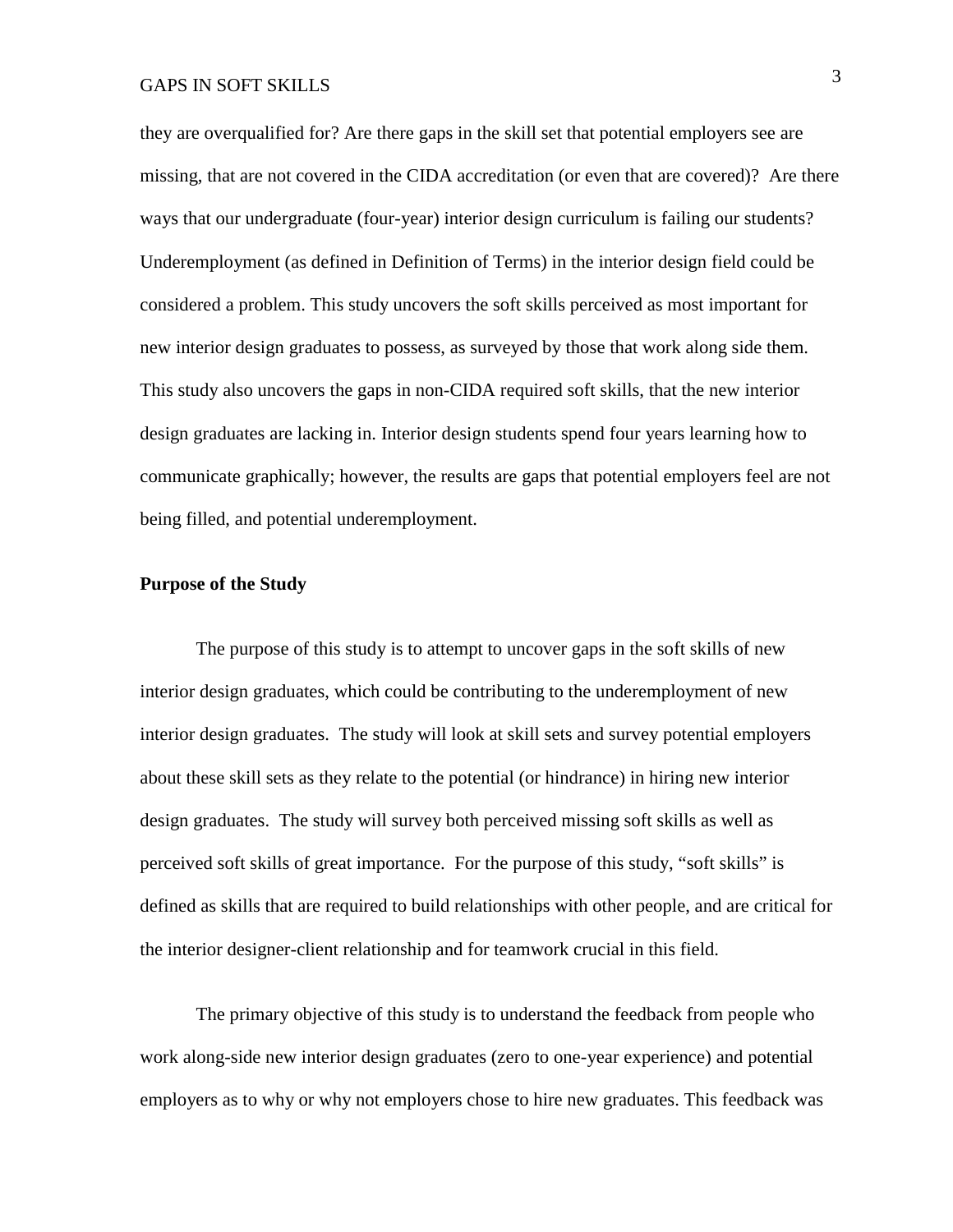analyzed to determine potential effects of employment (or under-employment) of new graduates in the interior design field.

#### **Significance of the Study**

Underemployment could be a deterrent for a person choosing interior design for their potential career. If this deterrent causes a reduction in the number of people entering this field, then society could end up with a shortage of people trained to look out for the health and well-being of the public as they relate to interior spaces (the goal of interior designers). Through this study, the researcher hopes to spotlight this problem by drawing out the gaps that potential employers see as the soft skills missing from new graduates as well as the soft skills perceived as the most important. If this profession can employ their people in viable, satisfying, employment, versus employing them in jobs that they are over-qualified for, then the profession can gain more acclaim and demand, due to salaries that are at a rewarding level. The National Center for Public Policy and Higher Education produced "Measuring up 2006", which reminds us of the Millennials have the largest student loan debt in history: "Large debt burdens may discourage some students from careers that are not highly remunerative" (Hunt, 2006, p.19). Employment with rewarding salaries needs to be available to this generation in order to keep them interested in Interior design as a profession. Therefore, educators are responsible for training the Millennial generation to be ready for employment and to not short change them in the skills that employers are looking for.

#### **Limitations of the Study**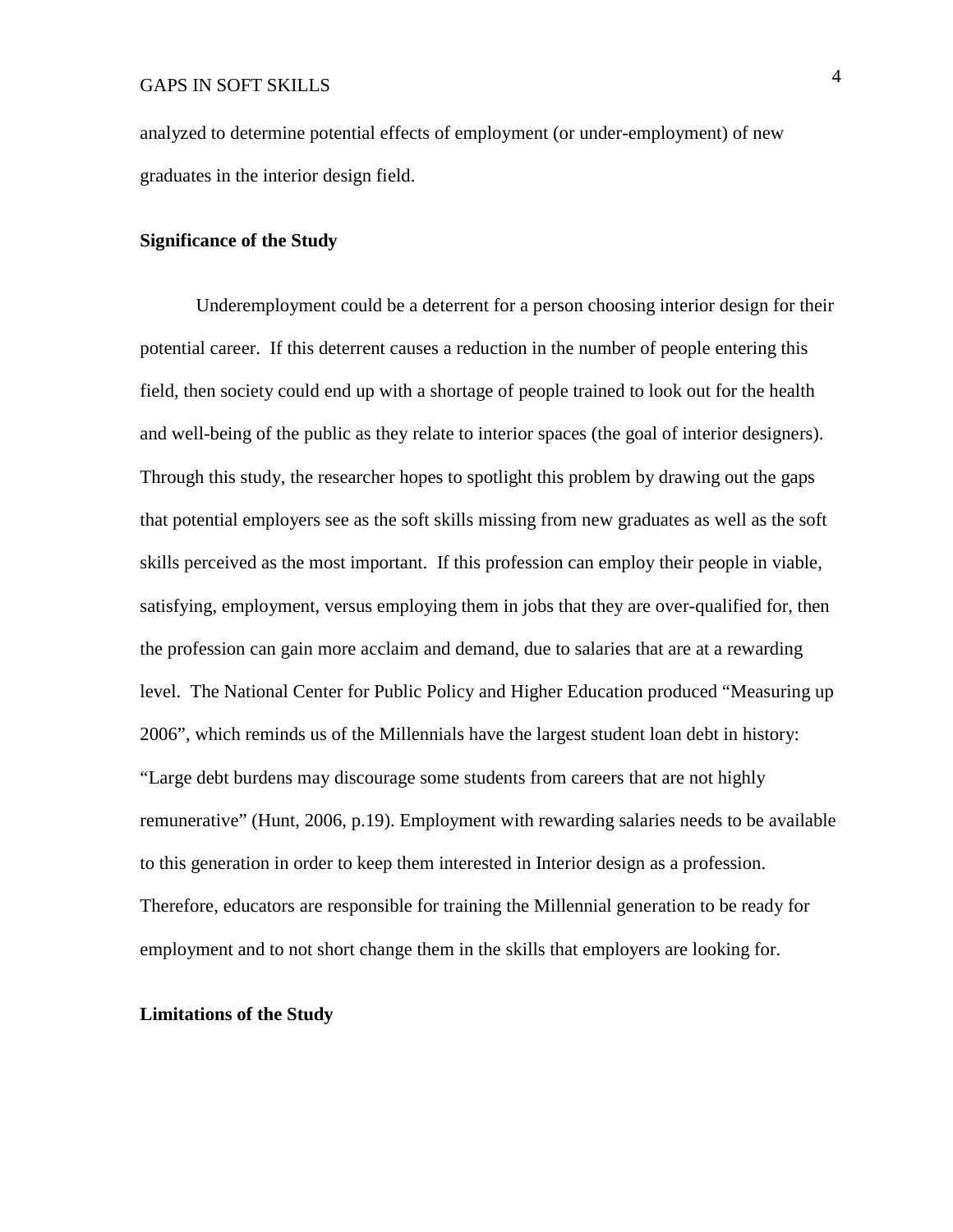This study's data may need further analysis. This researcher reports these limitations of the study in order to highlight factors that could potentially compromise the findings and threaten the internal validity.

There are four limitations of this study: prior related work experience, relocation of the graduate to work in a different census region (see Figure 1 for census regions defined), the gender of the respondents, researcher error, or reasons that have to do with sample quantity and sample bias.

The first limitation involves the main attribute desired by employers, that is, prior related work experience. For the purpose of this study, prior interior design experience will be a limitation of this study and will not be factored in. The survey design will only include soft skills listed in job postings requesting zero-to-one year of experience. The unit of analysis of this study will be the opinions of potential employers, as they relate to soft skills possessed in new graduates as well as the soft skills perceived as being the most important.

The second limitation is that it is assumed that graduates secure employment in the same census region that they are educated in. However, if the graduate changed census regions this was not be identified. Therefore, the results of the survey by employer's region, refer to graduates employed within that region.

The third limitation of this study is that gender of the respondents was not surveyed and therefore was not analyzed to look for connections. This topic is mentioned in Chapter 5 as a possible future study.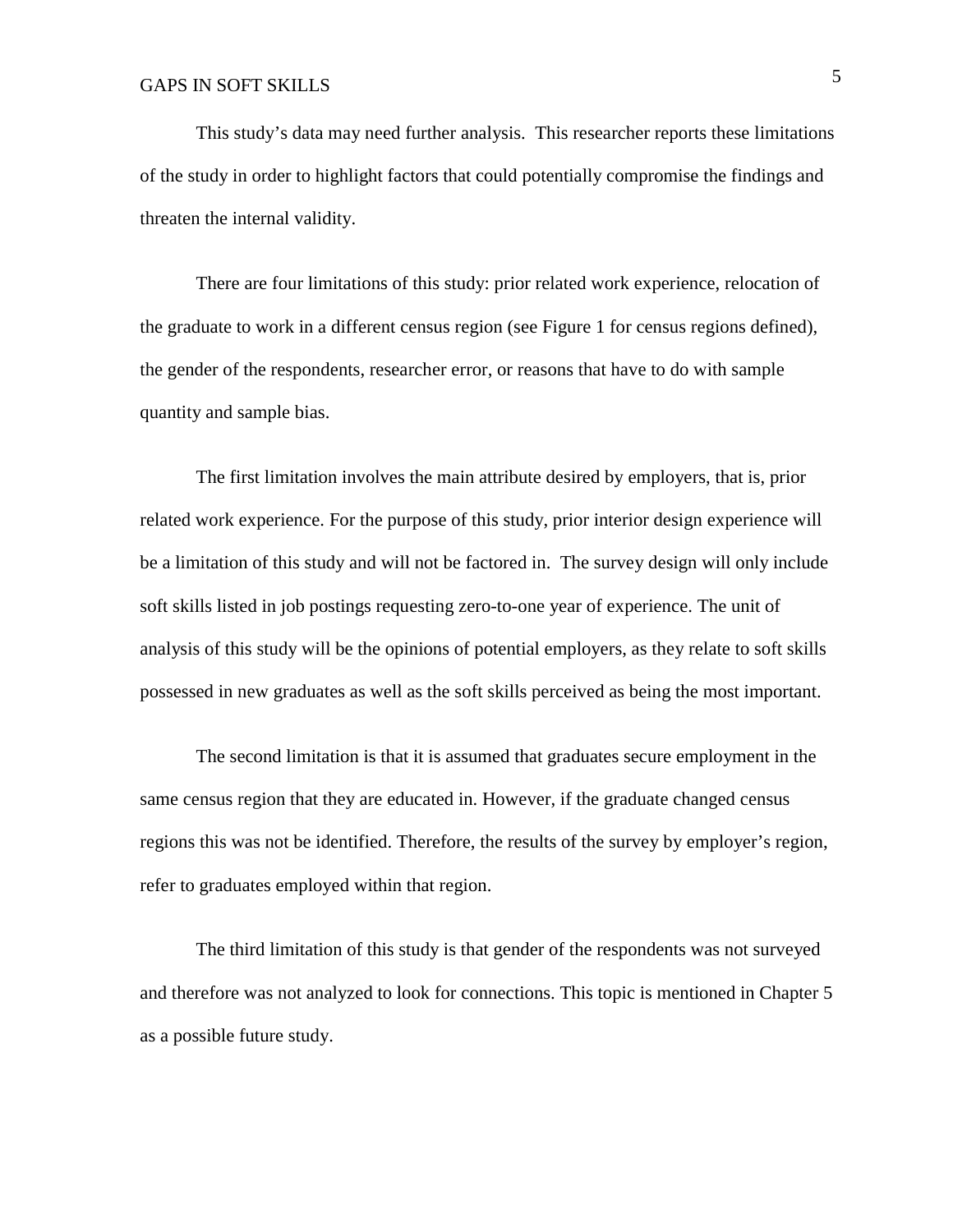For the purpose of this study, the fourth limitation will assume that the opinions are accurately reflected in the Likert Scale surveys that were received by the researcher. Sample quantity, sample bias, and sample error were not taken into account, and may threaten the internal validity of this study.



*Figure 1.* US map with four census regions defined.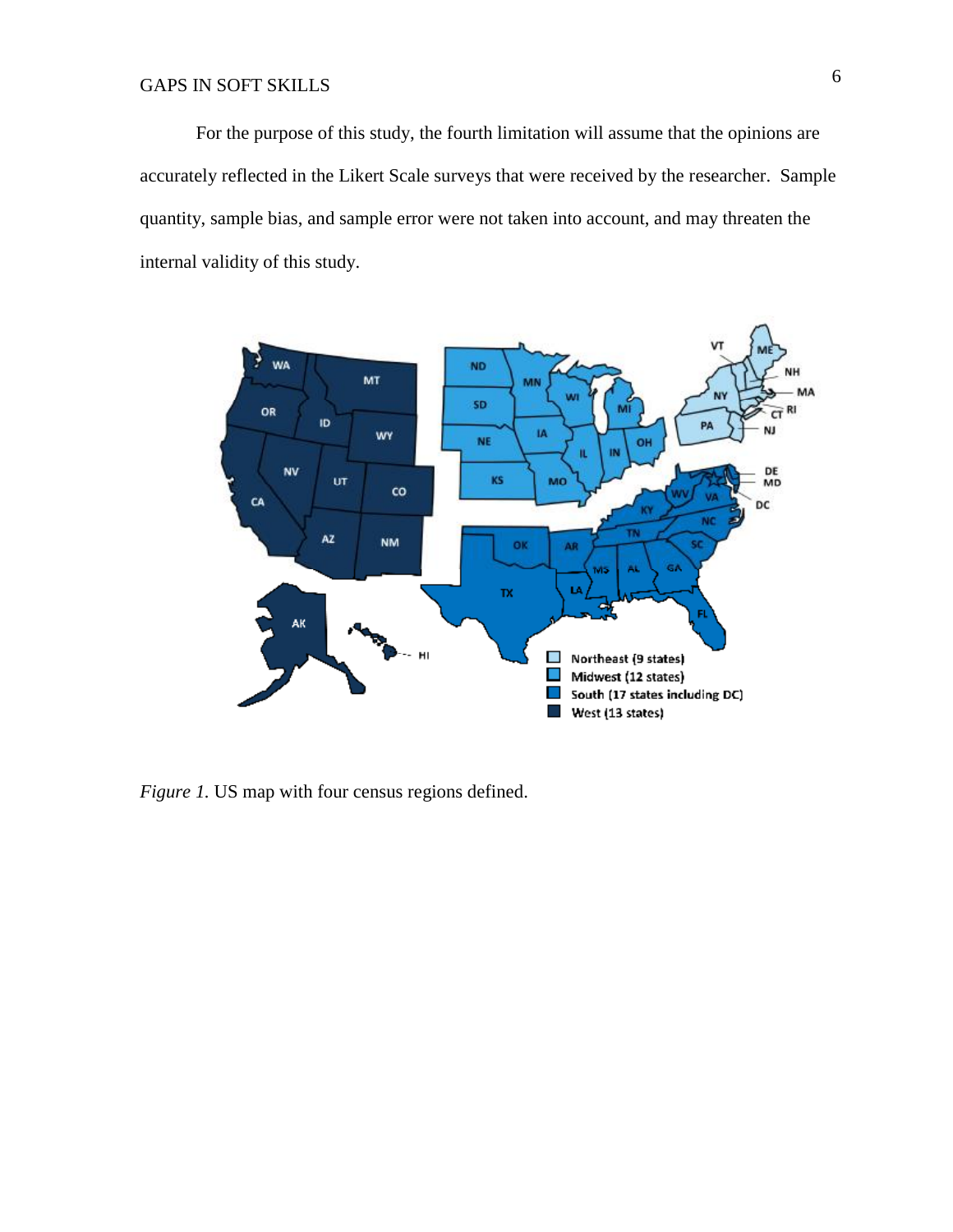#### **Chapter 2: Literature Review**

A variety of topics were researched in the literature review: CIDA required skills, employment rates of new college graduates in the interior design field, employment in the field (industry trends), salaries, relevance, soft skills in current employment advertisements, higher-education curriculum development, and adult learning.

#### **Council for Interior Design Accreditation (CIDA) Required Skills**

The accreditation body for interior design is named Council for Interior Design Accreditation (CIDA). This body verifies that interior design college programs "prepare stud**e**nts for entry-level interior design practice and position them for future professional growth**"** (Council for Interior Design Accreditation, 2014). Their philosophy is **"**CIDA is firmly committed to setting high standards for interior design education, challenging others to meet and exceed those standards, and seeking ways to continuously elevate and evolve the standards, thus significantly contributing to the advanced professionalism of the interior design field" (Council for Interior Design Accreditation, 2014). These standards are spelled out in a document titled *Professional Standards 2014* (Council for Interior Design Accreditation, 2014). The researcher looked for overlaps between CIDA required soft skills and the soft skills in interior design employment advertisements. Five, out of the eleven, soft skills in this study were also CIDA required skills. Six, out of the eleven, soft skills in this study were not CIDA required skills. There are five skills that overlap both this study and CIDA required skills. This research project attempts to look for an overlap between skills missing in new graduates and skills covered and not covered within the CIDA process.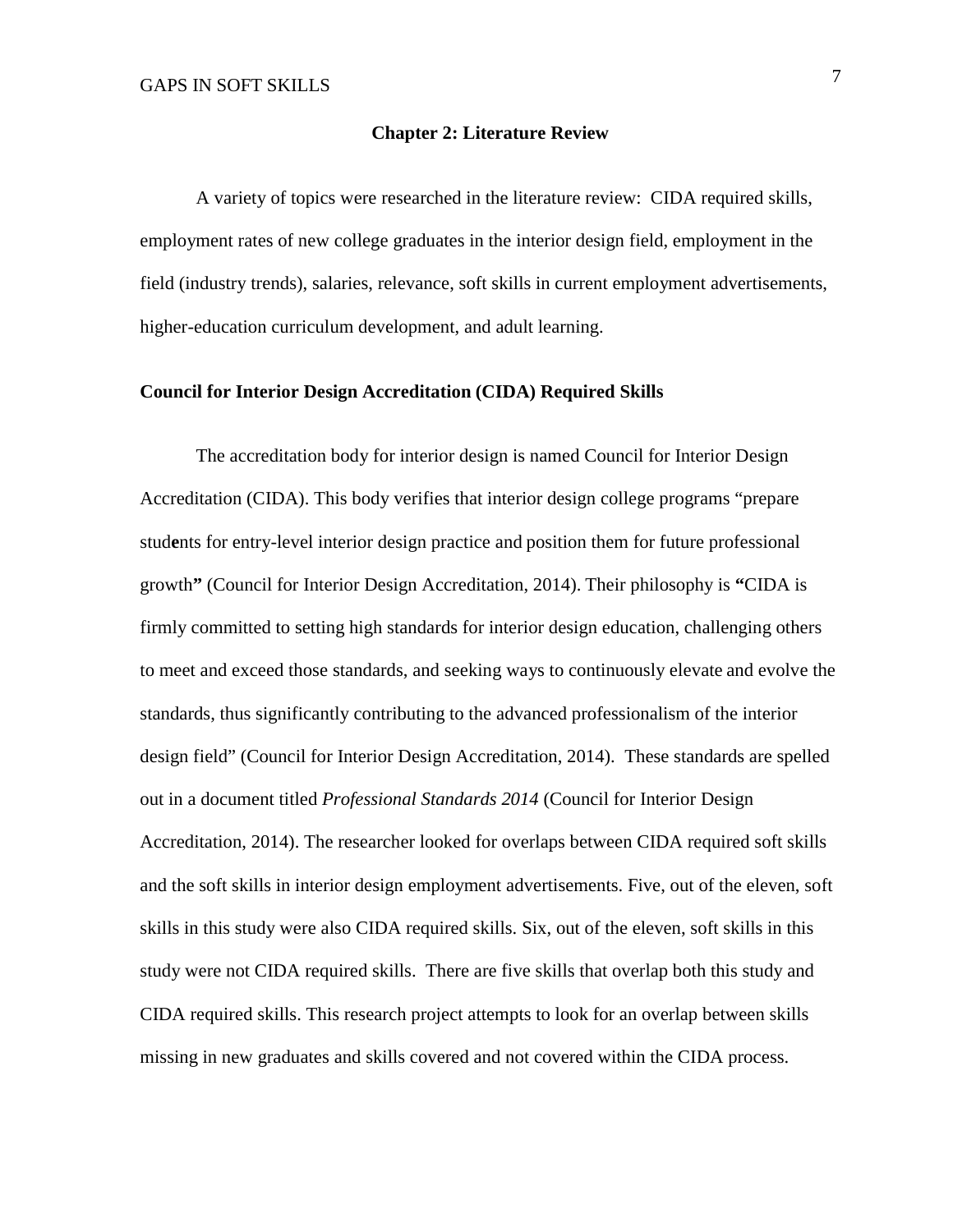#### **Employment Rates of New Interior Design Graduates**

In a previous independent study, this researcher attempted to correlate employment rates with the software taught within undergraduate interior design programs. Employment rates were collected from interior design program directors from US universities. The study compared the percent that ended up in positions that require a four-year degree, versus those that ended up "underemployed" as defined in "Definition of Terms" of this current study. At that time, only hard skills (software types) were addressed. However, a correlation was found between the employment rates of new interior design graduates and the hard skills (software types) in the undergraduate curriculum they were exposed to (Guevara, 2015).

#### **Employment in the Industry**

As of October 4, 2015, there were 54 open jobs listed in the website *www.interiordesign jobs.com,* one of the common sources for employment advertisements. Thirty of those 54 listings required a bachelor degree in interior design. Eleven were titled "sales" positions and did not require any college degree at all. If graduates have trouble securing employment within a job that requires a degree, the researcher can see how they can fall into the underemployment of jobs that do not require a degree. The question is what could help them to secure employment in those jobs that require an interior design degree?

#### **Salaries**

For interior designer salaries, "The top 10 percent of workers made more than \$86,430 a year, while the bottom 10 percent earned less than \$25,720" (Hamel, 2015). This is a very large salary range.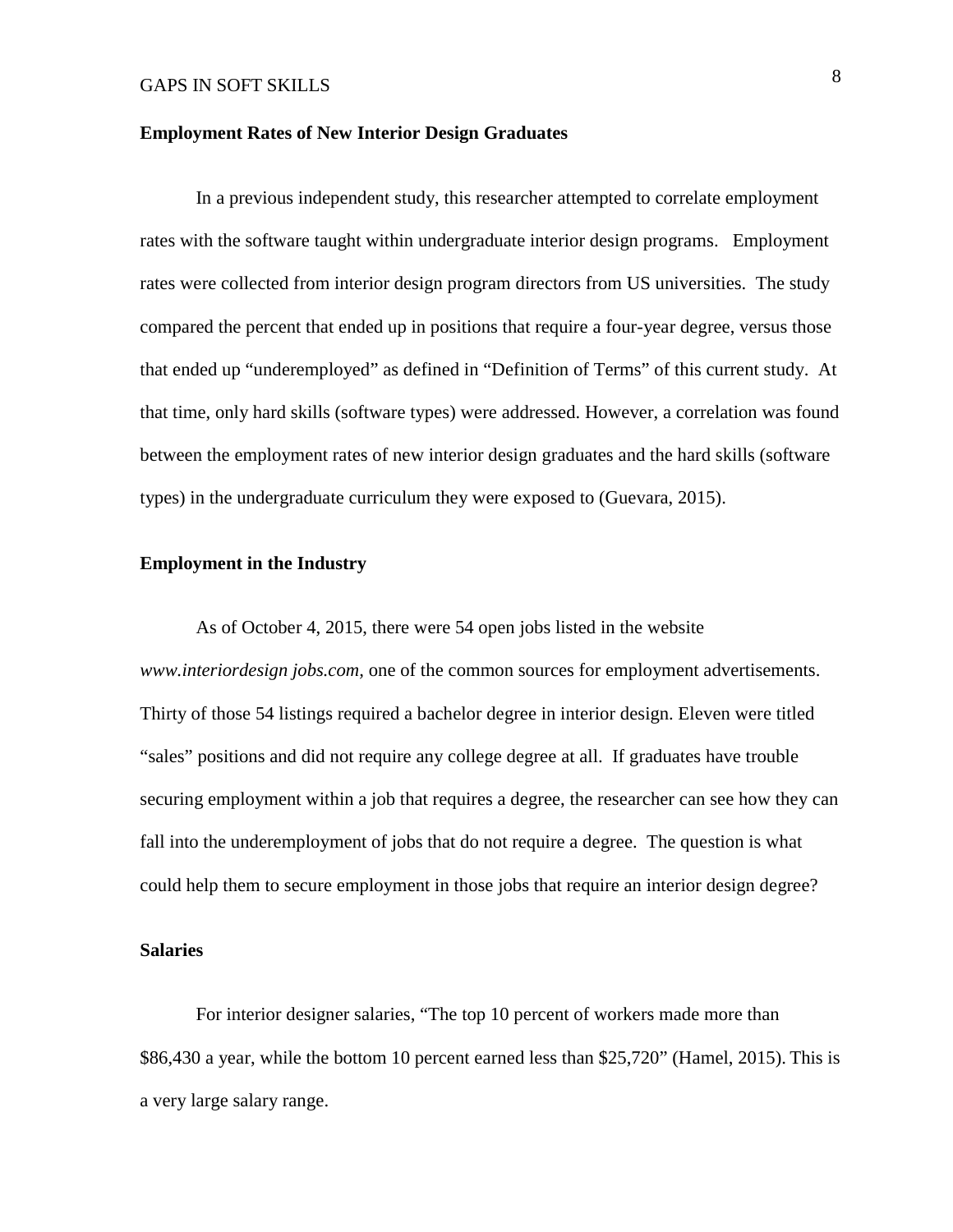Keep in mind these statistics "A full-time minimum wage employee earns \$15,080 annually. In 2012, the poverty threshold for a single person was \$11,945. For a family of four with two children it was \$22,283" (University of California Davis). Therefore, an interior designer at the bottom of the pay scale would be close to poverty level if supporting a family of four. This could indicate that the salary research includes jobs that are advertised with the title designer but do not require the college degree.

The author of *Curriculum Development* leaves us with a thought-provoking idea "Match the curriculum studied, to the economic needs. For schools that fail to make this adjustment, there may be economic turmoil" (Wiles & Bondi, 2015, p. 243)**.**

#### **Relevance**

When looking at a possible curriculum for juniors with interior design as their major, the possibilities could be endless. It is the duty of the professor to connect the chosen curriculum to real-life situations. Students could benefit by seeing how the lessons will relate to them in real-world situations. The author of *Curriculum: Foundations, Principles, and Issues* states "Curriculum planners must first deal with perceptions of relevance before they can deal with relevance itself" (Ornstein & Hunkins, 2008, p. 421).Students have an innate desire to see how a topic will benefit them now, as opposed to a remote possibility of benefiting them far into the future. They may ask themselves "are there internships readily available that require this skill?" since preparation for a career is of extreme importance to students at this level. Connecting the soft skills desired by employers, to the classroom situation, shows the students useful tangible skills in a related context.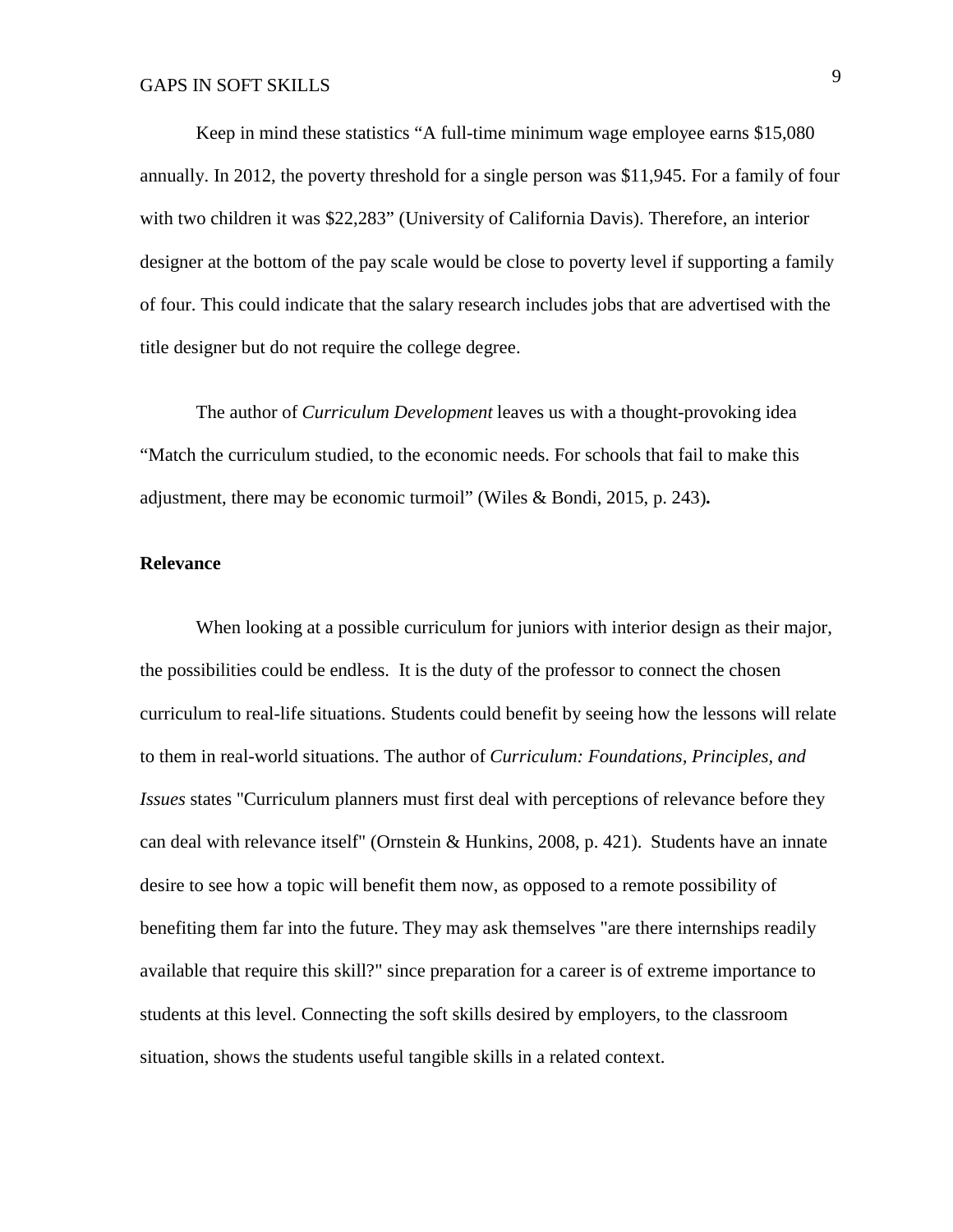#### **Soft Skills in Current Employment Advertisements**

This researcher searched for current job listings that required a bachelor degree in interior design; however, she analyzed only those with zero to one-year experience required. The next criterion collected was qualifications desired that fall under the category of soft skills, as defined by this study. The websites of Gensler and HOK were sought out, since these two firms rank #1 and #2 in *Interior Design Magazine's* "2015 Top 100 Giants Ranking Interior Design Companies*"* (Interior design Magazine, 2015). The eleven soft skills desired were inserted into the survey used for this research study. The survey did not designate which of the eleven softs skills falls under the CIDA accreditation process, in order to not influence the sample people taking the surveys. Of the eleven skills in the survey, skills 1 through 5 fall under CIDA requirements, and skills 6 through 11 do not. Skills 6 through 11 were included in the survey because they were consistently listed as desired in the job advertisements. Chapter 4 will discuss the results found in relation to the CIDA requirements.

#### **Higher Education Curriculum**

Curriculum development is a cyclical process that always needs to be changing, just as industries change. In discussing how a curriculum director can encourage keeping up with how their curriculum relates to changes in industry, the author of *Curriculum: Foundations, Principles, and Issues* states "bring new people into education … who consider education to be a second career…people from high tech fields where change is embraced and recognized as essential for the continued well-being of any institution" (Ornstein & Hunkins, 2008, p. 256)**.** A positive trait of being a higher education professor is the additional time encouraged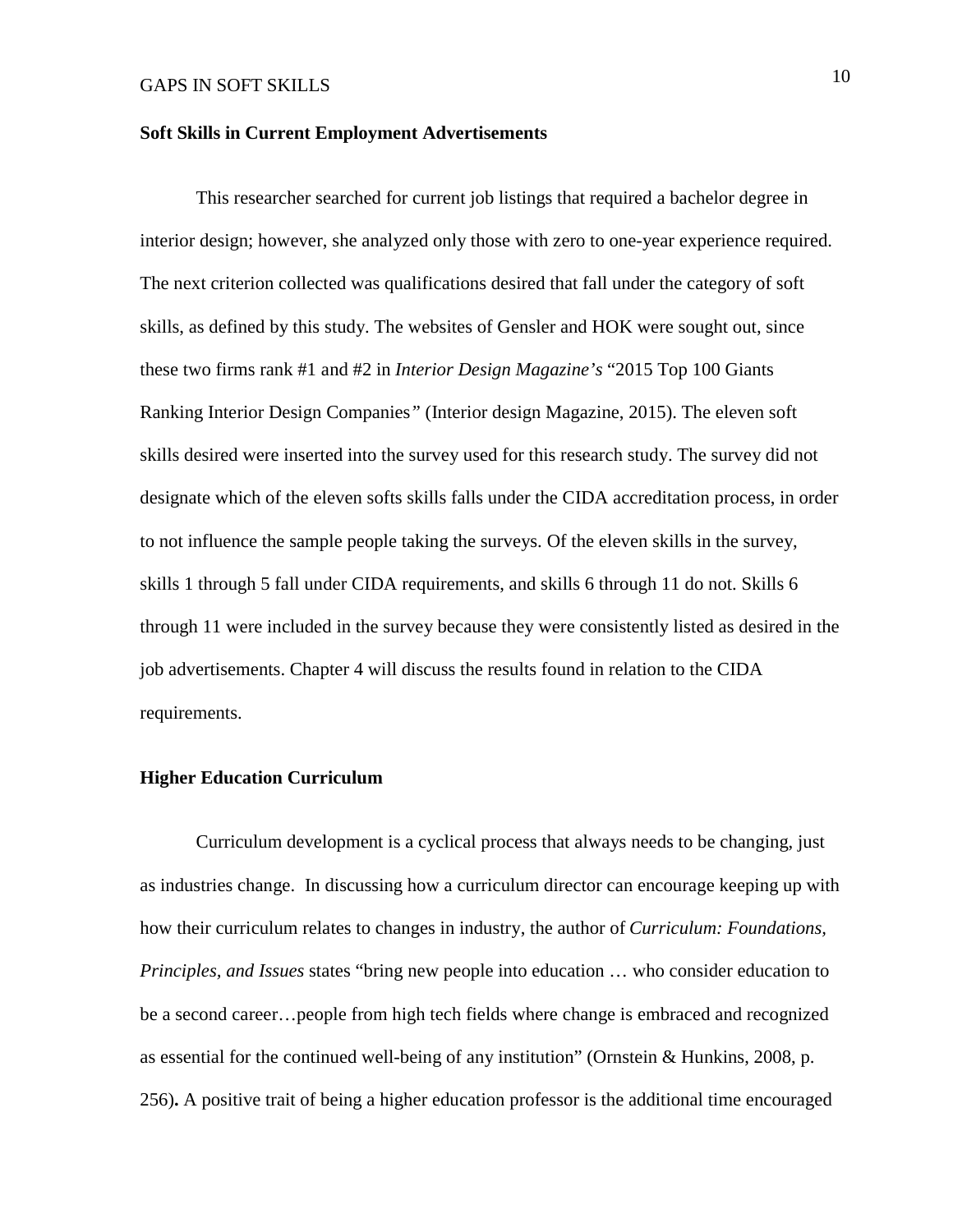to either freelance or research in the related field. This can assist with closing the gaps between what is happening in the work world and in higher education.

Another author reminds us that "schools are institutions created by any society to accomplish certain ends" (Wiles & Bondi, 2015, p. 31). This researcher has kept this in mind as a reflection on the mission of the interior design program at one university which states "academic preparation of students (is) to enable them to creatively solve problems related to the function and quality of interior environments that meet human needs and fulfill human aspirations" (College of Technology, 2014). However, how does this relate to employability? This researcher also reflects on the same author's statement: "the world outside school operates much differently than that inside school" (Wiles & Bondi, 2015, p. 78).Should the mission statement change to reflect changes in the field? Should highereducation's goal be to bridge the gap between education and the work world?

#### **Adult Learning**

The author of *Adult Learning: Linking Theory and Practice* emphasizes an important idea about teaching adults: "students need to be prepared as self-directed, life-long learners" (Merriam & Bierema, 2014, p. 5). Adults, as compared to children, have life experiences that support their readiness to refine their soft skills. The college years are prime years in the student's adulthood that can shape their progression of these skills.

The related current literature can support the importance of these research topics; however, there was no literature found on the exact topic of this study. The previously mentioned topics should be kept in mind, when analyzing the results of this study.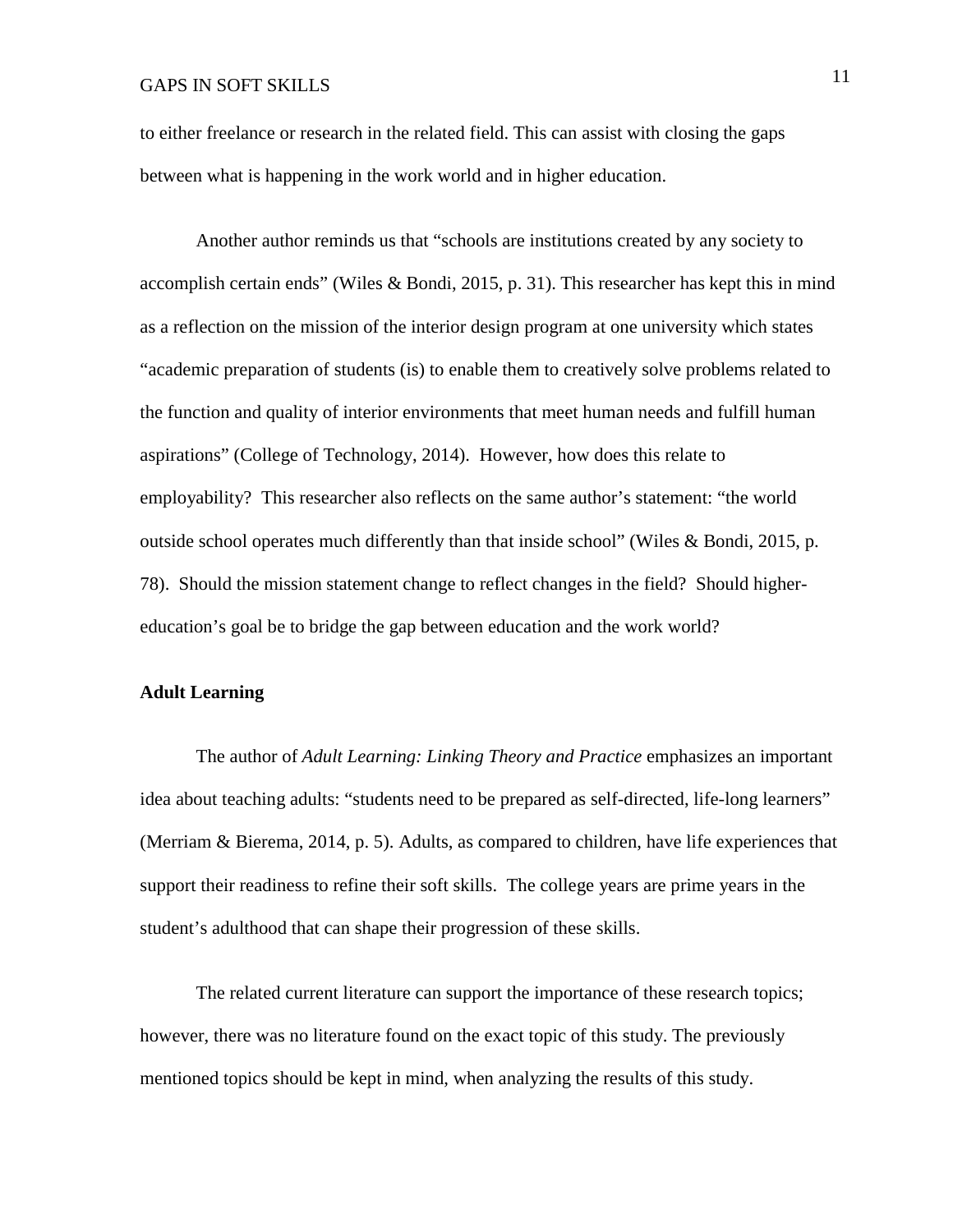#### **Chapter 3: Research Design and Methodology**

The research design involved variables listed within survey research. The surveyed sample population included people who work in the interior design industry, have experience working with new interior design graduates, and/or could be potential employers. Only considered for the survey, were people who work with, or are, interior designers in positions that require completion of a bachelor degree in interior design. The units of analysis were soft skills of interior designers, which are desired by potential employers, as listed in current employment advertisements. The survey measured the skills possessed and desired. The survey prompted the subject to answer all of the questions and did not allow the surveyed person to proceed if all questions were not answered. This eliminated the possibility of having incomplete surveys.

#### **Sample Defined**

Where the sample selection of 106 people came from, however, was not limited to interior design firms, architectural firms, and businesses with interior design departments. The sample population included people such as design managers, design directors, designer/interior designers, account managers, project managers, design principals, and architects. A category titled "other" was included in the survey in order to capture all titles surveyed. People with titles were chosen due to their proximity in working with new interior design graduates, and their influence on them if new graduates are to be hired. The majority of the sample (40) were designers/interior designers. The next largest portion of the sample were people that manage interior designers: design directors (10), design managers (8), and design principals (6), for a total of 24. The portion of the sample that work alongside interior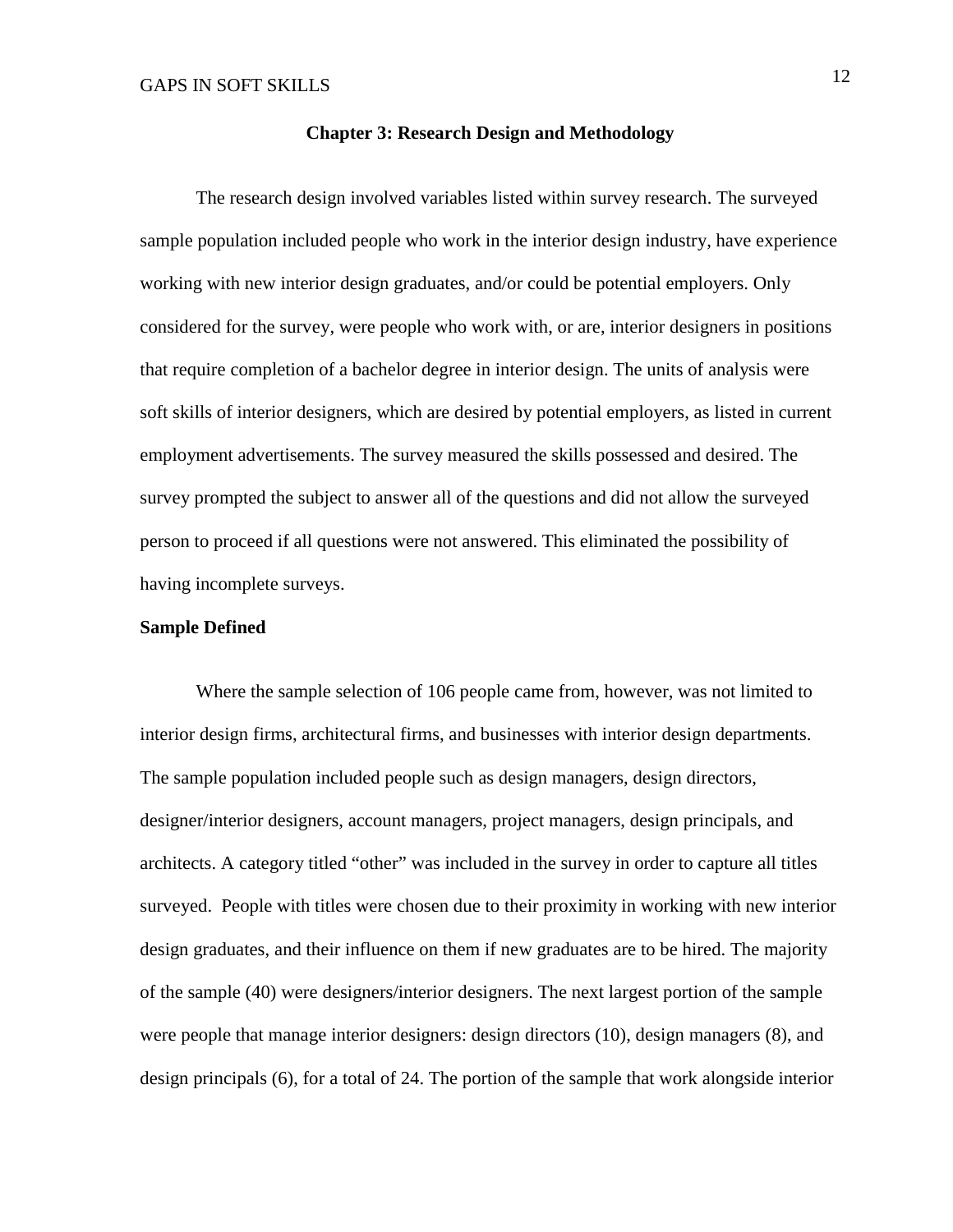designers, had titles of account managers (13) and project managers (8). The final category titled "Other" included people from executive management, sales, or specific specialties. For example, executive management titles were vice president, director of sales, owner, business director, executive director, and general manager. Titles of specific specialties were workplace consultant, furniture specialist, senior application consultant, healthcare planner, and workplace strategist (see Figure 2).



*Figure 2.* Bar graph of the sample's distribution of job titles.

The number of designers in the sample firms ranged from 1 to 2000, with a mean number of designers of 58.75. This shows that the data came from a wide range of employees of interior design departments (see Table 1).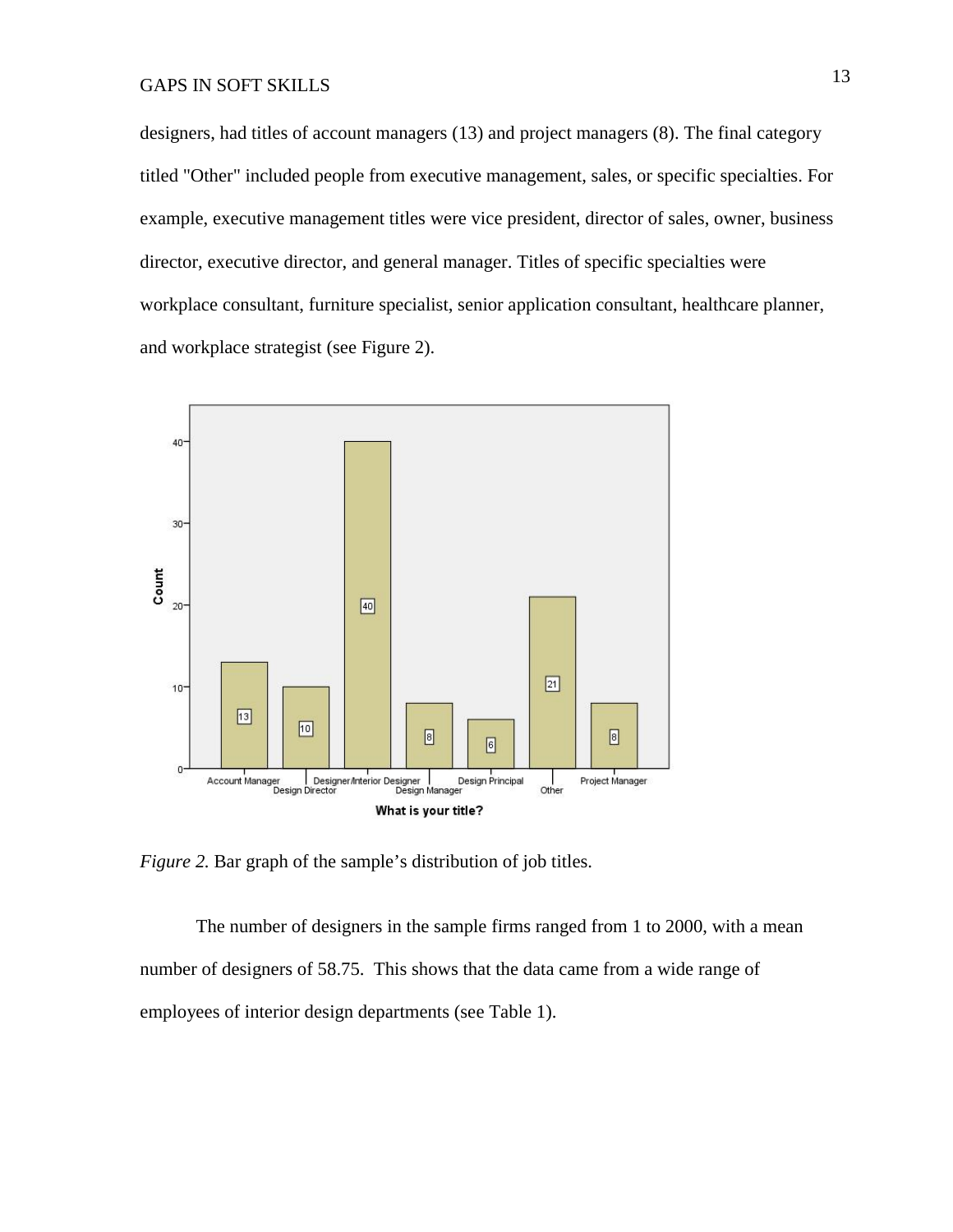Table 1

*Number of Designers in Firm* 

|                                                          |     |         |         |       | Std.      |
|----------------------------------------------------------|-----|---------|---------|-------|-----------|
|                                                          | N   | Minimum | Maximum | Mean  | Deviation |
| # of Designers employed in                               |     |         |         |       |           |
| your firm? Include yourself if<br>relevant. - Open-Ended | 106 |         | 2000    | 58.75 | 268.545   |
| Response                                                 |     |         |         |       |           |
| Valid N (listwise)                                       | 106 |         |         |       |           |
|                                                          |     |         |         |       |           |

The sample came from all four census regions of the US. See Figure 3 for the distribution of the 106 people who returned surveys. This summarizes the delineation of the sample population for this study.



*Figure 3.* Pie graph of the sample's distribution by US census region.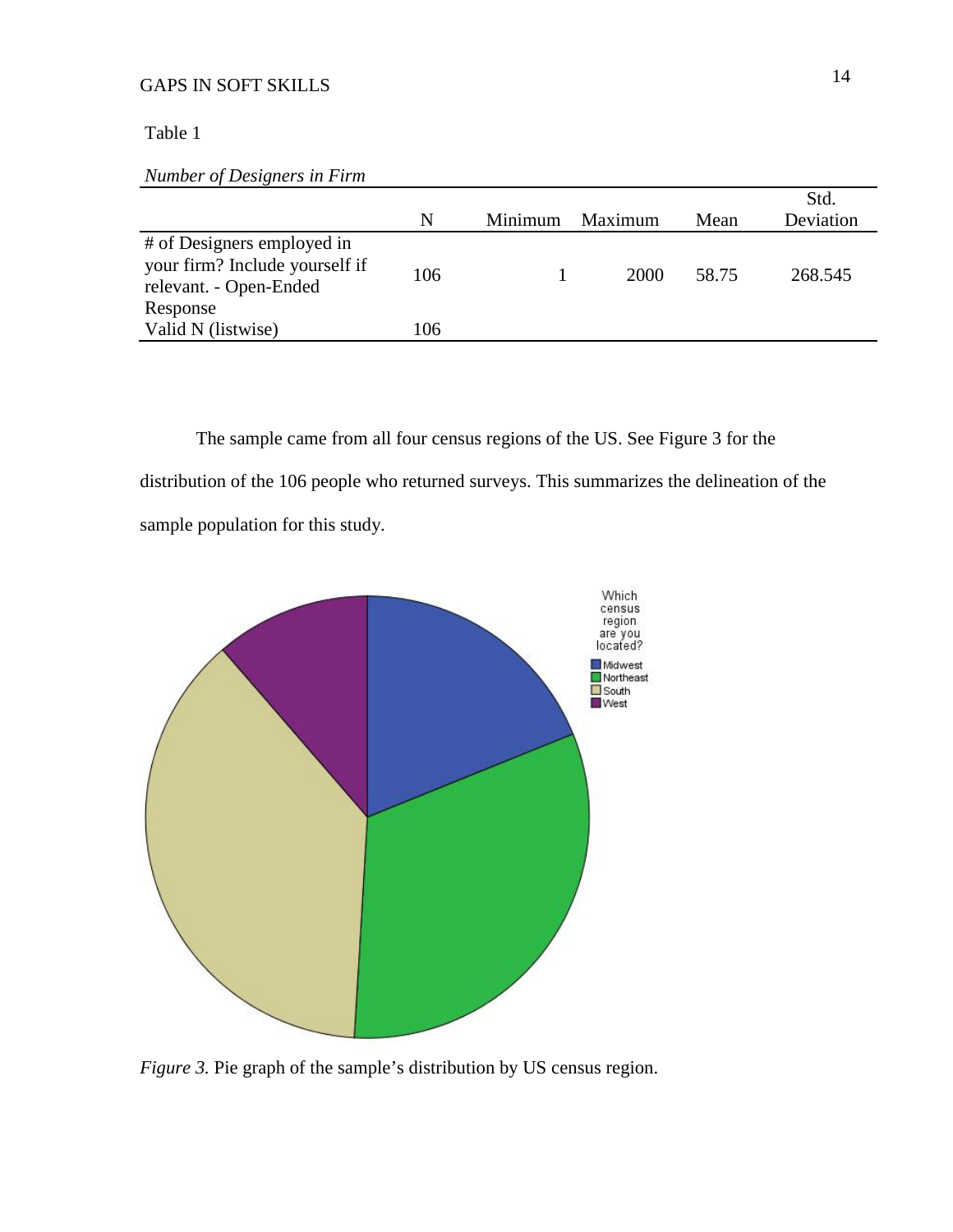#### **Procedure**

The steps in conducting this research study were survey design, human subjects' approval, data gathering, and data analysis. Each step is explained further in this study.

**Sample Procedure.** The sample population was confirmed by the researcher as only those that have experience working alongside people with a bachelor degree in interior design. The sample population was gathered from employment websites ([www.InteriorDesignJobs.com,](http://www.InteriorDesignJobs.com) 2015), top ranked interior design firms lists (Interior design Magazine, 2015), LinkedIn.com profiles, and Facebook.com profiles.

#### **Variables to be Studied**

The dependent variables were collected from potential employers and listed as preferred skills, in current employment advertisements that required a bachelor degree in interior design (the independent variable) and zero to one year of related working experience (see Figure 4). The star designates CIDA accreditation required skill:

- Communicate design ideas.\*
- Work in a team environment.\*
- Verbal presentation skills.\*
- Communicate in writing.\*
- Problem solving.\*
- Organizational skills.
- Ability to work on multiple projects at the same time.
- Prioritize to meet deadlines.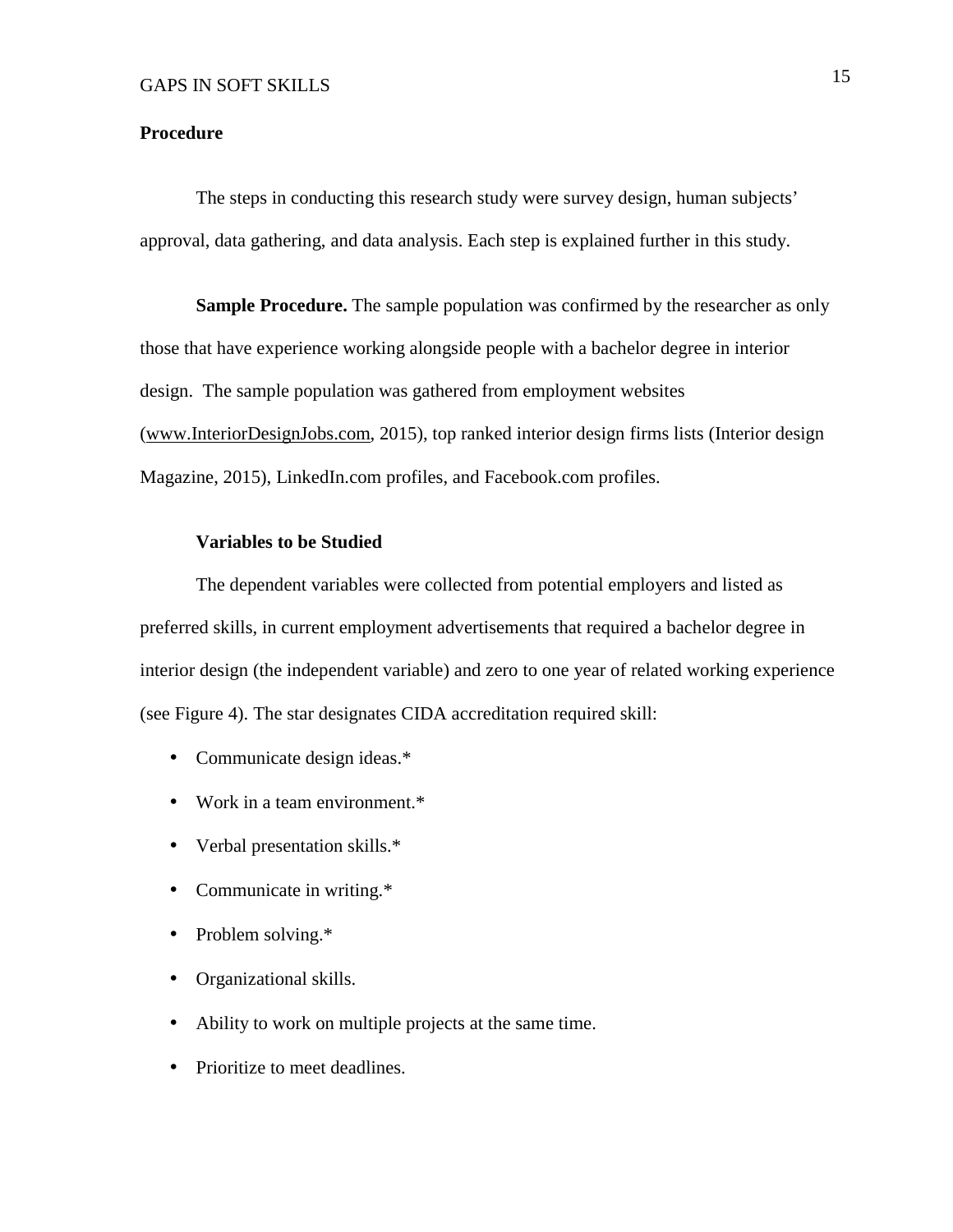- Provide high-level service to clients.
- Motivated self-starter.
- Willing to relocate (geographically).

The intervening variables could potentially be (however, not limited to):

- Geographic location (student's location vs. location of employment procured).
- Inherent skills lacking in designer.
- Sample error on surveys.
- Sample error in perception of dependent variables (by subjects).



*Figure 4.* Variables to be studied within categories.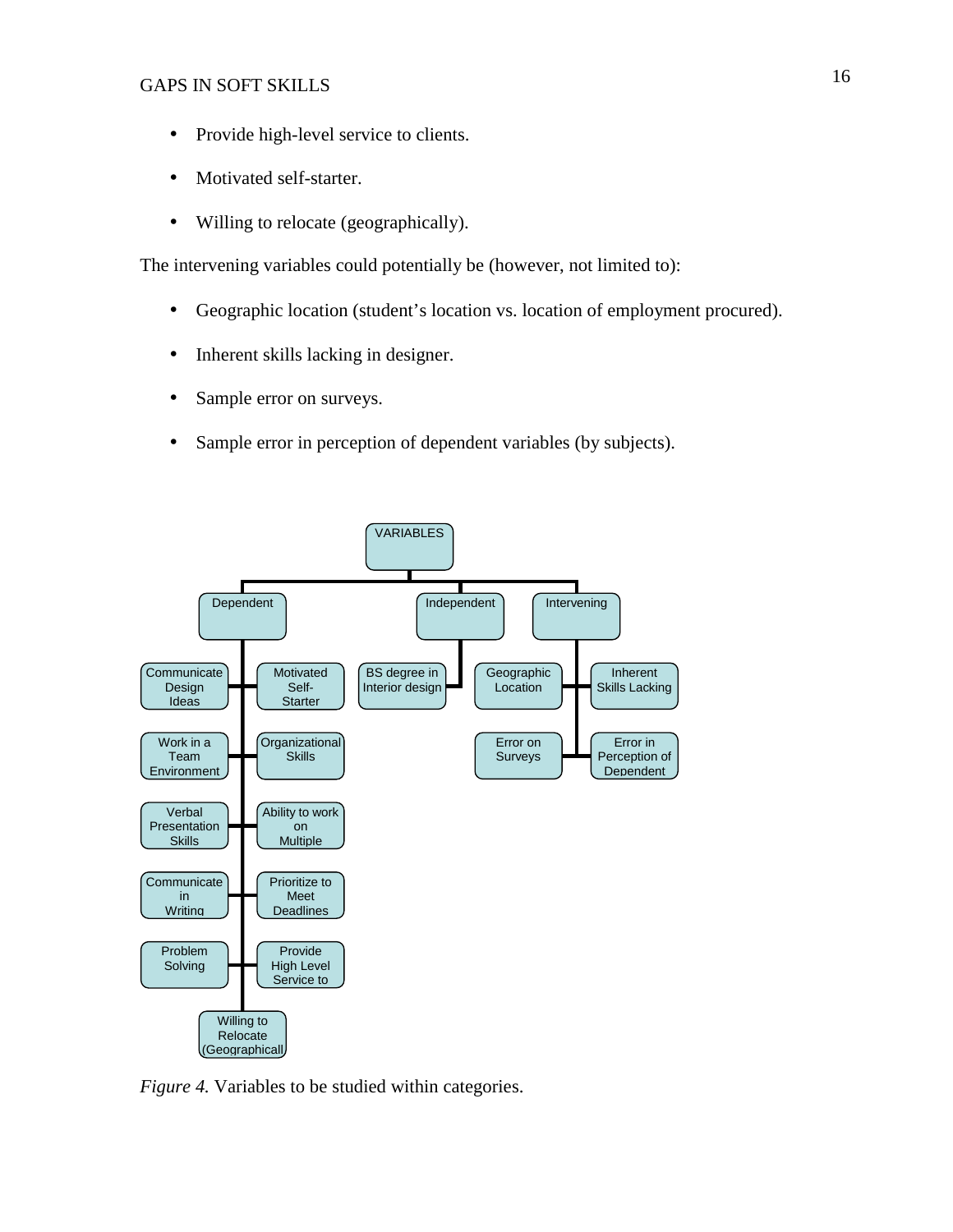In regard to variables, there were six dependent variables that are NOT covered under the CIDA accreditation process; however, they are skills requested in current employment advertisements for Interior designers with zero to one year experience and a bachelor degree in interior design from a CIDA accredited program. Those six skills will be an important factor in this study and are as follows: organizational skills, ability to work on multiple projects at the same time, prioritize to meet deadlines, provide high-level service to clients, motivated self-starter, and willing to relocate (geographically). The later not being a skill however desired by potential employers.

**Procedures and Instrument.**The analysis technique used for collecting information from the sample was a researcher-designed survey on [www.surveymonkey.com](http://www.surveymonkey.com). The survey was sent via email, Linkedin.com or Facebook.com, to the 132 identified people. The email included an attachment that contained the letter introducing study and the consent (see Appendixes B and C). Each person was contacted separately via a separate message; therefore, 132 messages were sent out. The survey sought Likert Scale responses for each soft skill desired by employers, and responses were to be based on the sample's previous experiences with new graduates. The Likert Scale was used because of its strength in finding variances in survey results. This survey technique was chosen because it is an efficient way to collect the exact answers needed as they relate to the identified variables. In terms of validity, the survey asked questions to the sample:

- What census region are you in? (Northeast, South, Midwest, West).
- How many designers are employed in your firm?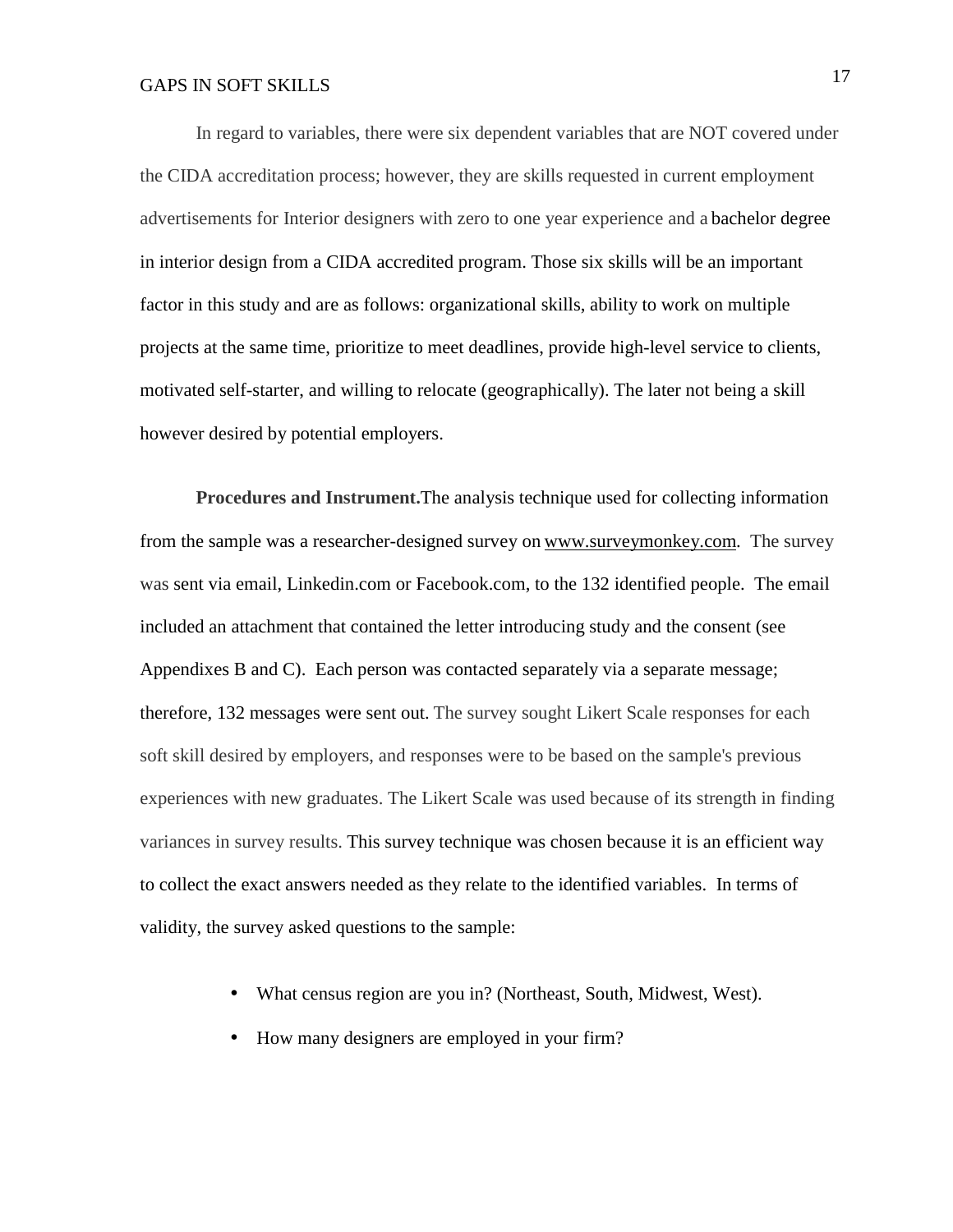- What is your job title? (account manager, design director, designer/interior designer, design manager, design principal, other, project manager).
- Rate the % of new interior design college graduates possessing these skills?: (communicate design ideas, work in a team environment, verbal presentation skills, communicate in writing, problem solving, organizational skills, work on multiple projects at the same time, prioritize to meet deadlines, provide high-level service to clients, motivated self-starter, willing to relocate geographically).
- Which four skills are the most important for new interior designers? (same choices as previous question).

See Appendix D for the sample survey.

**Measure to Ensure Safety and Confidentiality of Human Subjects.** The following items were included in order to ensure safety and confidentiality of the human subjects: the letter introducing the study stating that human subjects approval was anticipated within one month (see Appendix C). For confidentiality, IP address option was turned off. The researcher and the thesis committee were the only people receiving the results.

**Data Analysis Procedure.** The researcher proceeded with the following data analysis procedure, which began with the collected data used to support three research questions. This continued with recoding of the data, in order to streamline the analytic technique process. This was then followed by analyses such as descriptives, frequencies, correlations, and ANOVAs . The results were evaluated for their support of the hypothesis.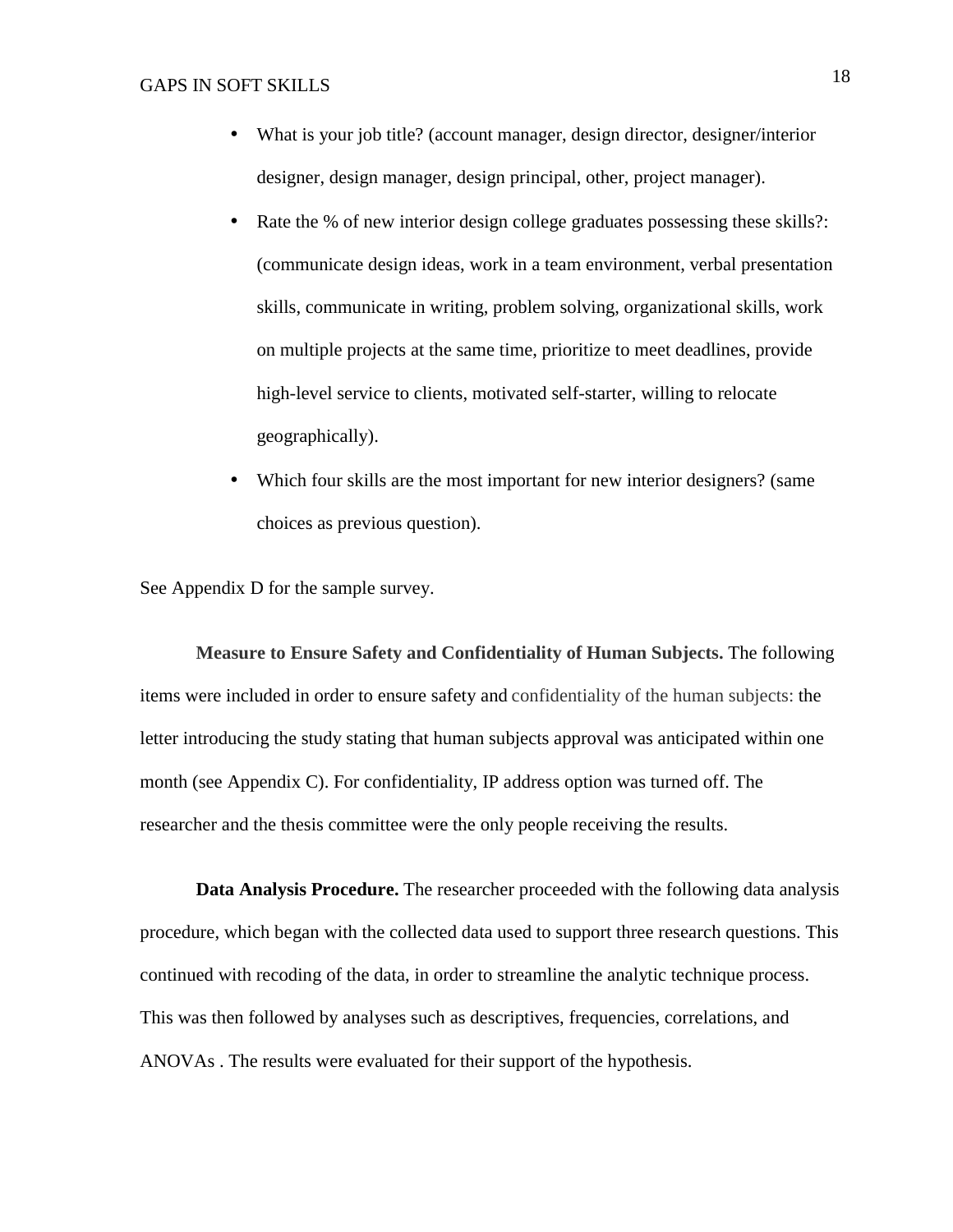*Research Questions.* This study began with research questions that required inductive logic, by drawing conclusions from surveys. For the purpose of this study, the three research questions were defined as:

- Are there soft skills missing from new interior design graduates that are requested by potential employers with interior design departments that include those with 0-1 years of experience?
- Is there a difference, in the soft skills possessed by new interior design graduates, between those covered under CIDA accreditation requirements and those not covered under CIDA?
- Are there soft skills most important for new interior design graduates (as perceived by people working with them), however, NOT covered under CIDA accreditation requirements?

Within the duration of this study, thorough evaluation took place to answer the research questions. Answers to the research questions and recommendations for future research are included in Chapter 5.

*Analyses run to answer research questions.* The following analyses were run to assist in data analysis: descriptives, frequencies, Pearson R correlations, One-way ANOVAs, paired samples t-tests, and Chromebach's Alpha.

*Hypothesis***.** The researcher hypothesizes that there are missing soft skills in new interior design graduates, as perceived by potential employers that have interior design departments and that employ interior design (four-year degree ) graduates with zero to one year of experience. It is also hypothesized that this study may uncover a soft skill perceived as important that is not covered under CIDA accreditation requirements.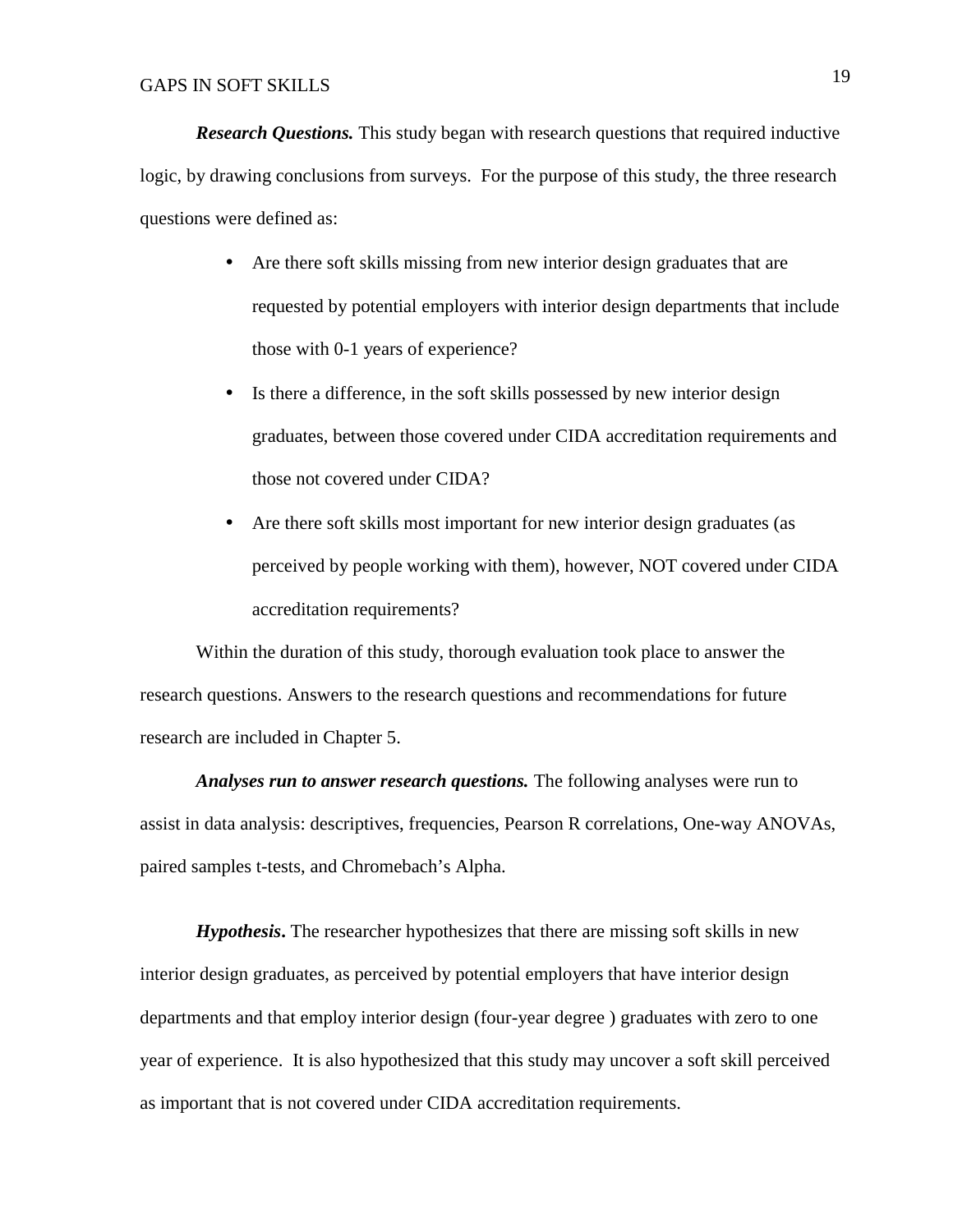#### **Chapter 4: Presentation and Analysis of Data**

The original data, resulting from the surveys, were collected from 106 subjects. To answer the research questions, the results portion of this study is divided into sections: survey question #4 (skills possessed by new graduates), data and analysis, and survey question #5 (skills desired by employers), data and analysis.

#### **Survey question 4**

Survey question # 4 rated if new interior design college graduates possess the skill. The answers ranged from 10% to 100% and were in increments of 10.

**Descriptives.** Descriptive Table 2 shows a variety of scores ranging from 53 to 73 with most in the 60% proficiencies.

The skill students are perceived as most competent in is "Work in a team environment" (*m*=73.01). This skill is covered under the CIDA accreditation requirement.

The skills perceived that graduates are least competent in are "Verbal communication" (*m*= 59.81) and "Willingness to relocate geographically (*m*= 53.77). The first is a CIDA required skill and the latter is a non-CIDA skill.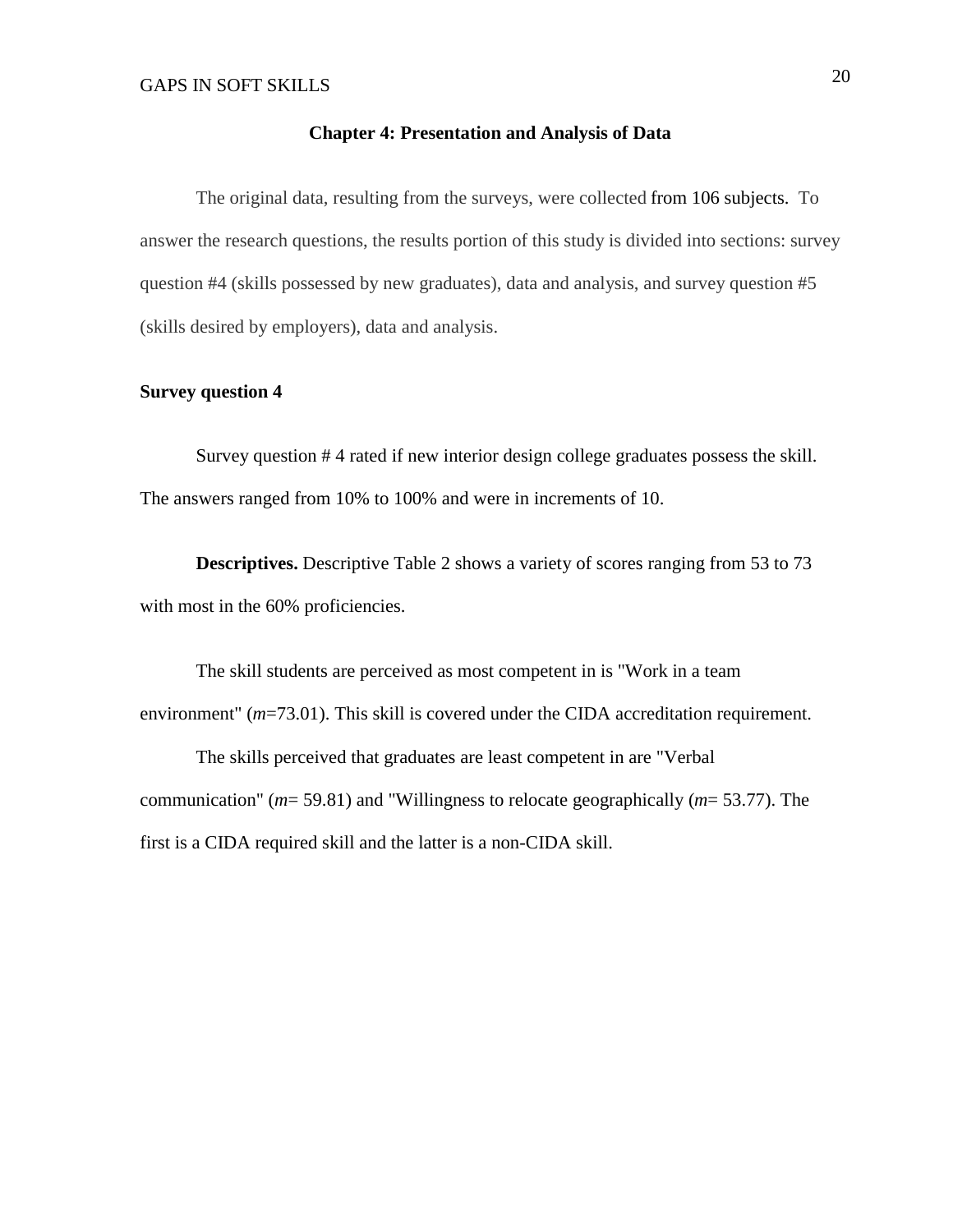#### Table 2

|                                                |     |         |         |         | OW.       |
|------------------------------------------------|-----|---------|---------|---------|-----------|
|                                                | N   | Minimum | Maximum | Mean    | Deviation |
| Communicate design ideas.                      | 106 | 10.00   | 100.00  | 66.5094 | 21.02345  |
| Work in a team<br>environment.                 | 106 | 20.00   | 100.00  | 73.0189 | 21.95970  |
| Verbal presentation skills.                    | 106 | 10.00   | 100.00  | 59.8113 | 22.92768  |
| Communicate in writing.                        | 106 | 10.00   | 100.00  | 61.0377 | 24.53100  |
| Problem solving.                               | 106 | 10.00   | 100.00  | 63.2075 | 21.93267  |
| Organizational skills.                         | 106 | 20.00   | 100.00  | 62.9245 | 23.70320  |
| Work on multiple projects<br>at the same time. | 106 | 10.00   | 100.00  | 63.9623 | 24.94486  |
| Prioritize to meet<br>deadlines.               | 106 | 10.00   | 100.00  | 61.8868 | 25.63900  |
| Provide high level service<br>to clients.      | 106 | 10.00   | 100.00  | 61.9811 | 24.55004  |
| Motivated self-starter.                        | 106 | 10.00   | 100.00  | 65.5660 | 22.89022  |
| Willing to relocate.                           | 106 | 10.00   | 100.00  | 53.7736 | 23.84285  |
| Valid N (listwise)                             | 106 |         |         |         |           |

*Descriptive Statistics for Survey question 4 (soft skills possessed)* 

After examining the patterns by survey question 4, This researcher explored the overall average and the CIDA/non-CIDA averages. Table 3 shows a variety of mean scores ranging from 61 to 64. The average of all of the skills fell between the CIDA and non-CIDA scores (*m*=63.06). The overall score with perceived highest percentage of competency was in CIDA required skills (*m*=64.71), supporting that undergraduate interior design programs are emphasizing CIDA required skills overall, in order to complete their accreditation process. The overall score perceived as lowest percent of competency was in non-CIDA required skills (*m*=61.68). These latter two means shown in Figure 5.

There was a strong, significant correlation between CIDA and non-CIDA skills possessed by recent program graduates ( $r = .91$ ,  $p < .001$ ). See table 5.

 $\overline{C}$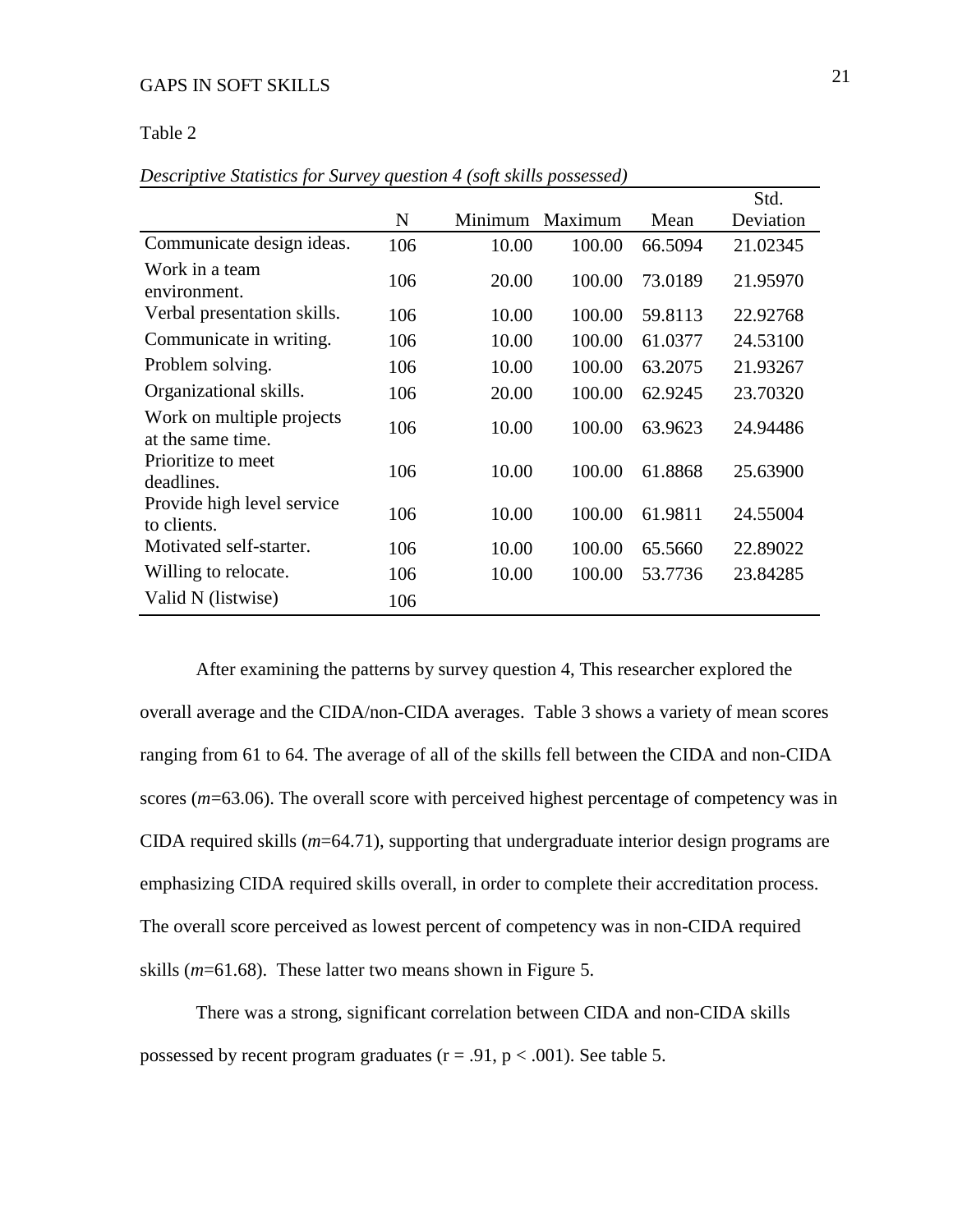#### Table 3

|  | Descriptive Statistics for the Means of Survey Question 4 (soft skills possessed) |  |  |  |  |  |
|--|-----------------------------------------------------------------------------------|--|--|--|--|--|
|--|-----------------------------------------------------------------------------------|--|--|--|--|--|

|                                      |     |         |         |         | Std.      |
|--------------------------------------|-----|---------|---------|---------|-----------|
|                                      | N   | Minimum | Maximum | Mean    | Deviation |
| MEAN r 4                             | 106 | 14.55   | 100.00  | 63.0617 | 19.02558  |
| Mean CIDA POSSES 4                   | 106 | 14.00   | 100.00  | 64.7170 | 19.83396  |
| Mean NONCIDA POSSE<br>S <sub>4</sub> | 106 | 15.00   | 100.00  | 61.6824 | 19.14508  |
| Valid N (listwise)                   | 106 |         |         |         |           |
|                                      |     |         |         |         |           |



*Figure 5.* Bar chart of the means of survey question 4.

**Paired sample** *t***-test.** The paired sample *t*-test shown in tables 4, 5, and 6 reveal the means comparison and the difference in perception of the sample surveyed in regard to survey question 4. CIDA skills resulted in the highest possessed skills (*m*=64.71) which is significant in revealing the perception of CIDA skills.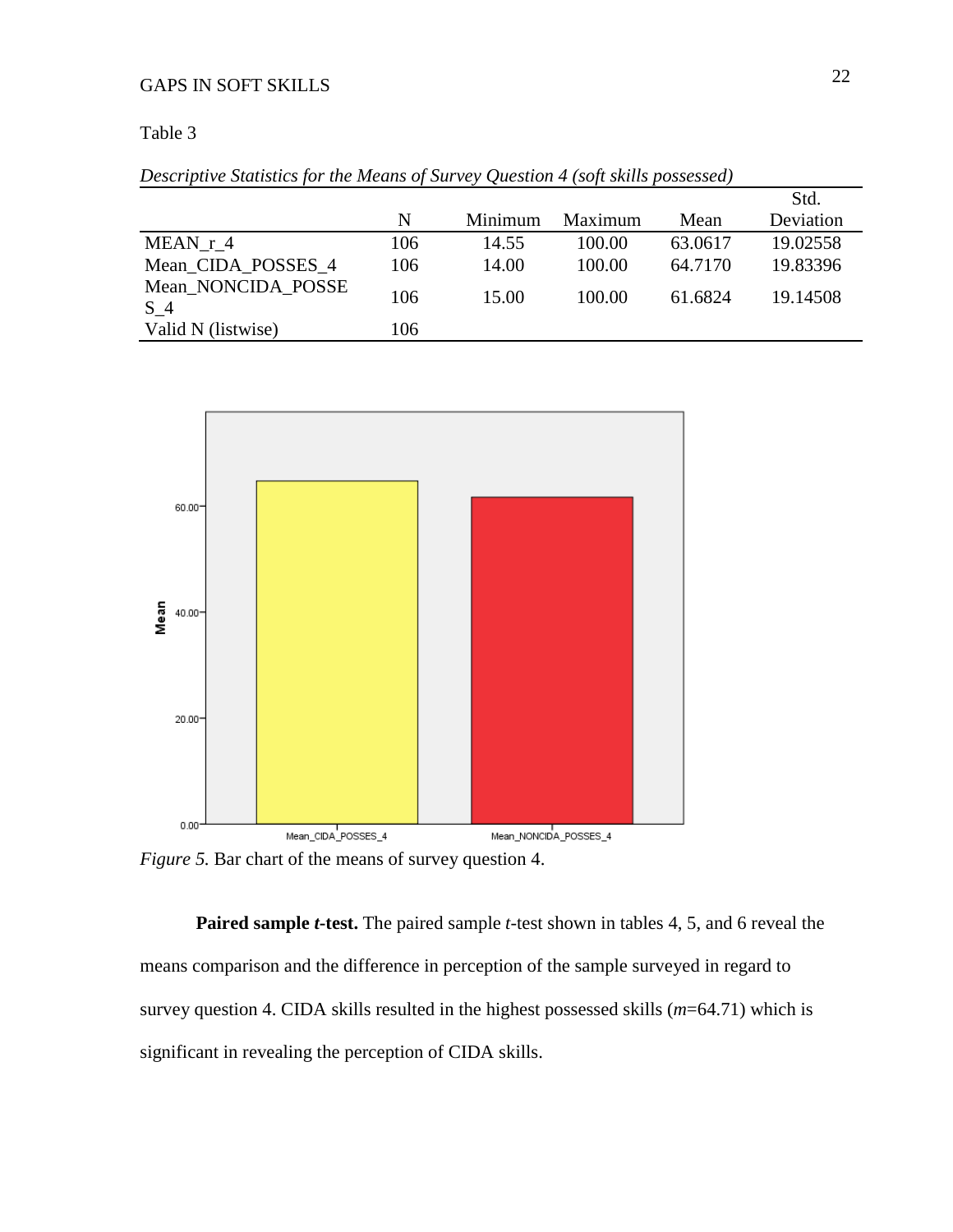#### Table 4

#### *T-test Paired Samples Statistics*

|        |                           |         |     |           | Std. Error |
|--------|---------------------------|---------|-----|-----------|------------|
|        |                           | Mean    | N   | Std. Dev. | Mean       |
| Pair 1 | Mean CIDA POSSES 4        | 64.7170 | 106 | 19.83396  | 1.92644    |
|        | Mean_NONCIDA_POSSE<br>S 4 | 61.6824 | 106 | 19.14508  | 1.85953    |

#### Table 5

*T-test Paired Samples Correlations* 

|        |                                               |     | Correlation | Sig. |  |
|--------|-----------------------------------------------|-----|-------------|------|--|
| Pair 1 | Mean CIDA POSSES $4 &$<br>Mean NONCIDA POSSES | 106 | .912.       | 000  |  |

#### Table 6

|  | <b>T-test Paired Samples Test</b> |
|--|-----------------------------------|

| <b>Paired Differences</b>                                      |         |
|----------------------------------------------------------------|---------|
| 95% Confidence                                                 |         |
| Interval of the<br>Std.                                        | Sig.    |
| Difference<br>Error<br>Std.                                    | $(2 -$  |
| Mean<br>df<br>Dev.<br>Mean<br>Lower<br>Upper                   | tailed) |
| Pair Mean CIDA P                                               |         |
| $OSSES_4 -$<br>3.034<br>8.223<br>.798<br>1.450<br>3.799<br>105 |         |
| 4.618<br>Mean_NONCID                                           | .000    |
| A_POSSES_4                                                     |         |

**Pearson R Correlations.** To examine the associations of this study, Pearson R correlations were produced and analyzed for the following variables: skills possessed, CIDA skills versus non-CIDA skills, and skills possessed versus number of designers in firm. Table 7 displays the correlations achieved between skills possessed. Most of the correlations are significant and ranged from .820 to .267, with the strongest between "Organizational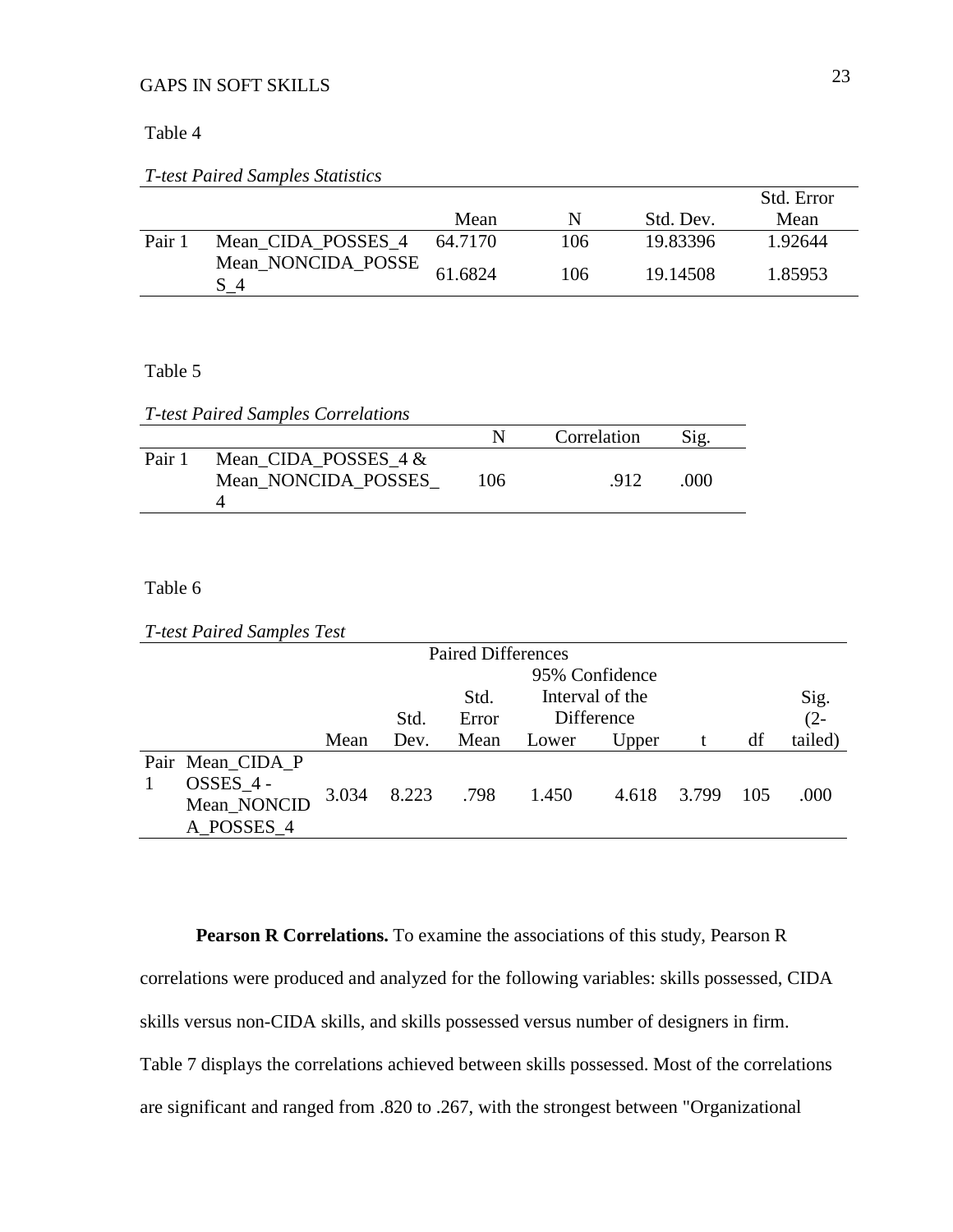skills" and "Prioritize to meet deadlines" .820 (82%) (*r*=.820, *p*<.001). The lowest, least significant correlation was between "Willingness to relocate" and "Organizational skills" which was .105 (11%)  $(r=105, p<001)$ . Also, "Willingness to relocate" was not significantly correlated with all other items on the instrument. See Table 7 in appendix E, on page 48.

Table 8 displays the correlations sought between skills possessed that are covered under CIDA versus skills possessed that are not covered under CIDA. All correlations are similarly high; however, the highest being between the "mean of all skills possesses", and "non-CIDA possessed skills" which was .981 (98%) (*r*=.981 *p*<.001).

#### Table 8

*Correlations for Means of Survey question 4 (skills possessed)* 

|                                     |                        | MEAN      | Mean_CIDA_ | Mean_NONCIDA_ |
|-------------------------------------|------------------------|-----------|------------|---------------|
|                                     |                        | r4        | POSSES_4   | POSSES_4      |
| $MEAN_r_4$                          | Pearson<br>Correlation |           | $.974***$  | $.981**$      |
|                                     | Sig. $(2-$<br>tailed)  |           | .000       | .000          |
|                                     | N                      | 106       | 106        | 106           |
| Mean_CIDA_POSSES_4 Pearson          | Correlation            | $.974***$ | 1          | $.912***$     |
|                                     | $Sig. (2-$<br>tailed)  | .000      |            | .000          |
|                                     | N                      | 106       | 106        | 106           |
| Mean NONCIDA POSS Pearson<br>$ES_4$ | Correlation            | $.981**$  | $.912***$  | 1             |
|                                     | $Sig. (2-$<br>tailed)  | .000      | .000       |               |
|                                     | N                      | 106       | 106        | 106           |

\*\*. Correlation is significant at the 0.01 level (2-tailed).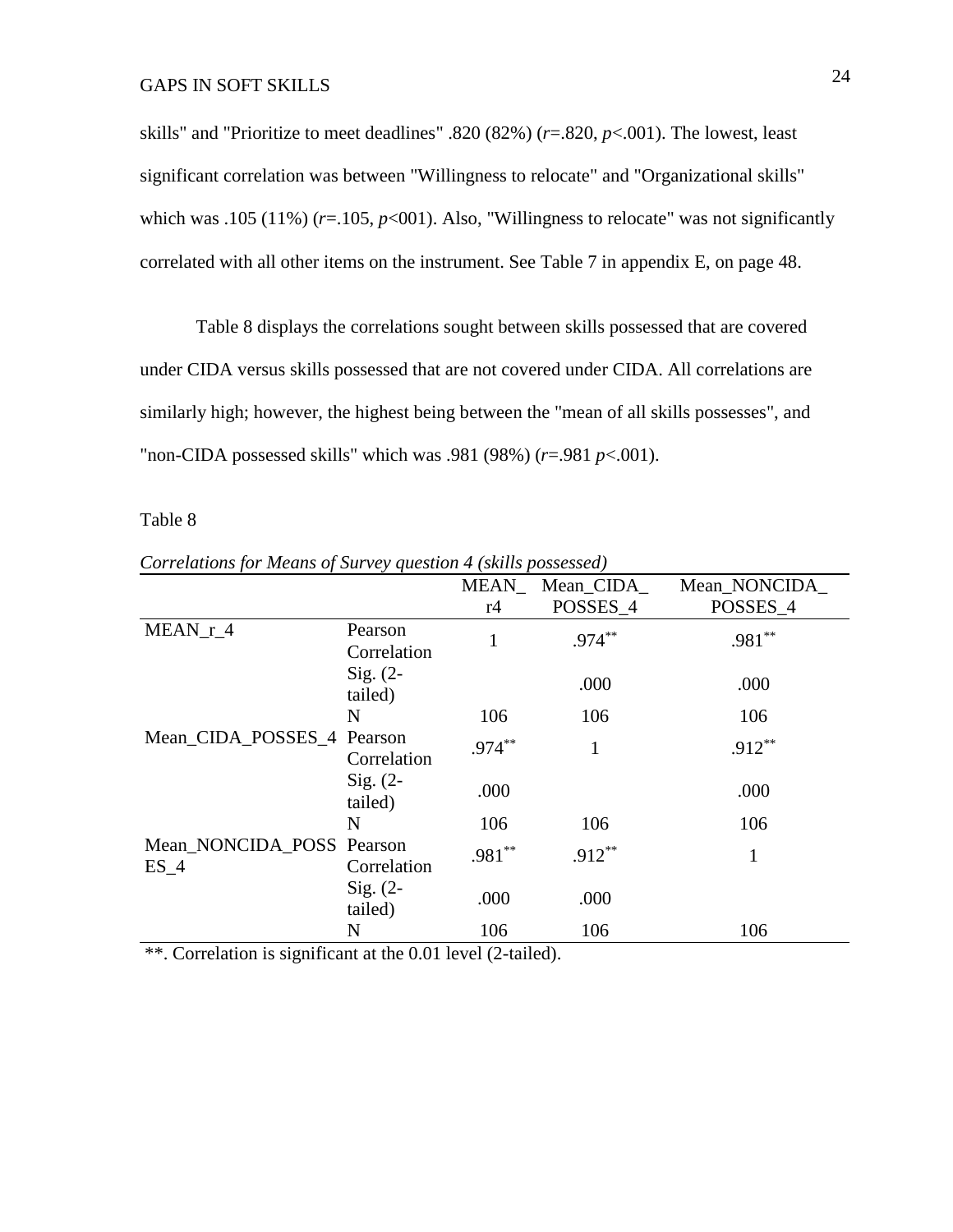Table 9 displays the correlations sought between the skills possessed and the numbers of designers employed in firm. No significant correlation was found between size of firm and responses on their perception of proficiency overall ( $r = .03$ ,  $p = .77$ ), the CIDA subscale ( $r =$  $-0.01, p = .98$ ), or the non-CIDA subscale ( $r = .06, p = .54$ ).

Table 9

|                          |                 |           |                |              | # of         |
|--------------------------|-----------------|-----------|----------------|--------------|--------------|
|                          |                 |           |                |              | Designers    |
|                          |                 |           |                |              | employed in  |
|                          |                 |           |                |              | your firm?   |
|                          |                 |           |                |              | Include      |
|                          |                 |           |                |              | yourself if  |
|                          |                 |           |                | Mean_NON     | relevant.    |
|                          |                 |           | MEAN Mean_CIDA | CIDA         | Open-Ended   |
|                          |                 | $r_{-}4$  | POSSES_4       | POSSES_4     | Response     |
| $MEAN_r_4$               | Pearson         |           | $.974***$      | $.981**$     |              |
|                          | Correlation     | 1         |                |              | .029         |
|                          | Sig. (2-tailed) |           | .000           | .000         | .767         |
|                          | N               | 106       | 106            | 106          | 106          |
| Mean_CIDA_POSSES Pearson |                 | $.974***$ | $\mathbf{1}$   | $.912***$    | $-.008$      |
| $\mathcal{A}$            | Correlation     |           |                |              |              |
|                          | Sig. (2-tailed) | .000      |                | .000         | .937         |
|                          | N               | 106       | 106            | 106          | 106          |
| Mean_NONCIDA_PO          | Pearson         | $.981**$  | $.912***$      | $\mathbf{1}$ | .060         |
| SSES_4                   | Correlation     |           |                |              |              |
|                          | Sig. (2-tailed) | .000      | .000           |              | .542         |
|                          | N               | 106       | 106            | 106          | 106          |
| # of Designers           | Pearson         | .029      | $-.008$        | .060         | $\mathbf{1}$ |
| employed in your         | Correlation     |           |                |              |              |
| firm? Include yourself   | Sig. (2-tailed) | .767      | .937           | .542         |              |
| if relevant. - Open-     | N               | 106       | 106            | 106          | 106          |
| <b>Ended Response</b>    |                 |           |                |              |              |

*Correlations for Survey Question 4 and # of Designers in Firm (skills possessed)* 

\*\*. Correlation is significant at the 0.01 level (2-tailed).

Therefore, no association was found between the number of designers in firm, and the skills possessed. These findings reveal that the opinions surveyed are consistent across varying sizes of interior design departments.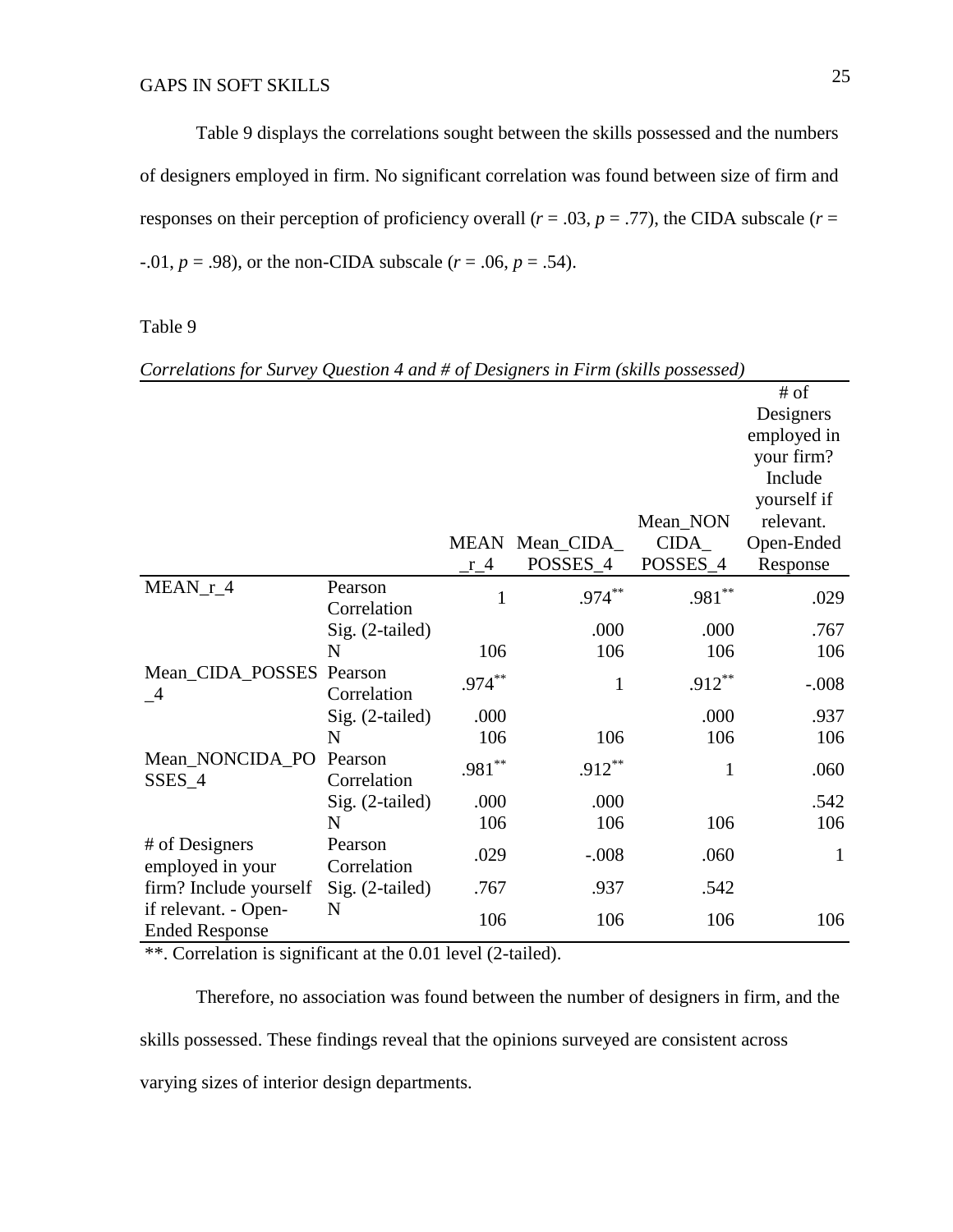**ANOVAs**. In order to explore whether other background characteristics explained patterns of perceived proficiency, we conducted ANOVAs for the seven job title groups. There were no differences in perception by respondent job titles. These findings reveal that the opinions surveyed are consistently similar across the varying job titles surveyed. See Table 10.

| AINOVA for Survey Question 4 (Skills possessed) |                          | Sum of    |     | Mean    |              |      |
|-------------------------------------------------|--------------------------|-----------|-----|---------|--------------|------|
|                                                 |                          | Squares   | df  | Square  | $\mathbf{F}$ | Sig. |
| $MEAN_r_4$                                      | <b>Between</b><br>Groups | 548.449   | 6   | 91.408  | .242         | .962 |
|                                                 | Within<br>Groups         | 37458.701 | 99  | 378.371 |              |      |
|                                                 | Total                    | 38007.150 | 105 |         |              |      |
| Mean_CIDA_POSSE Between<br>$S_4$                | Groups                   | 814.336   | 6   | 135.723 | .332         | .919 |
|                                                 | Within<br>Groups         | 40491.174 | 99  | 409.002 |              |      |
|                                                 | Total                    | 41305.509 | 105 |         |              |      |
| Mean_NONCIDA_P<br>OSSES_4                       | <b>Between</b><br>Groups | 547.121   | 6   | 91.187  | .238         | .963 |
|                                                 | Within<br>Groups         | 37938.964 | 99  | 383.222 |              |      |
|                                                 | Total                    | 38486.085 | 105 |         |              |      |

Table 10 *ANOVA for Survey Question 4 (skills possessed)* 

Given the number of titles, we collapsed the categories to four groups, reran the ANOVA, and still found no significant differences in perception by job category (this ANOVA is not included in the thesis): Group 1=design manager, design director, design principal. Group 2=designer/interior designer. Group 3=account manager, project manager. Group 4=other.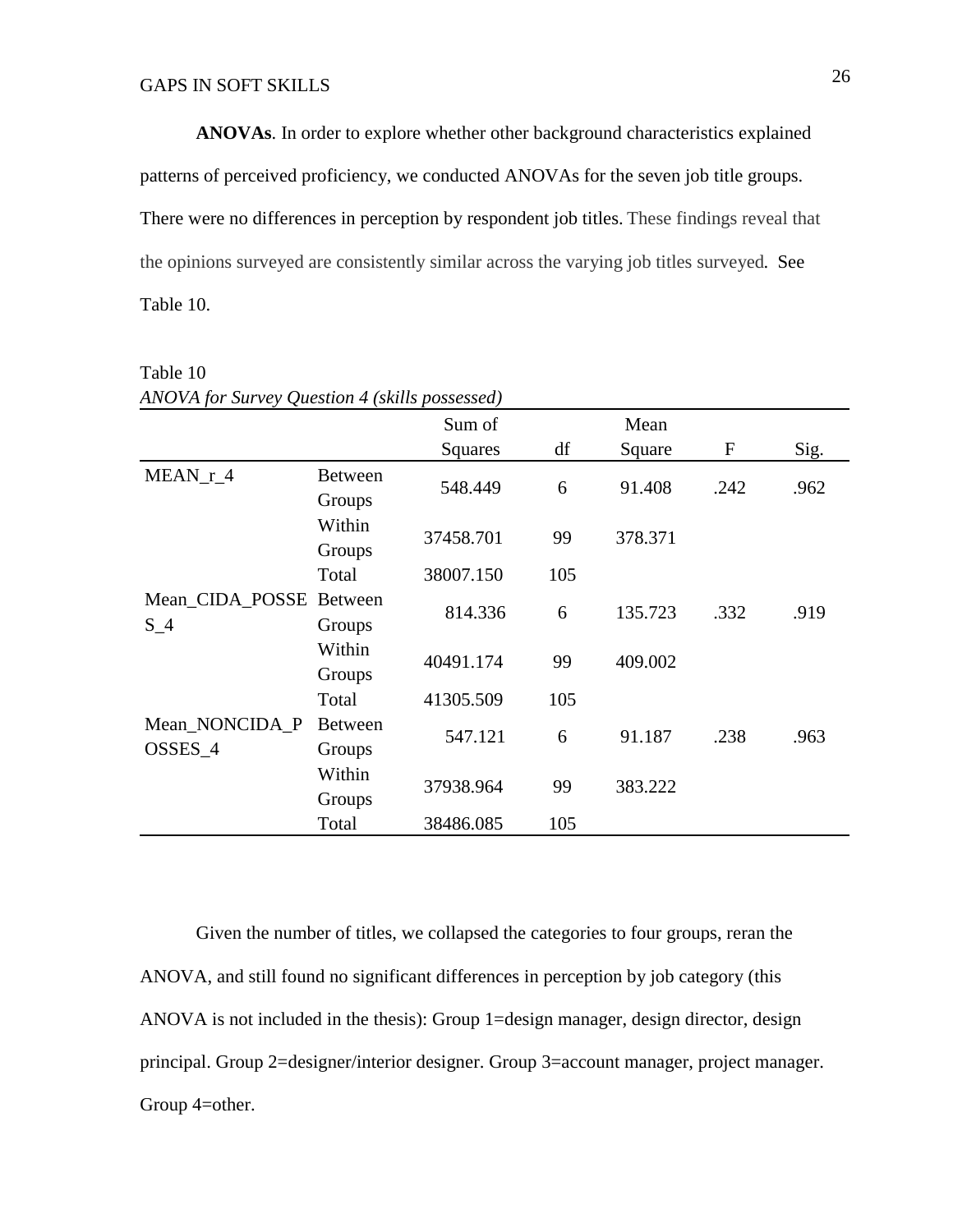Next to explore whether there were differences in perceptions of proficiency by respondent's geographic locale, we conducted ANOVAs for the four US census regions. There were no differences in perception by US census region. These findings reveal that the opinions surveyed are consistently similar across the four US census regions surveyed (see Table 11).

Table 11

|                          |                          | Sum of    |     | Mean    |             |      |
|--------------------------|--------------------------|-----------|-----|---------|-------------|------|
|                          |                          | Squares   | df  | Square  | $\mathbf F$ | Sig. |
| MEAN r 4                 | Between<br>Groups        | 278.761   | 3   | 92.920  | .251        | .860 |
|                          | Within<br>Groups         | 37728.389 | 102 | 369.886 |             |      |
|                          | Total                    | 38007.150 | 105 |         |             |      |
| Mean_CIDA_POSSES_4       | <b>Between</b><br>Groups | 314.574   | 3   | 104.858 | .261        | .853 |
|                          | Within<br>Groups         | 40990.935 | 102 | 401.872 |             |      |
|                          | Total                    | 41305.509 | 105 |         |             |      |
| Mean NONCIDA<br>POSSES 4 | <b>Between</b><br>Groups | 370.205   | 3   | 123.402 | .330        | .803 |
|                          | Within<br>Groups         | 38115.880 | 102 | 373.685 |             |      |
|                          | Total                    | 38486.085 | 105 |         |             |      |

*ANOVA Survey Question 4 Census Region* 

#### **Survey Question 5**

Survey question # 5 rated which 4 skills are the most important for new interior designers to possess. The survey allowed the respondent to select only four skills, from the list of eleven skills used in this study.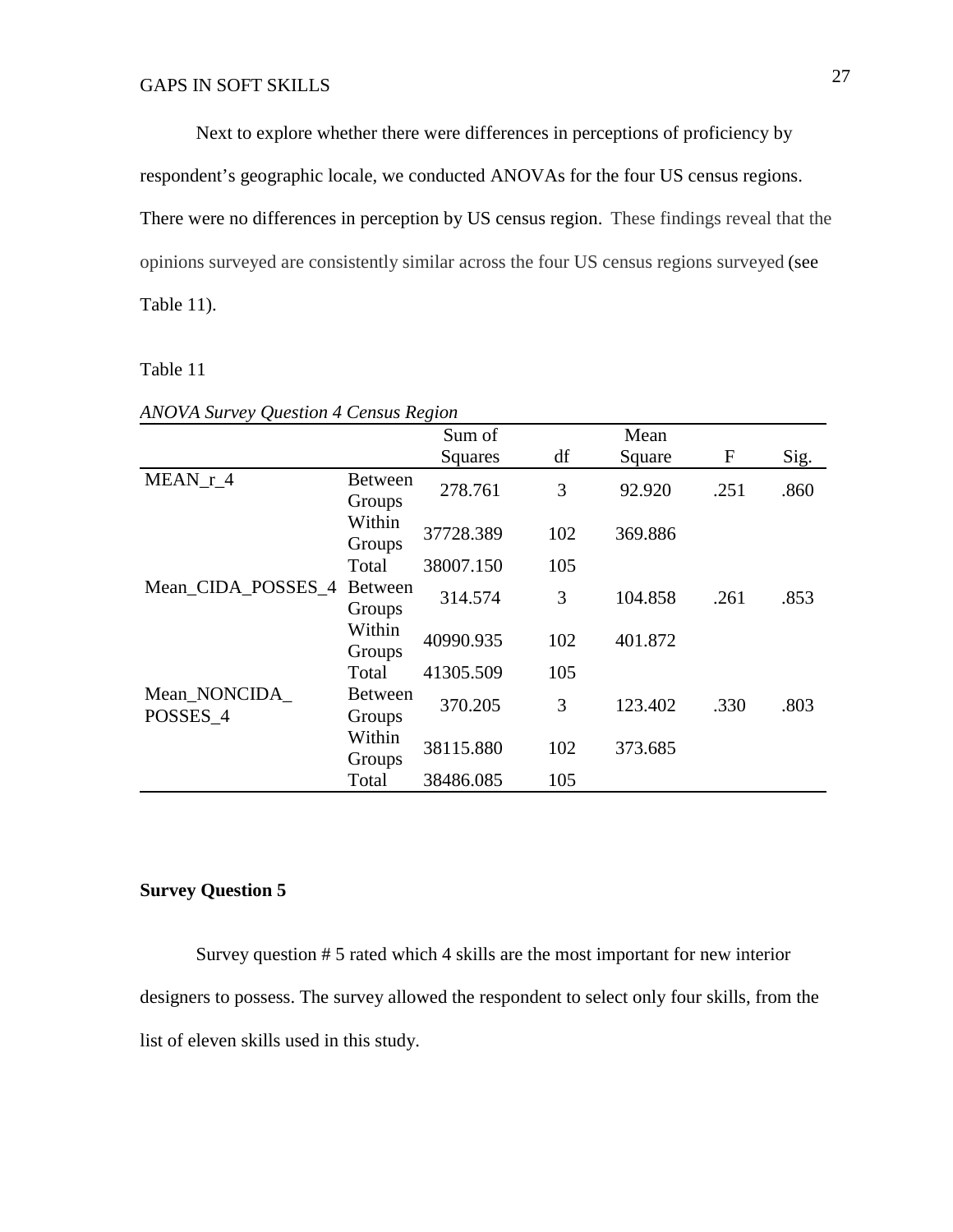**Descriptives.** Descriptive Table 12 shows a variety of scores ranging from 0 to 8 with most in the 50% valued as most important.

The skills valued as most important (two are equal with the highest rating) are "Work in a team environment" (*m*=.58) and "Prioritize to meet deadlines" (*m*=.58). The first is a CIDA required skill and the latter is a non-CIDA required skill.

The skills least valued are "Communicate in writing" (*m*=.08) and "Willingness to relocate" (*m*=.00). The first is a CIDA required skill and the latter is a non-CIDA required skill.

#### Table 12

|                                                |     |         |         |       | Std.      |
|------------------------------------------------|-----|---------|---------|-------|-----------|
|                                                | N   | Minimum | Maximum | Mean  | Deviation |
| Communicate design ideas.                      | 106 | .00     | 1.00    | .4811 | .50202    |
| Work in a team environment.                    | 106 | .00     | 1.00    | .5849 | .49508    |
| Verbal presentation skills.                    | 106 | .00     | 1.00    | .1887 | .39311    |
| Communicate in writing.                        | 106 | .00     | 1.00    | .0849 | .28007    |
| Problem solving.                               | 106 | .00.    | 1.00    | .5000 | .50238    |
| Organizational skills.                         | 106 | .00     | 1.00    | .3208 | .46898    |
| Work on multiple projects at<br>the same time. | 106 | .00     | 1.00    | .5000 | .50238    |
| Prioritize to meet deadlines.                  | 106 | .00     | 1.00    | .5849 | .49508    |
| Provide high level service to<br>clients.      | 106 | .00     | 1.00    | .2925 | .45705    |
| Motivated self-starter.                        | 106 | .00     | 1.00    | .4623 | .50094    |
| Willing to relocate.                           | 106 | .00     | .00     | .0000 | .00000    |
| Valid N (listwise)                             | 106 |         |         |       |           |

#### *Descriptive Statistics for the Survey Question 5*

After examining the patterns of survey question 5, I explored the overall average and the CIDA/non-CIDA averages. Table 13 shows the mean scores ranging from a highest at 54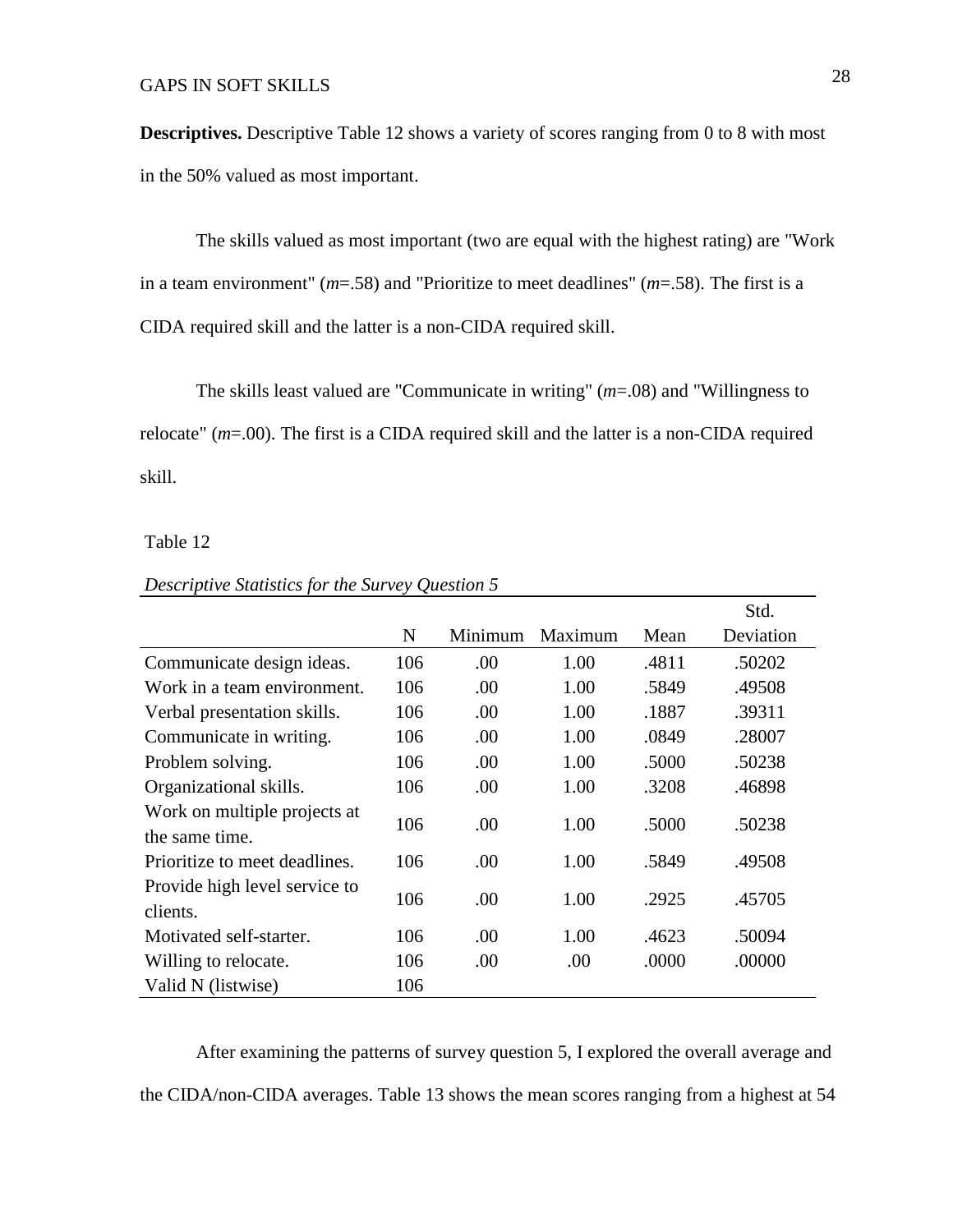to a lowest at 46. The overall score for the CIDA skills perceived as important was the lowest (*m*=45.99). The overall score perceived to be the most important skills to have, was in the non-CIDA skills (*m*=54.00). These latter two means are shown in Figure 6. This is the opposite of the descriptive findings of most possessed skills, in Table 3 in which CIDA skills (possessed) scored higher (*m*=64.71).

Table 13

| Descriptive Statistics for the Means of Survey Question 5 |     |         |         |         |                       |  |  |
|-----------------------------------------------------------|-----|---------|---------|---------|-----------------------|--|--|
|                                                           | N   | Minimum | Maximum | Mean    | <b>Std. Deviation</b> |  |  |
| Mean CIDA IMP 5                                           | 106 | .00     | 100.00  | 45.9906 | 21.30750              |  |  |
| Mean NONCIDA IMP 5                                        | 106 | .00     | 100.00  | 54.0094 | 21.30750              |  |  |
| Valid N (listwise)                                        | 106 |         |         |         |                       |  |  |



*Figure 6.* Bar chart of the means of survey question 5.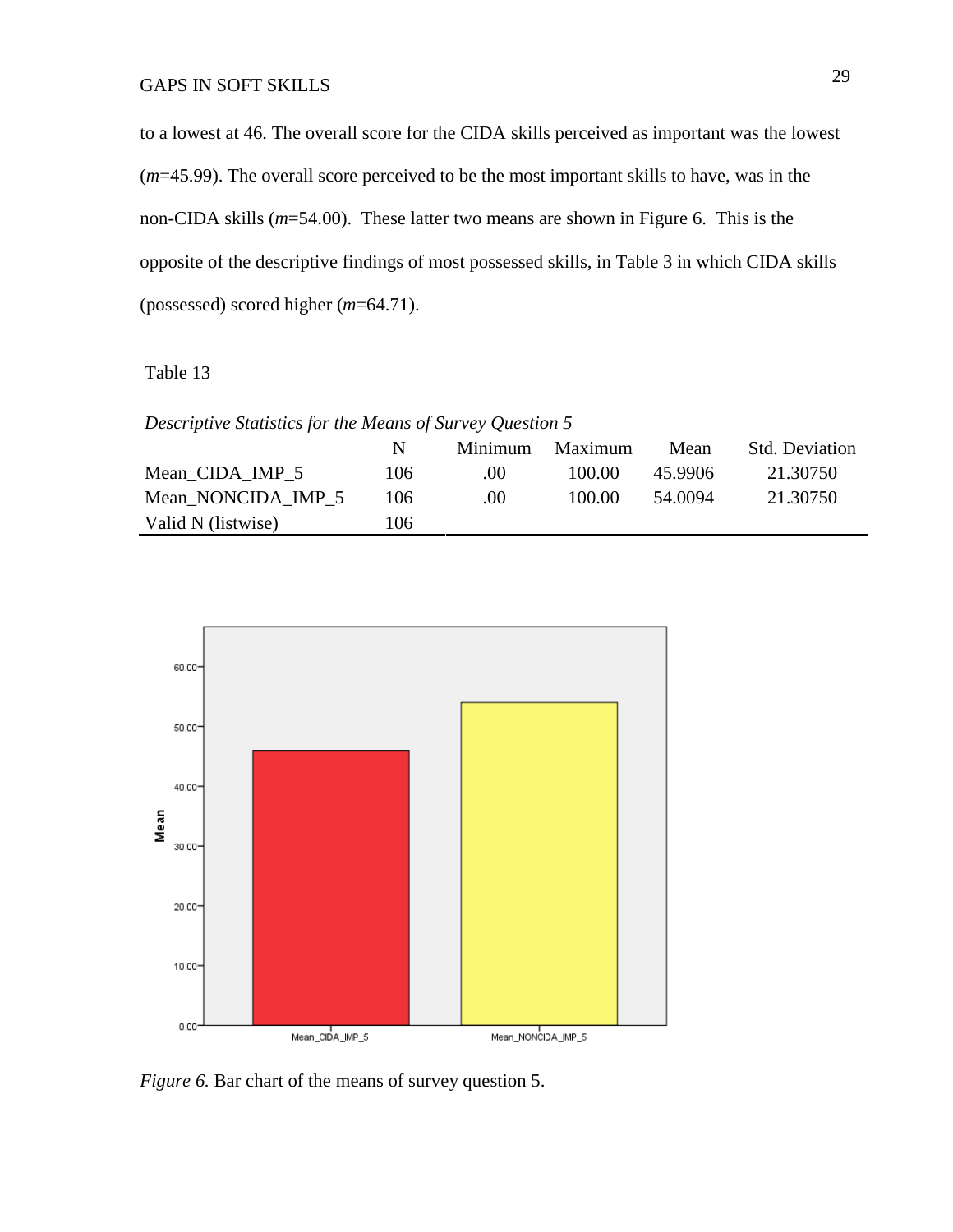Paired sample *t*-test. The paired sample *t*-test shown in tables 14, 15, and 16 reveal the means comparison and the difference in the perception of the sample surveyed in regard to survey question five. Non-CIDA skills deemed most important to have and resulted with the highest score ( $m=54.00$ ). There were no significant differences in the average percentage of importance for CIDA and non-CIDA soft skills  $(t = 1.94, p = .06)$ .

Table 14

| T-test Paired Samples Statistics Survey Question 5 |                        |           |   |           |            |  |  |
|----------------------------------------------------|------------------------|-----------|---|-----------|------------|--|--|
|                                                    |                        |           |   | Std.      | Std. Error |  |  |
|                                                    |                        | Mean      | N | Deviation | Mean       |  |  |
|                                                    | Pair 1 Mean CIDA IMP 5 | 45.99 106 |   | 21.30750  | 2.06957    |  |  |
|                                                    | Mean NONCIDA IMP 5     | 54.00 106 |   | 21.30750  | 2.06957    |  |  |

#### Table 15

| T-test Paired Samples Correlation Survey Question 5 |                                                  |     |                  |       |  |  |
|-----------------------------------------------------|--------------------------------------------------|-----|------------------|-------|--|--|
|                                                     |                                                  | N . | Correlation Sig. |       |  |  |
|                                                     | Pair 1 Mean CIDA IMP $5 &$<br>Mean NONCIDA IMP 5 | 106 | $-1.000$         | - 000 |  |  |

#### Table 16

*T-test Paired Samples Test Survey Question 5* 

|              |                                              |              | <b>Paired Differences</b> |                                                          |       | t           | df | Sig. $(2-$<br>tailed) |
|--------------|----------------------------------------------|--------------|---------------------------|----------------------------------------------------------|-------|-------------|----|-----------------------|
| $\mathbf{1}$ | Pair Mean_CIDA_IMP_5 -<br>Mean NONCIDA IMP 5 | Std.<br>Dev. | Std.<br>Error<br>Mean     | 95% Confidence<br>Interval of the<br>Difference<br>Lower | Upper |             |    |                       |
|              |                                              | 42.614       |                           | 4.139 -16.226                                            | .188  | $-1.93$ 105 |    | .055                  |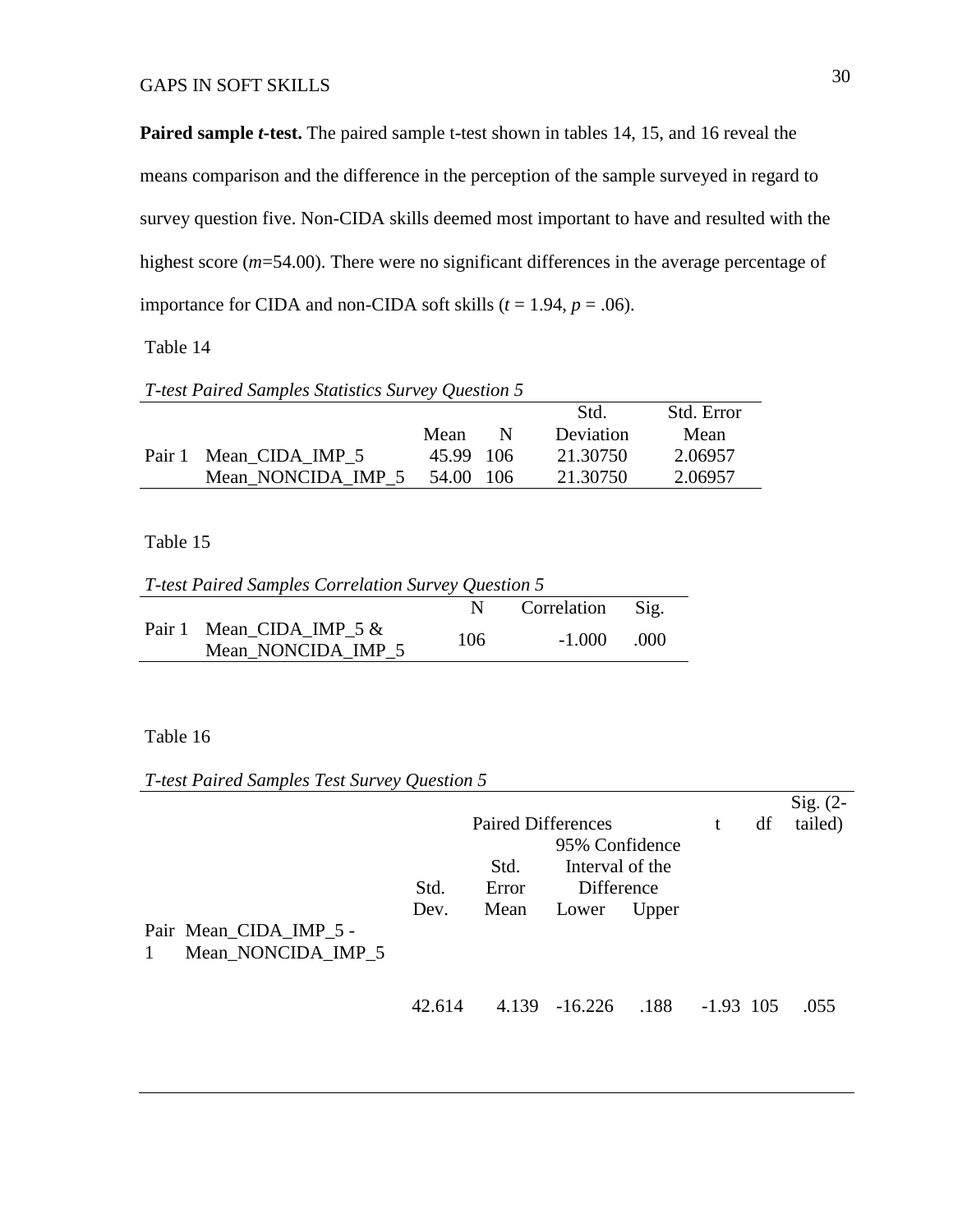**Pearson R correlations.** To examine the associations of the study, Pearson R correlations were produced and analyzed for the following variables: most important skills, CIDA skills versus non-CIDA skills, and most important skills versus number of designers in firm. Table 17 displays the correlations sought between most important skills to have. Most correlations are negative and range from the lowest at -.362 to .128. The strongest correlation (not significant) was between "Work in a team environment" and "Motivated selfstarter", which was .128 (13%). (*r*=.128, *p*<.001). The lowest, least significant correlation was between "Work in a team environment" and "Communicate in writing", which was -.353 (-35%) (*r*=-.353, *p*<001). Also, "Willingness to relocate" was not able to be computed because the variable was constant (no one chose this answer). The survey only allowed the sample to choose four out of the eleven. See Table 17, in appendix F, on page 51.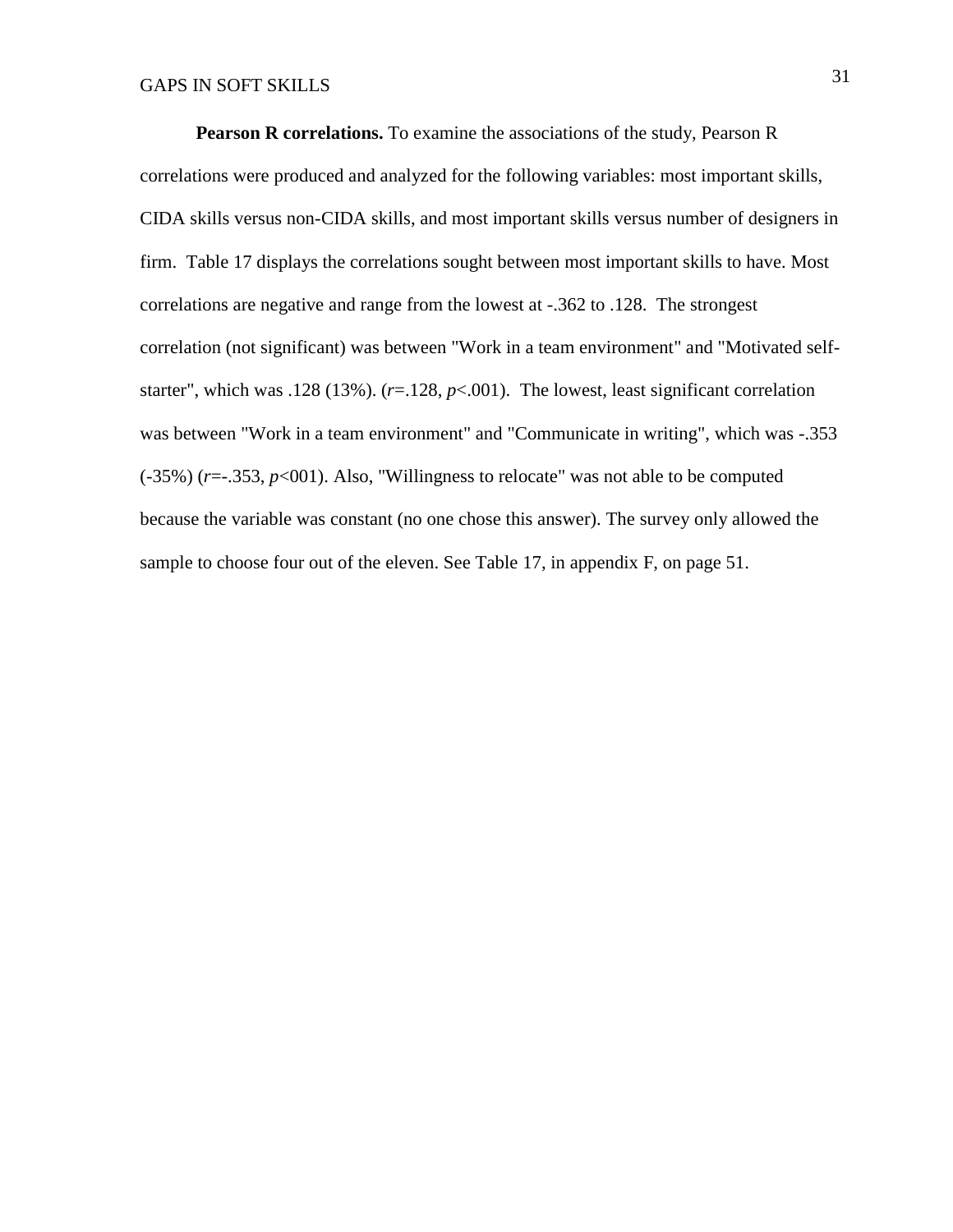Table 18 displays the correlations sought between most important skills and the number of designers employed in firm. The correlation, between the number of designers employed in firm, was very low -.115 (-12%) (*r*=-.115, *p*<001).

|                                                           |                        |                         |            | # of<br>Designers |
|-----------------------------------------------------------|------------------------|-------------------------|------------|-------------------|
|                                                           |                        |                         | Mean_NON   | employed          |
|                                                           |                        | Mean_CIDA_IMP_CIDA_IMP_ |            | in your           |
|                                                           |                        | 5                       | 5          | firm?             |
| Mean_CIDA_IMP_5                                           | Pearson<br>Correlation | 1                       | $-1.000**$ | .115              |
|                                                           | Sig. (2-tailed)        |                         | .000       | .239              |
|                                                           | N                      | 106                     | 106        | 106               |
| Mean_NONCIDA_IMP_5                                        | Pearson<br>Correlation | $-1.000**$              |            | $-.115$           |
|                                                           | Sig. (2-tailed)        | .000                    |            | .239              |
|                                                           | N                      | 106                     | 106        | 106               |
| # of Designers employed in<br>your firm? Include yourself | Pearson<br>Correlation | .115                    | $-.115$    | 1                 |
| if relevant. - Open-Ended                                 | Sig. (2-tailed)        | .239                    | .239       |                   |
| Response                                                  | N                      | 106                     | 106        | 106               |

## Table 18

\*\*. Correlation is significant at the 0.01 level (2-tailed).

Therefore, no association was found between the number of designers in firm, and the skills perceived as most important. These findings reveal that the opinions surveyed are consistent across varying sizes of interior design departments.

**ANOVAs.** In order to explore whether other background characteristics explained patterns of perceived most important skills, we conducted ANOVAs for the seven job title groups. There were no differences in perception by respondent's job title. These findings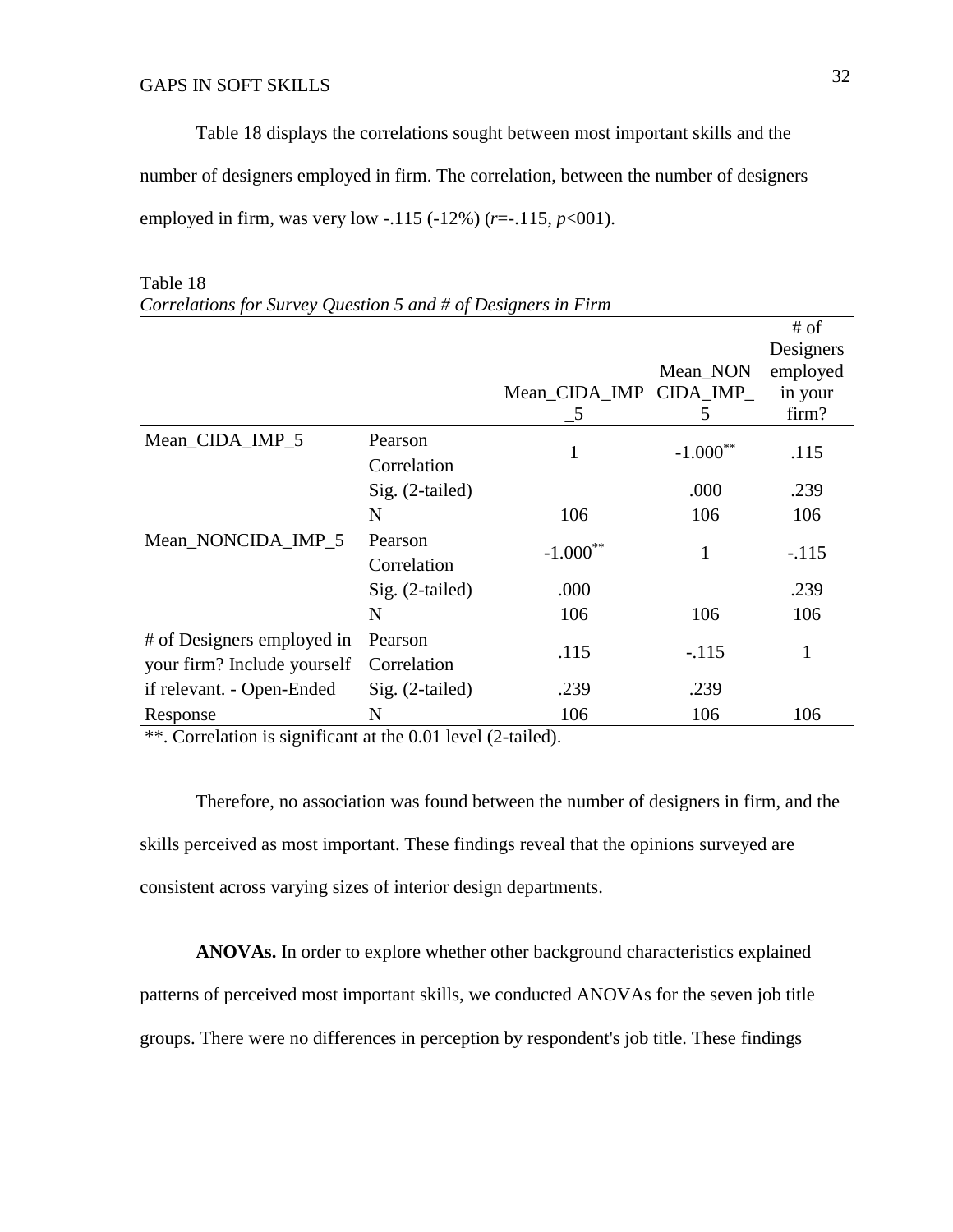reveal that the opinions surveyed are consistently similar across the varying job titles

surveyed (see Table 19).

#### Table 19

#### *ANOVA for Survey Question 5 Job Title of Sample*

|                          | Sum of             |     | Mean    |      |      |
|--------------------------|--------------------|-----|---------|------|------|
|                          | Squares            | df  | Square  | F    | Sig. |
| <b>Between</b><br>Groups | 1521.780           | 6   | 253.630 | .544 | .773 |
| Within<br>Groups         | 46149.210          | 99  | 466.154 |      |      |
| Total                    | 47670.991          | 105 |         |      |      |
| <b>Between</b><br>Groups | 1521.780           | 6   | 253.630 | .544 | .773 |
| Within<br>Groups         | 46149.210          | 99  | 466.154 |      |      |
| Total                    | 47670.991          | 105 |         |      |      |
|                          | Mean_NONCIDA_IMP_5 |     |         |      |      |

Given the number of job titles, we collapsed the categories to four groups, reran the ANOVA, and still found no significant difference in perception by job category (this ANOVA not included in thesis). The seven job title groups were utilized and then collapsed into four group categories: Group 1=design manager, design director, design principal; Group 2=designer/interior designer; Group 3=account manager, project manager; Group 4=other.

Next to explore was whether there were differences in perception of most important skills by respondents' geographic region. We conducted ANOVAs for the four US census regions. There were no differences in perception by US census region. These findings reveal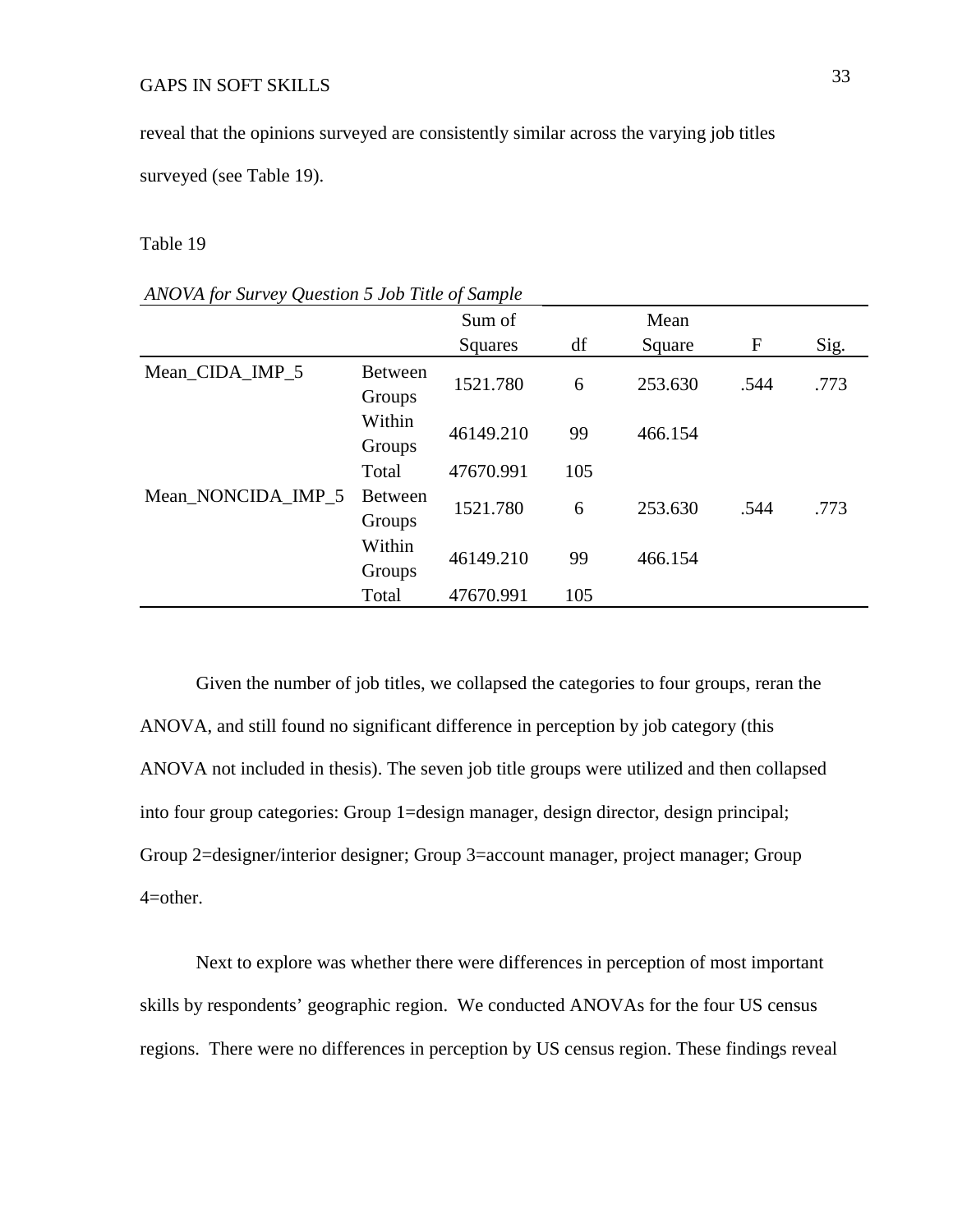that the options surveyed are consistently similar across the four US census regions surveyed.

See Table 20.

#### Table 20

#### *ANOVA for Survey Question 5 Census Region of Sample*

|                         |                      | Sum of    |     | Mean    |       |      |
|-------------------------|----------------------|-----------|-----|---------|-------|------|
|                         |                      | Squares   | df  | Square  | F     | Sig. |
| Mean_CIDA_IMP_5 Between |                      | 1587.044  | 3   | 529.015 | 1.171 | .325 |
|                         | Groups               |           |     |         |       |      |
|                         | <b>Within Groups</b> | 46083.946 | 102 | 451.803 |       |      |
|                         | Total                | 47670.991 | 105 |         |       |      |
| Mean_NONCIDA_I          | <b>Between</b>       | 1587.044  | 3   | 529.015 | 1.171 | .325 |
| MP <sub>5</sub>         | Groups               |           |     |         |       |      |
|                         | <b>Within Groups</b> | 46083.946 | 102 | 451.803 |       |      |
|                         | Total                | 47670.991 | 105 |         |       |      |

#### **Chromebach's Alpha**

In order to confirm the reliability of the statistics in this study, a Chromebach's Alpha was run and produced a score of .95. This supports the degree to which the result of the measurements is accurate.

#### **Comments from the Sample**

The comments section of the survey was optional. From the 106 respondents, 22 of them desired to include comments. The common theme among the comments was reemphasizing certain skills that the respondent felt needed reinforcing and more clarification. The characteristics listed in the comments aligned with the survey instrument of this study. Seven of the comments are included in this thesis and list the job title of the respondent, in order to conceptualize the meaning.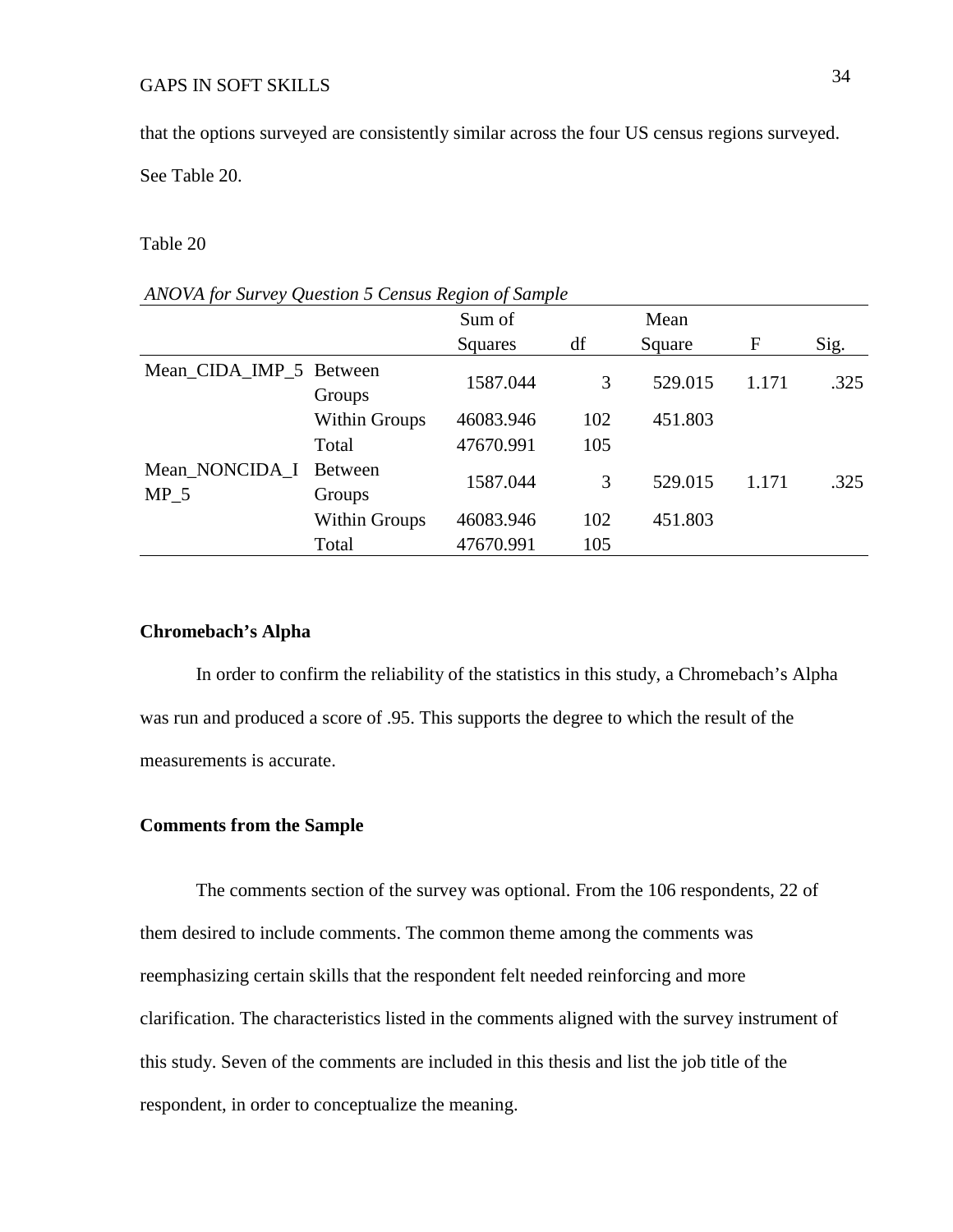**Comments from 3 different interior designers.** #1 Interior designer: "I've been working at a small commercial firm in Nashville for nine years. The new hires we've had generally struggle with taking ownership of projects they're assigned to as well as communicating professionally to clients." #2 Interior designer: "We have hired eight designers right out of college within the past few years at Tangram Interiors. They generally have great computer, verbal and design skills. Their work ethic and ability to be self-starters is sometimes lacking." #3 Interior designer: "Critical thinking/problem solving and being self-motivated are crucial traits/skills for designers hoping to progress in this profession. The ability to present yourself and your ideas in all formats is also critical if the designer expects to be in front of clients. Of course, firms expect business skills including meeting deadlines and juggling multiple projects as well."

**Comment from a design director. "**Most important: ability to learn and adapt quickly and remain flexible, ability to understand technical concepts and information and able to be resourceful."

**Comment from a design manager.** "Finding designers to work in the commercial furniture world is hard. New students mostly want to go to an A&D firm or residential and they don't really get the knowledge at school to understand the commercial side of things."

**Comment from a project manager. "**I work for Gensler and it is such a fast paced environment that it is really hard for new team members to integrate into the culture of our firm if they aren't good at working on multiple projects and on a team."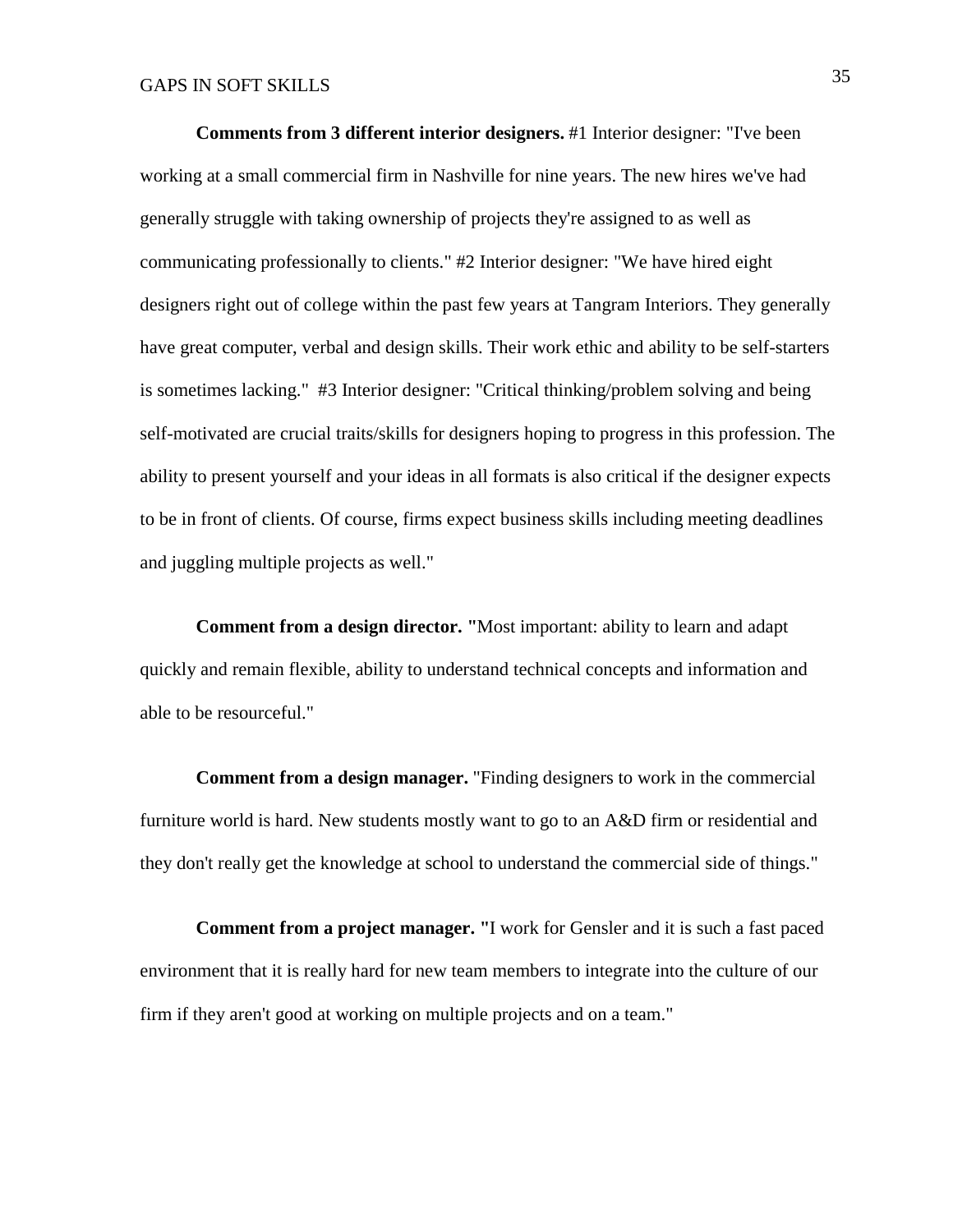**Comment from an account manager.** "I believe the students today are not given enough real-life experience before graduating. They come out of school expecting to be doing senior-level design work when they don't have the necessary skills to perform at that level. They lack the basic work/communication skills common to most employees regardless of emphasis. These skills can be developed over time but would be very valuable to have learned while in school. It seems they feel they can work less but deserve more before putting in the time to learn and gain experience. Everyone has dreams but I think a little dose of reality is necessary prior to graduation so that there is better understanding of what lies ahead hard work, growth and challenges."

**Comments summary.** A common theme throughout the surveyed comments is that the people who work alongside new interior design graduates, perceive the universities as not sufficiently preparing the students for employment. This creates a balance of topics to teach within the four-year curriculum, the requirements needed to meet the CIDA accreditation, and while also meeting the needs of the industry.

#### **Summary of Data Analysis**

This study's findings revealed that no matter what region of the US, no matter how many designers in the firm, and no matter what title the sample person has, the results show a pattern and a commonality. The results being that the most common skill possessed is the ability to communicate design ideas and thought to be the most important skills are the ability to work in a team environment and the ability to prioritize to meet deadlines.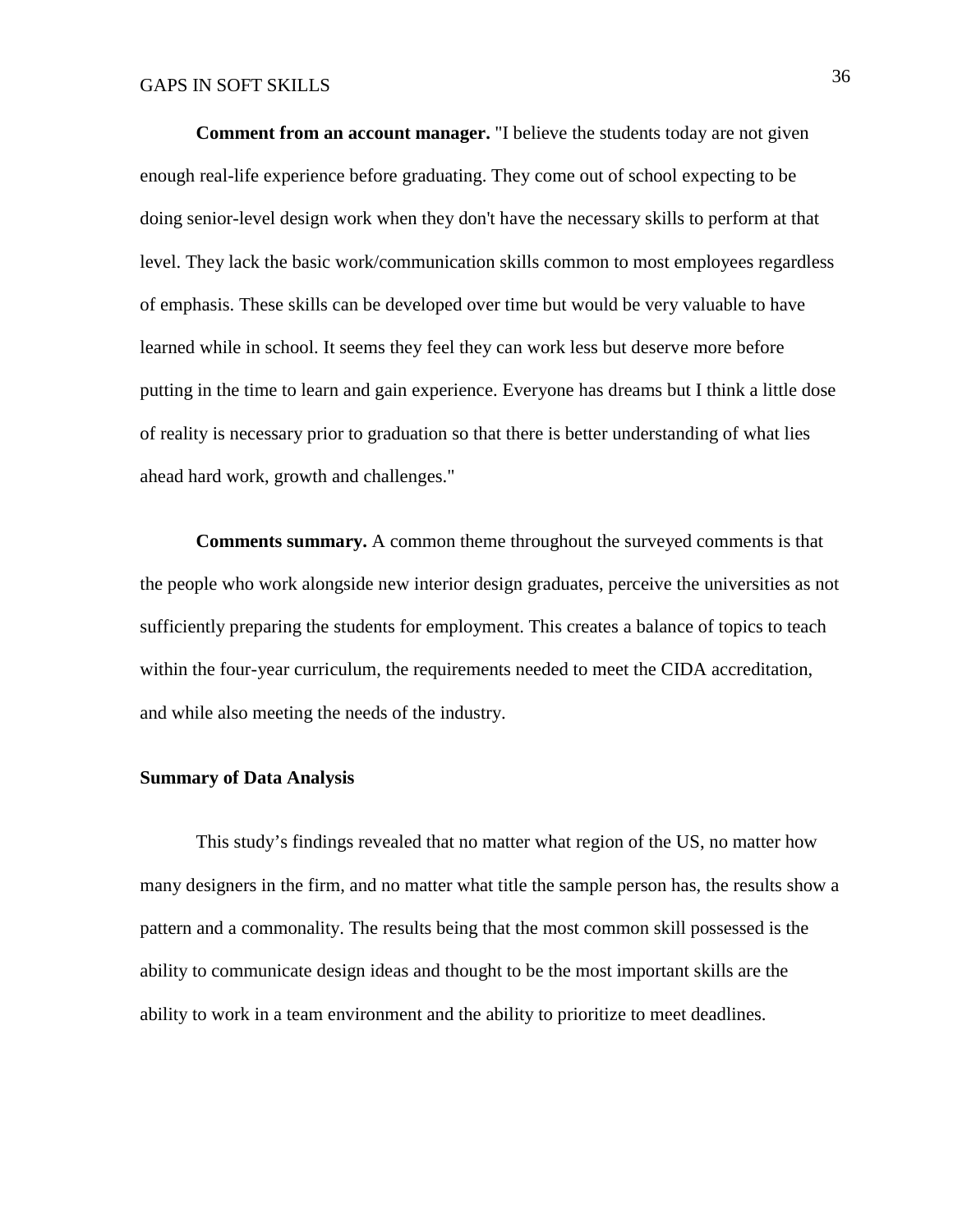# **Chapter 5: Research Answers, Summary, and Recommendation for Further Research Research Answers**

In conclusion, this study focused on the qualitative attributes of new interior design graduates. The data collected and analyzed supports all of this study's research questions:

1. Are there soft skills missing from new interior design graduates that are requested by potential employers with Interior design departments that include those with 0 to1 years of experience? Yes, the most often missing soft skills are verbal presentation skills and willingness to relocate.

2. Is there a difference, in the soft skills possessed by new interior design graduates, between those covered under CIDA accreditation requirements and those not covered under CIDA? Yes, CIDA required skills are more commonly found in new interior design graduates.

3. Are there soft skills most important for new interior design graduates (as perceived by people working with them), but that are NOT covered under CIDA accreditation requirements? Yes, the ability to work on multiple projects at the same time, was perceived as most important, but is not covered under CIDA requirements.

**Findings as related to previous literature reviews.** The findings in *Professional Standards 2014* (Council for Interior Design Accreditation Professional Standards 2014) state the skills required to be taught within accredited undergraduate Interior design programs. The first five out of the eleven soft skills in this research study were found in this document. The remaining six soft skills were not found.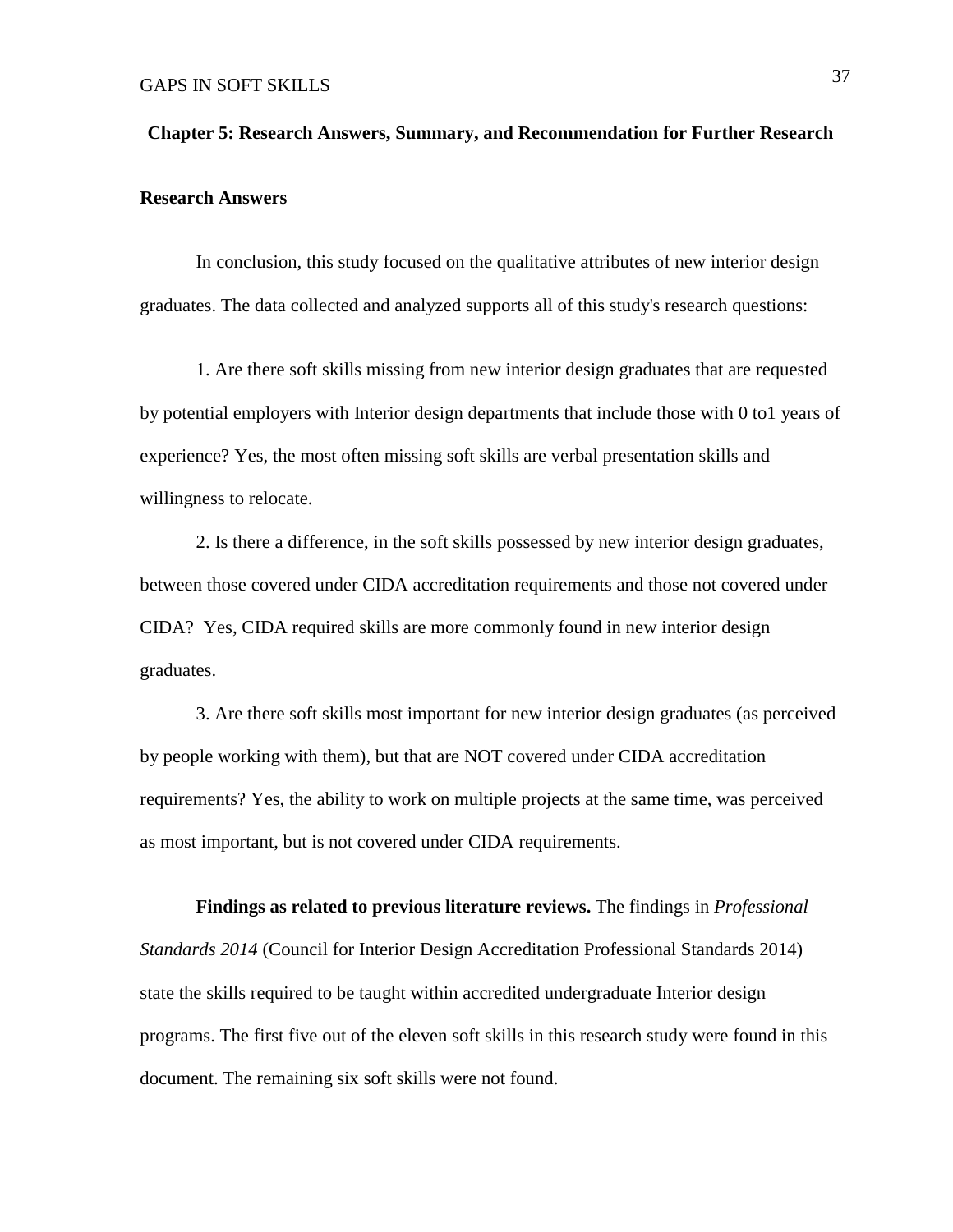Of those five skills included in the CIDA accreditation process, "verbal communication skills" were perceived to be the most often missing in new graduates, and "work in a team environment" was perceived to be the most important soft skill. This is important information for CIDA and university program directors to consider.

Of those six skills NOT included in the CIDA accreditation process, "prioritize to meet deadlines" was perceived to be most important to potential employers, and "willingness to relocate" was perceived to be the most often missing.

**Implications.** In terms of publication, the results of this study could be published in the *Journal of Interior Design* for IDEC (Interior design Educators Council) for interior design program directors to see which soft skills are perceived as most often missing and which skills are perceived as most important and therefore work on improving those skills within their undergraduate interior design curriculum. Skill sets desired by potential employers are important for undergraduate program directors to be aware of. Gaps in those skill sets can produce an effect of underemployment.

#### **Summary**

In conclusion, research indicates that the first key finding in this study (question 4 of survey) is that the sample surveyed placed equal importance on the top two skills "work in a team environment" and "prioritize to meet deadlines," even though the first is included in CIDA and the latter is not. Within this topic, perceived as the two most lacking skills were "verbal communication skills" and "willingness to relocate". The findings in *Professional Standards 2014* (Council for Interior Design Accreditation Professional Standards 2014)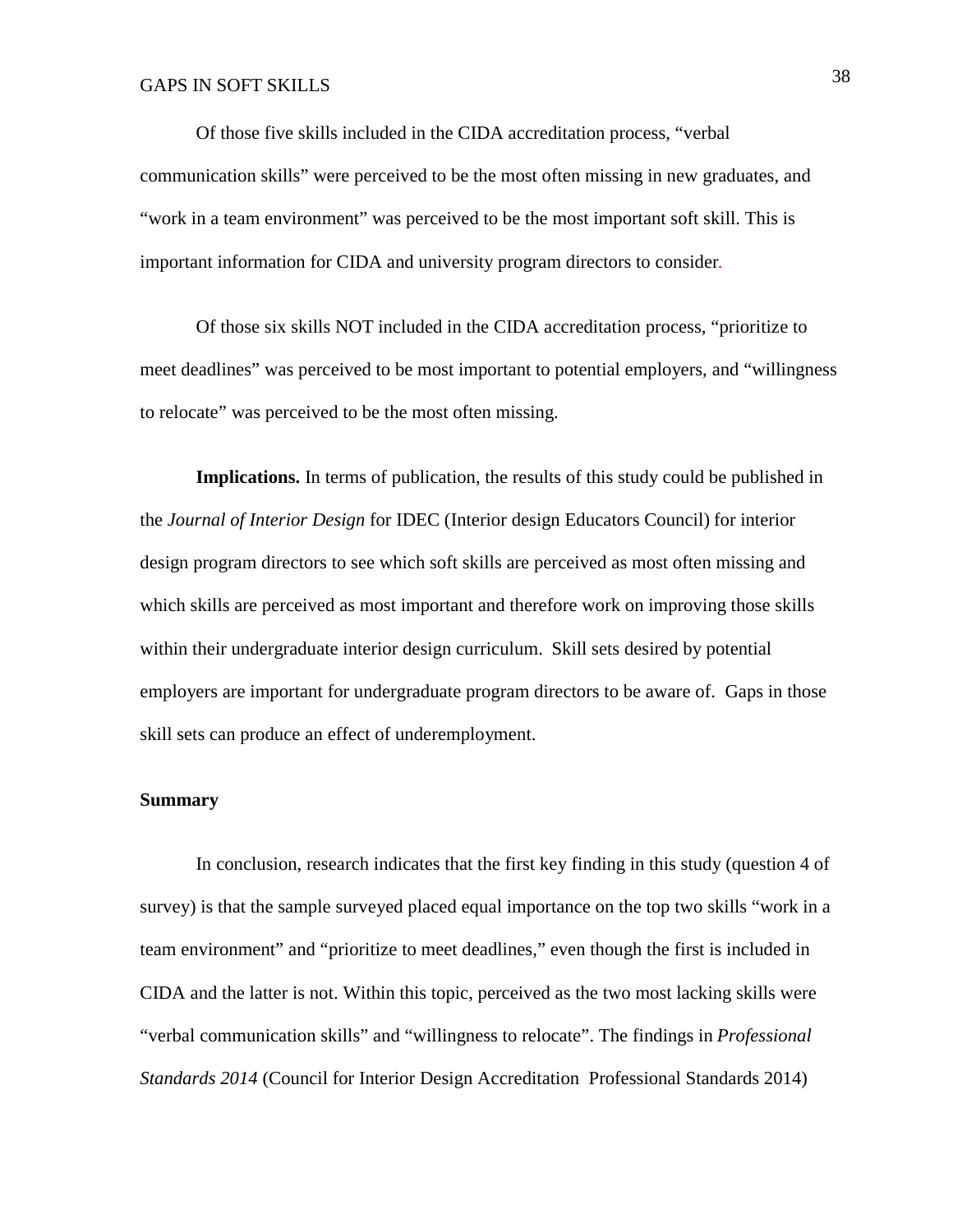states the skills required to be taught within accredited undergraduate interior design programs, one of which is verbal communication skills. Since "Verbal communication" is covered under CIDA accreditation, this shows a very low mean relative to other scores and should be taken into consideration by universities and CIDA. This research study helps us to understand this relationship to interior design undergraduate program's CIDA accreditation requirements. The second main key finding of this study (question 5 of survey) is that the two soft skills that are valued most for interior designers to have, are "Work in a team environment" and "Prioritize to meet deadlines." Both of these topics score the same and the highest among the eleven topics. The first is covered under CIDA and the latter is not, highlighting that there is a skill perceived as important that CIDA is not covering and may not be aware of. A recommendation, therefore, is that CIDA revise their accreditation requirements to include this soft skill.

The summary of this study shows that the undergraduate curriculum is not keeping up with the skills desired by potential employers. Undergraduate interior design program directors could either alter their programs to match what is desired in the work force, or CIDA could make additions to their accreditation procedures. Undergraduate programs want to be well known for the employment-ready graduates they produce. Potential employers already have preconceived notions about which universities they want to hire from. This study attempts to the reduce the disconnect found between those potential employers and the universities. Interior design students spend four years learning how to communicate graphically; however, the resulting sacrifices need to be addressed nationwide.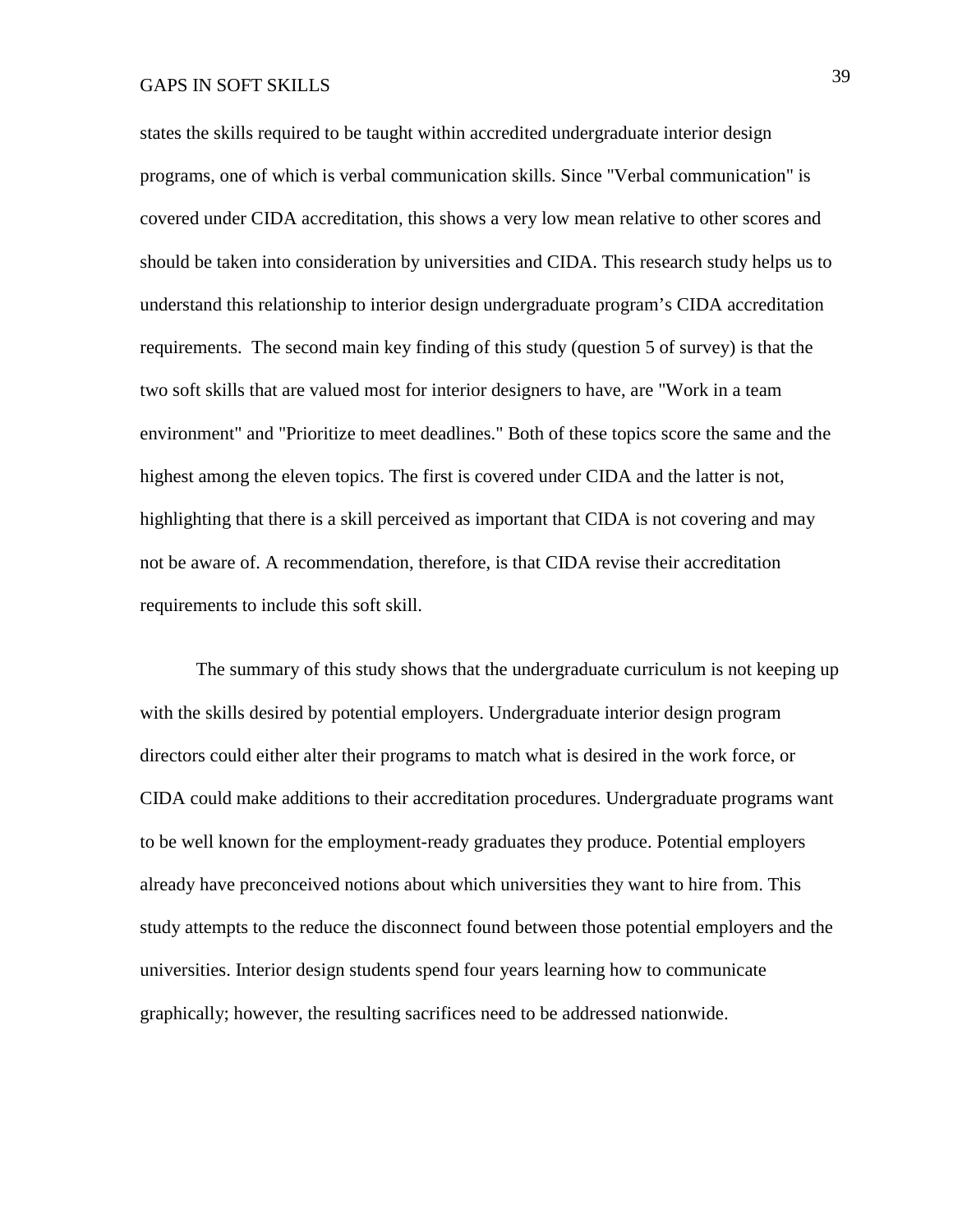#### **Recommendations for Further Research**

Possible future research topics:

- Survey sample to inquire about comparison of which CIDA skills graduates are competent in. Include all skills listed in the CIDA accreditation requirements.
- Survey sample to include more characteristics of the respondents such as gender and age.
- Define how interior design programs could close the gaps found within this study and make recommendations for best practices that could be included to target each soft skill gap.
- Focus survey on technology skills and competency.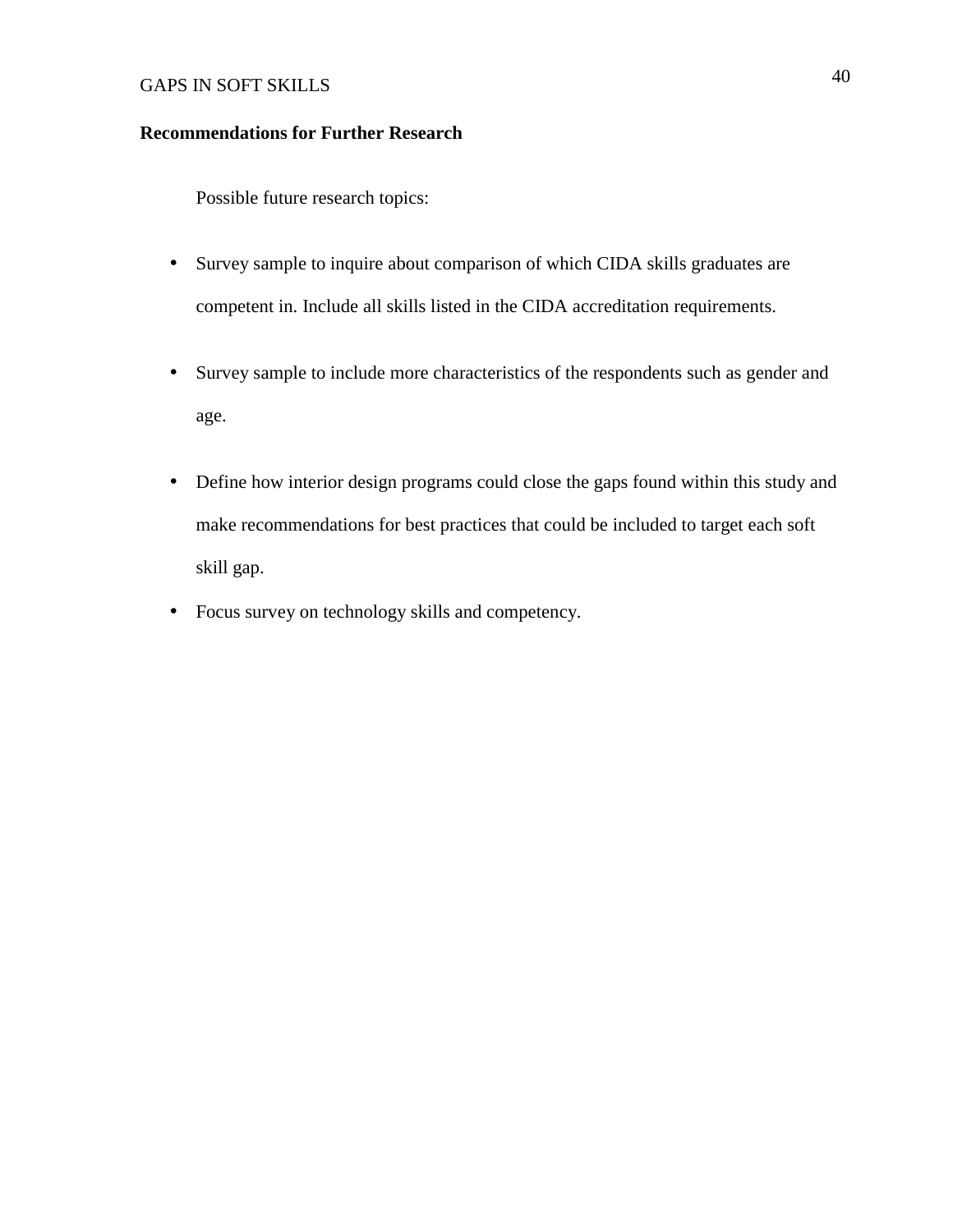#### **References**

- 2015 Top 100 Giants Rankings Companies Interior design. (2015, October 13). [[http://www.interiordesign.net/articles/detail/36673-2015-top-100-giants-rankings/\]](http://www.interiordesign.net/articles/detail/36673-2015-top-100-giants-rankings/).
- Accredited Programs | CIDA. (2014, May 25). Retrieved May 25, 2014, from http://accreditid.org/accredited-programs
- College of Technology 2014. (2015, September 20). Retrieved from

<http://www.emich.edu/cot/progsites/ide/>

- Council for Interior Design Accreditation Professional Standards. (2014). Retrieved from<http://accredit-id.org/professional-standards/>
- Gensler-Career Opportunities. (2015, October 13). Retrieved from <http://chk.tbe.taleo.net/chk02/ats/careers/searchResults.jsp?org=GENSLER&cws=1&act=ne> xt&rowFrom=0

Guevara, D. (2015). Undergraduate readiness for the office furniture industry.

- Hamel, G. (2015). How much does an interior designer make? Retrieved from<http://work.chron.com/much-interior-designer-make-6107.html>
- HOK Careers Employment Listings Interior design. (2015, October 13). Retrieved from [https://hok-openhire.silkroad.com/epostings/index.cfm?version=1&company\\_id=16737](https://hok-openhire.silkroad.com/epostings/index.cfm?version=1&company_id=16737)

Interior design Jobs. (2015, October 4). Retrieved from<https://interiordesignjobs.sellisp.com/jobs/>

- Merriam, S., & Bierema, L. (2014). *Adult learning: linking theory and practice* (1st ed.). San Fransisco, CA: Jossey-Bass.
- Ornstein, A. C., & Hunkins, F. P. (2008). *Curriculum: foundations, principles, and issues* (5th ed.). Allyn & Bacon.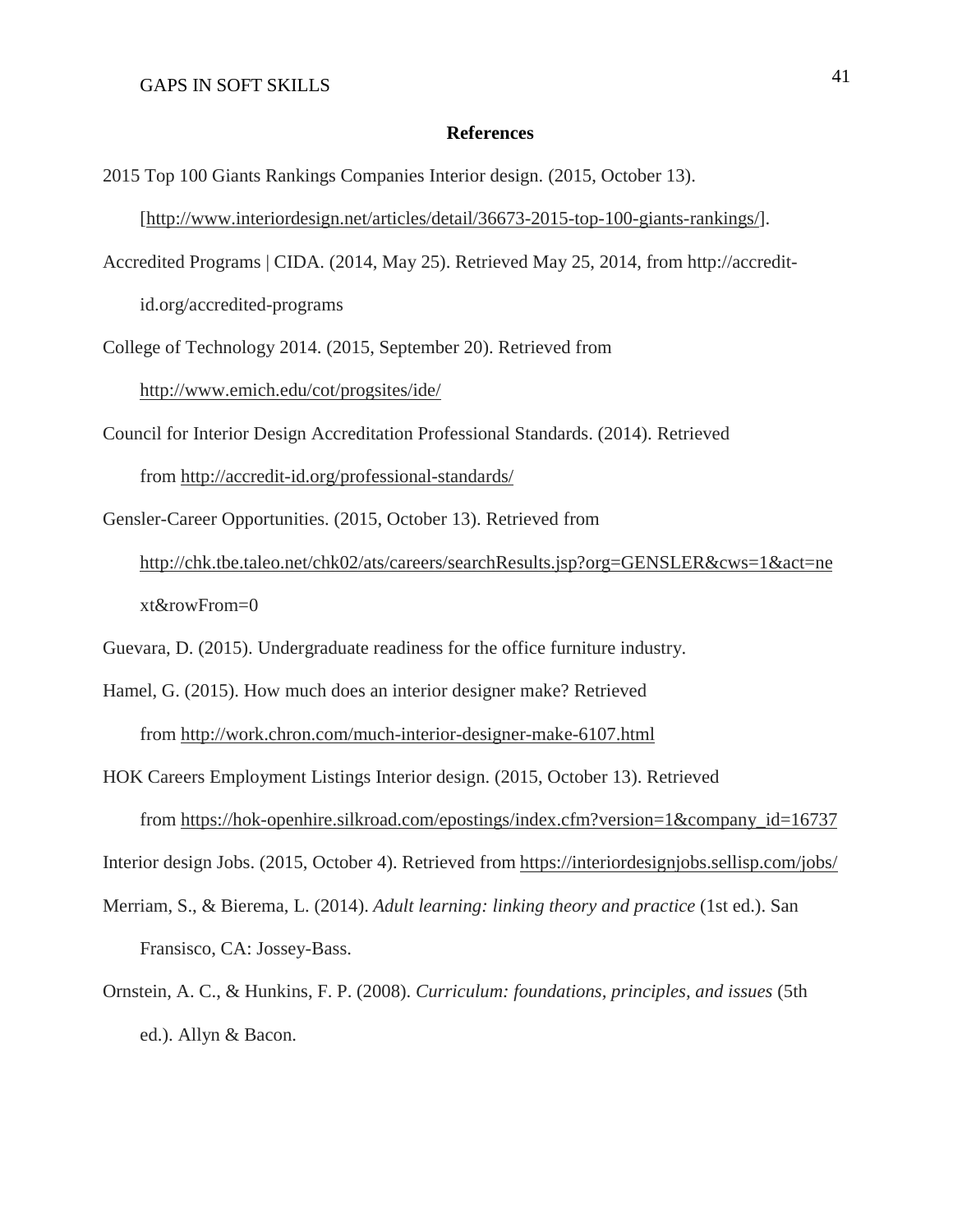- The National Center for Public Policy and Higher Education. (2006). *Measuring Up 2006: The National Report Card on Higher Education.*(p. 32). Retrieved from [www.highereducation.org](http://www.highereducation.org)
- Twenge, J. M., Campbell, S. M., Hoffman, B. J., & Lance, C. E. (2010). Generational differences in work values: Leisure and extrinsic values increasing, social and intrinsic values decreasing. *Journal of Management*, *36*(5), 1117–1142. doi/10.1177/0149206309352246
- University of California Davis. (n.d.). What are the annual earnings for a full-time minimum wage worker? Retrieved from<http://poverty.ucdavis.edu/faq/what-are-annual-earnings-full-time>minimum-wage-worker
- Wiles, J. W., & Bondi, J. C. (2015). *Curriculum development: a guide to practice* (9th ed.). Upper Saddle River, NJ: Pearson Education, Inc.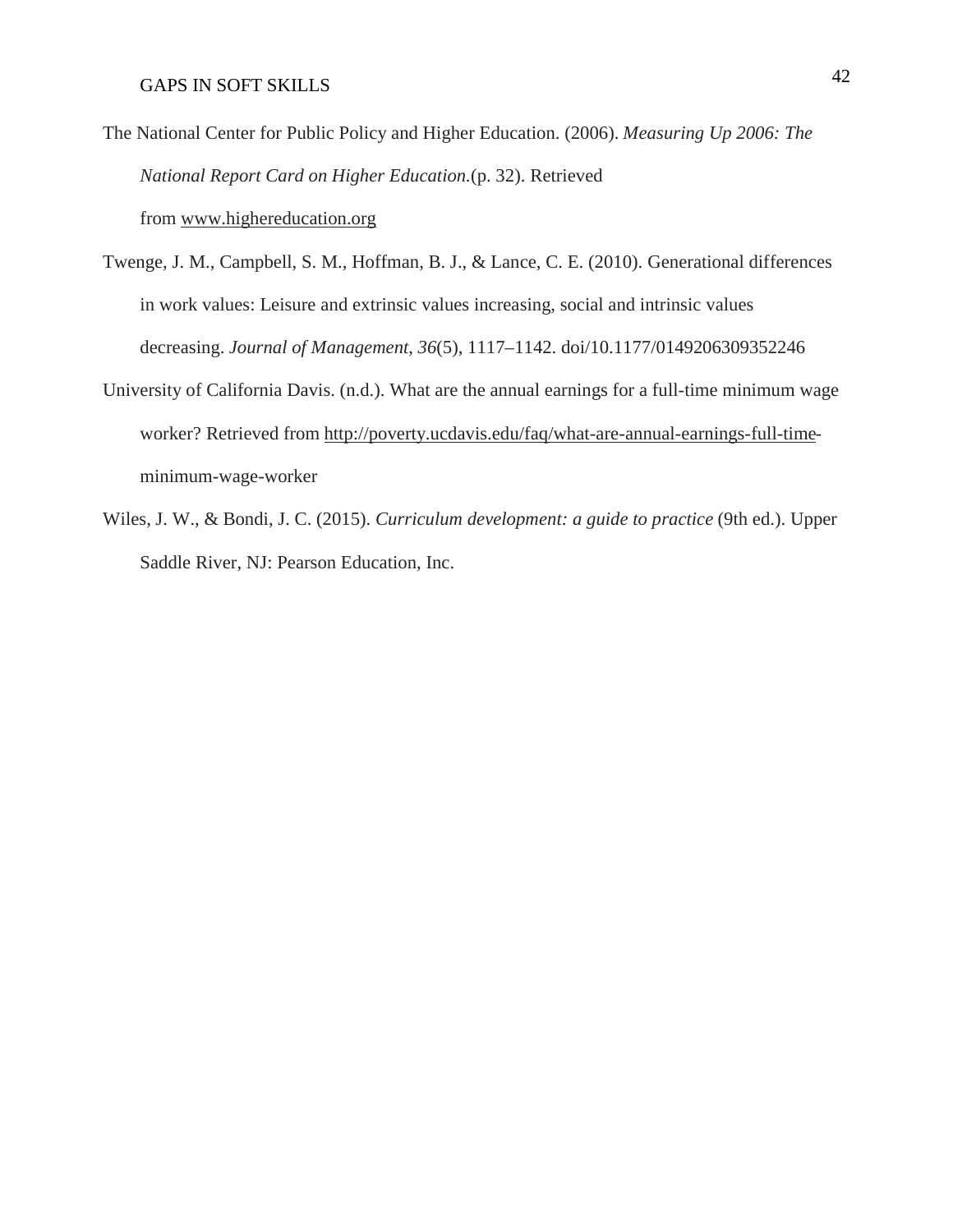#### **Appendices**

#### Appendix A

#### Human Subjects Approval Letter

## **RESEARCH** @ EMU

**UHSRC Determination: EXEMPT** 

DATE: **February 18, 2016** 

TO: **Diane Guevara School of Visual and Built Environments Eastern Michigan University** 

Re: UHSRC: # 843644-1 Category: Exempt category B2 Approval Date: February 18, 2016

#### Title: Gaps in Soft Skills of New Interior Design Graduates and Potential Employment

Your research project, entitled Gaps in Soft Skills of New Interior Design Graduates and Potential Employment, has been determined Exempt in accordance with federal regulation 45 CFR 46.102. UHSRC policy states that you, as the Principal Investigator, are responsible for protecting the rights and welfare of your research subjects and conducting your research as described in your protocol.

Renewals: Exempt protocols do not need to be renewed. When the project is completed, please submit the Human Subjects Study Completion Form (access through IRBNet on the UHSRC website).

Modifications: You may make minor changes (e.g., study staff changes, sample size changes, contact information changes, etc.) without submitting for review. However, if you plan to make changes that alter study design or any study instruments, you must submit a Human Subjects Approval Request Form and obtain approval prior to implementation. The form is available through IRBNet on the UHSRC website.

Problems: All major deviations from the reviewed protocol, unanticipated problems, adverse events, subject complaints, or other problems that may increase the risk to human subjects or change the category of review must be reported to the UHSRC via an Event Report form, available through IRBNet on the UHSRC website

Follow-up: If your Exempt project is not completed and closed after three years, the UHSRC office will contact you regarding the status of the project.

Please use the UHSRC number listed above on any forms submitted that relate to this project, or on any correspondence with the UHSRC office.

Good luck in your research. If we can be of further assistance, please contact us at 734-487-3090 or via e-mail at human.subjects@emich.edu. Thank you for your cooperation.

 $-1-$ 

Sincerely,

Paul T. Majeske Chair COT Human Subjects Review Committee

Generated on IRBNet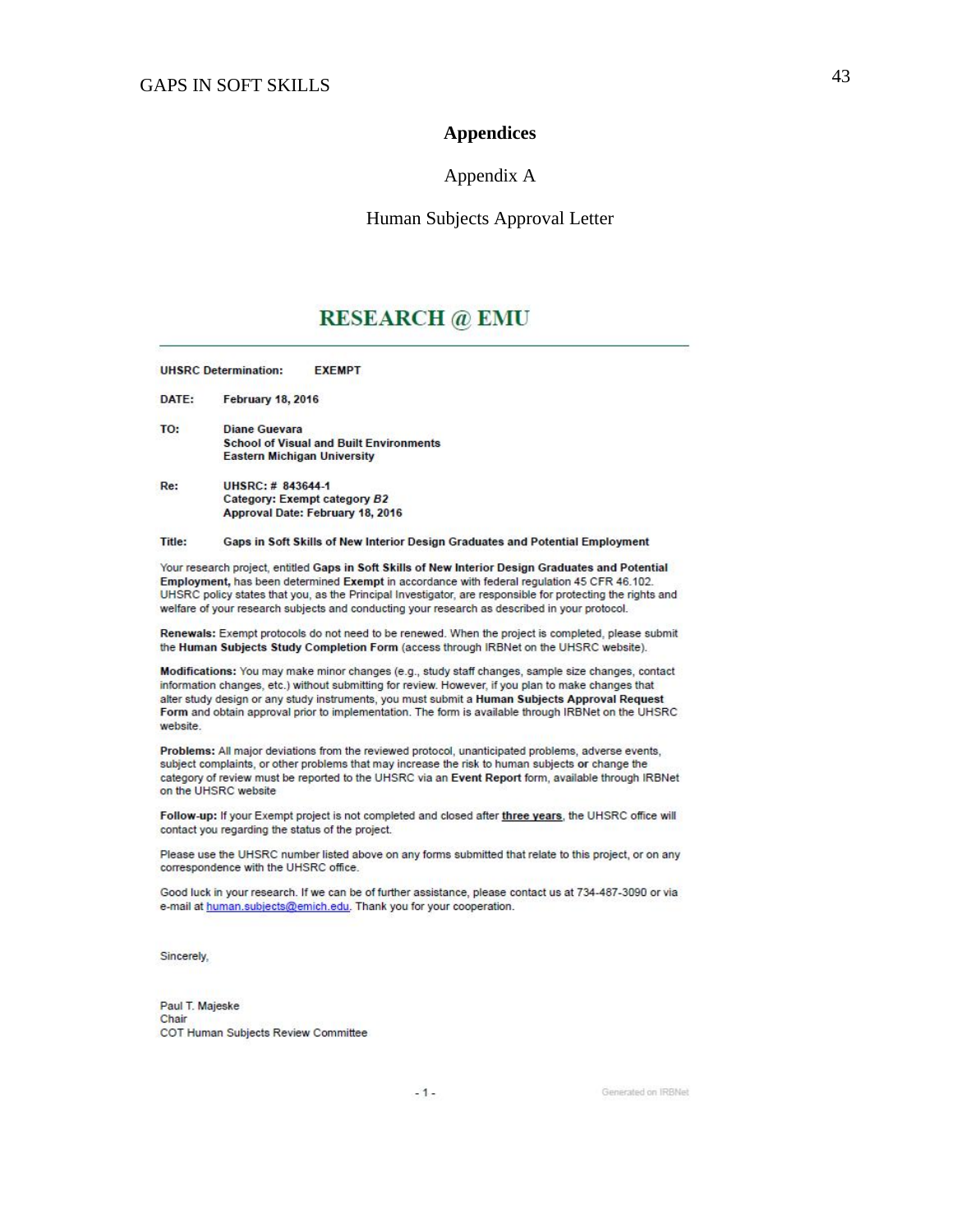#### Appendix B

#### Letter Introducing Survey

Good Morning,

My name is Diane Guevara and I am an Interior design graduate student at Eastern Michigan University.

My Master's Degree thesis topic is uncovering the gaps in soft skills of new Interior design graduates (BS degree) as perceived by potential employers who require a BS degree in Interior design. Interior design students spend four years learning how to communicate graphically; however, is the sacrifice that their soft skills lack as a result?

Your feedback on this 3minute survey will be anonymous.

The Human Subjects Committee at Eastern Michigan University is reviewing my approval form and I anticipate approval by January 2016 or earlier.

I appreciate your time and hope that you will assist in my Master's Degree thesis research. Please feel free to contact me with questions.

Kind regards, Diane Guevara, NCIDQ, LEED Green Associate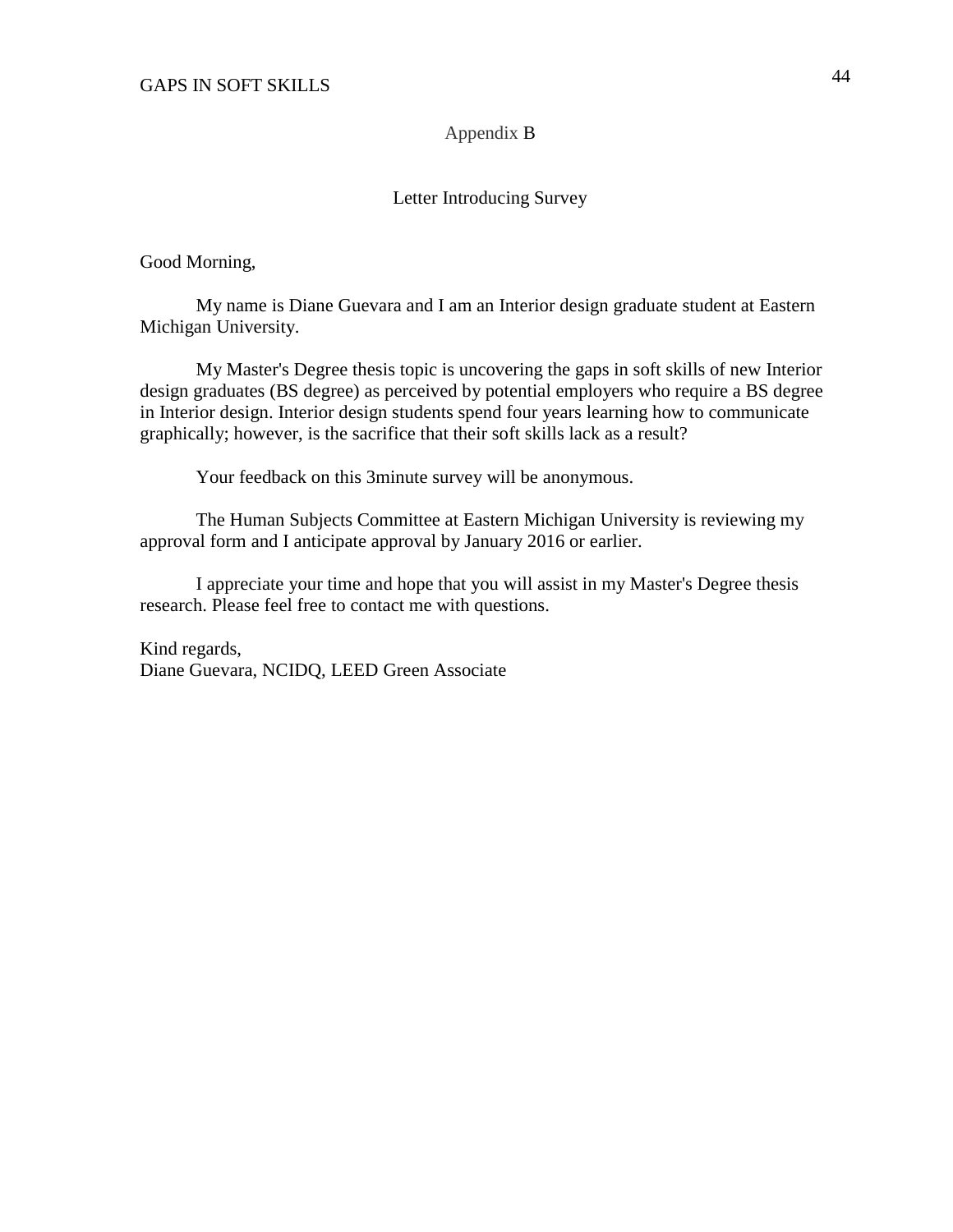#### Appendix C

#### Informed Consent Form

The purpose of my Master's thesis topic is uncovering the gaps in soft skills of new Interior design graduates (BS degree) as perceived by potential employers which require a BS degree in Interior design. This research is unfunded. Participation in this study involves completing a 3 minute online survey. The primary risk of participation in this study is a potential loss of confidentiality. You do not have to answer any questions that you do not want to answer. You will not directly benefit from participating in this research. We will keep your information confidential by not collecting names, nor IP address. Your answers will be stored in a password-protected computer file. We may share your answers only with other researchers within Eastern Michigan University. The results of this research may be published. No compensation is given. Participation in this research study is your choice. You may refuse to participate at any time, with no penalty to which you are otherwise entitled. You may choose to leave the study at any time. If you leave the study, the survey response will be cancelled.

If you have any questions about the research, you can contact the Principal Investigator, Diane Guevara at [dguevara@emich.edu](mailto:dguevara@emich.edu) or by phone at 617-320-9098. You can also contact Diane's adviser, Dr. Shinming Shyu, at [shyu@emich.edu](mailto:shyu@emich.edu) or College Director, Dr. Deb delaski-Smith, at [ddelaski@emich.edu](mailto:ddelaski@emich.edu)

For questions about your rights as a research subject, you can contact the Eastern Michigan University Office of Research Compliance at [human.subjects@emich.edu](mailto:human.subjects@emich.edu) or by phone at 734-487-3090.

Click "continue" to indicate consent to participate in this research study.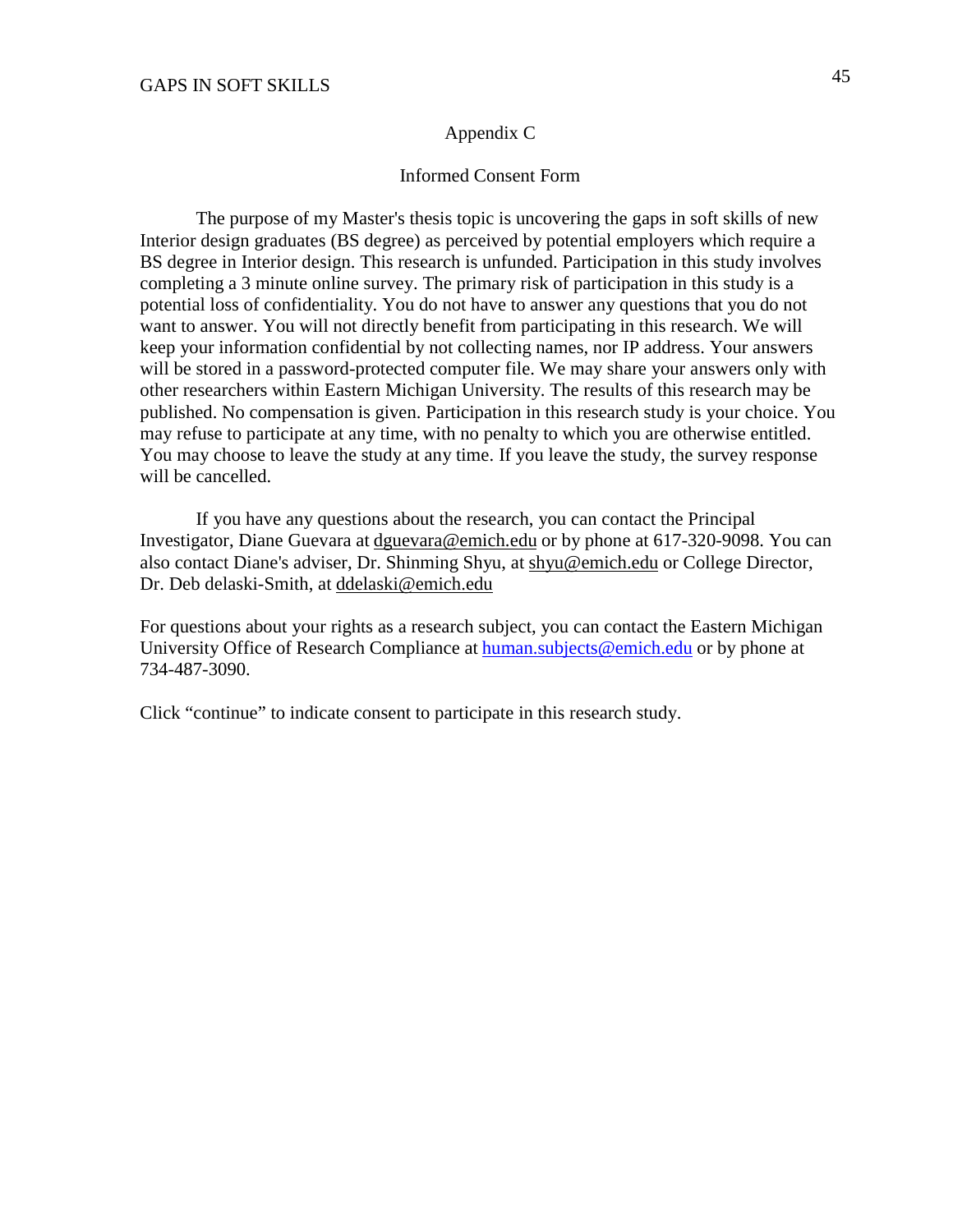#### Appendi x D

#### Sample Surv ey

- \* 1. Which census region are you located?
- ◯ Northeast
- / Midwest
- $\bigcirc$  South
- $\bigcirc$  West

\* 2. # of Designers employed in your firm? Include yourself if relevant.

\* 3. What is your title?

#### \* 4. Rate if new Interior Design college graduates posses the skill:

 $\div$ 

|                                            | 10%                                             | 20% | 30% | 40% | 50% | 60% | 70% | 80% | 90% | 100% |
|--------------------------------------------|-------------------------------------------------|-----|-----|-----|-----|-----|-----|-----|-----|------|
| Communicate design Ideas.                  |                                                 |     |     |     |     | 63  |     |     |     |      |
| Work In a team<br>environment.             |                                                 |     |     | C   |     | œ   |     |     |     |      |
| Verbal presentation skills.                | $\cup$                                          | œ   | O   | C   | r.  |     | C   | G   |     | O    |
| Communicate in writing.                    | O                                               | O   | C   | O   | c   | c   | O   |     |     |      |
| Problem solving.                           | O                                               | c   | C   | C   | r.  | C.  |     | c   |     |      |
| Organizational skills.                     | G                                               |     | c   | o   |     | c   |     |     |     |      |
| Work on multiple projects at<br>same time. |                                                 | œ   |     | C   |     |     |     |     |     |      |
| Prioritize to meet deadlines.              | $\left( \begin{array}{c} 1 \end{array} \right)$ |     | O   | O   |     | o   |     |     |     |      |
| Provide high level service to<br>clients.  |                                                 | 0   |     |     |     |     |     | C.  |     |      |
| Motivated self starter.                    | O                                               |     |     | O   |     |     |     |     |     |      |
| Willing to relocate<br>(geographically).   |                                                 |     | O   | O   |     | o   | 63  |     |     |      |

#### \* 5. In your opinion, which 4 skills are the most important for new Interior Designers? (choose only 4)

- Communicate design ideas.
- Work In a team environment.
- Verbal presentation skills.
- Communicate in writing.
- Problem solving.
- Organizational skills.
- Ability to work on multiple projects.
- $\Box$  Prioritize to meet deadlines.
- Provide high level service to clients.
- Motivated self starter.
- Willing to relocate (geographically).

#### 6. Comments?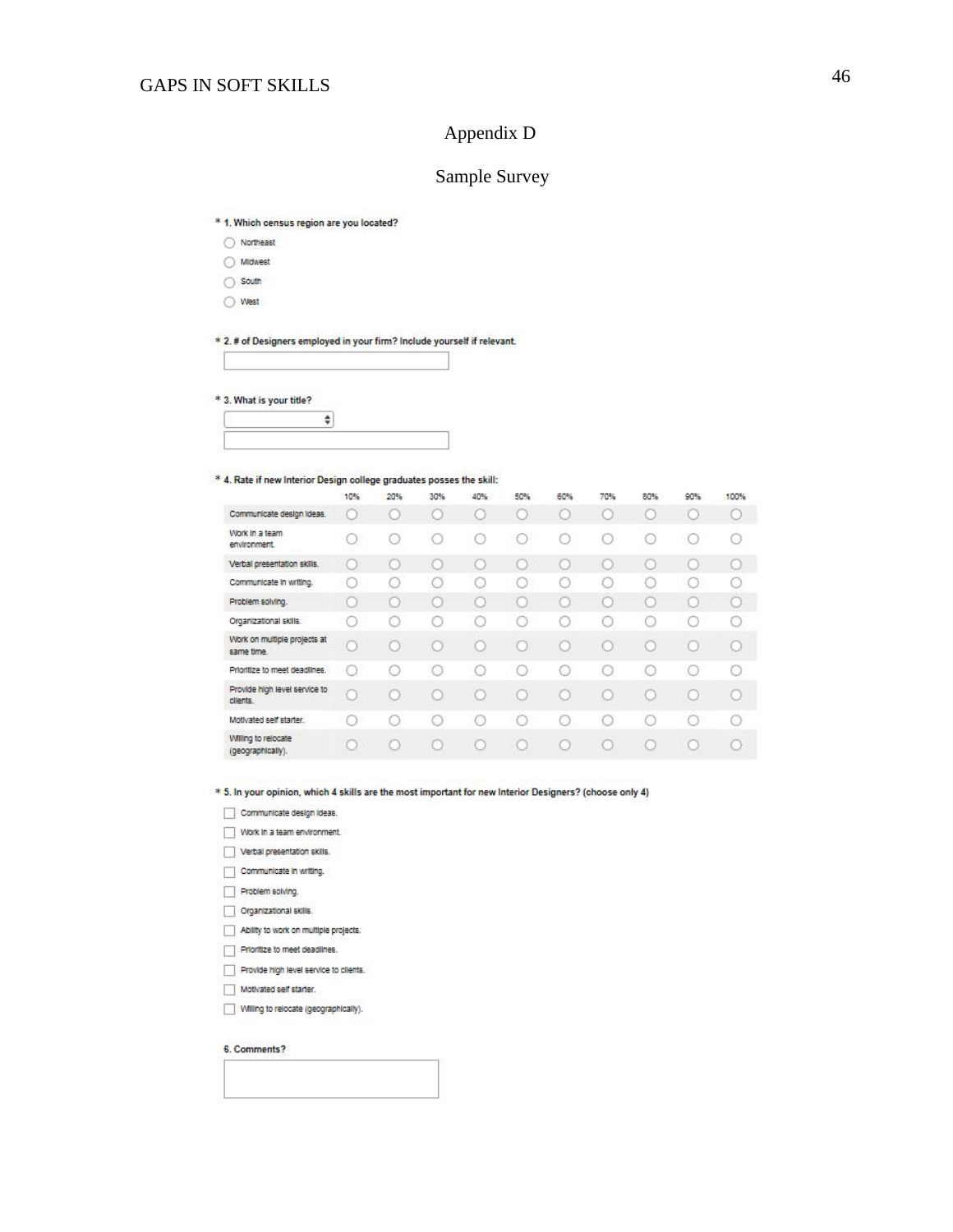# Appendix E

# Table 7

Table 7

| Correlations for Survey Question 4 (skills possessed). |  |  |  |
|--------------------------------------------------------|--|--|--|
|                                                        |  |  |  |

|        |                                   | Comm Team    |                                                                                                        | Ver          | Write Prob                                                                                                                                |                | Org                |         | Mult Prior Prov               |                          | Moti    | Will      |
|--------|-----------------------------------|--------------|--------------------------------------------------------------------------------------------------------|--------------|-------------------------------------------------------------------------------------------------------------------------------------------|----------------|--------------------|---------|-------------------------------|--------------------------|---------|-----------|
| Comm   | Pears<br>on<br>Corre              | $\mathbf{1}$ | $.673*$                                                                                                | $.751*$      | .770 <sup>*</sup> , .828 <sup>*</sup> , .737 <sup>*</sup> , .700 <sup>*</sup> , .733 <sup>*</sup> , .794 <sup>*</sup> , .712 <sup>*</sup> |                |                    |         |                               |                          |         | .180      |
|        | lation<br>Sig.                    |              |                                                                                                        |              |                                                                                                                                           |                |                    |         |                               |                          |         |           |
|        | $(2 -$<br>tailed<br>$\mathcal{C}$ |              | .000                                                                                                   | .000         | .000                                                                                                                                      | .000           | .000               | .000    | .000                          | .000                     | .000    | .064      |
| Team   | ${\bf N}$<br>Pears                | 106          | 106                                                                                                    | 106          | 106                                                                                                                                       | 106            | 106                | 106     | 106                           | 106                      | 106     | 106       |
|        | on<br>Corre<br>lation             | $.673***$    | $\mathbf{1}$                                                                                           |              | .669* .687* .733* .680* .727* .710* .729* .645*                                                                                           |                |                    |         |                               |                          |         | .267      |
|        | Sig.<br>$(2 -$                    |              |                                                                                                        |              |                                                                                                                                           |                |                    |         |                               |                          |         |           |
|        | tailed<br>$\mathcal{L}$           | .000         |                                                                                                        | .000         | .000                                                                                                                                      | .000           | .000               | .000    | .000                          | .000                     | .000    | .006      |
| Verbal | $\mathbf N$<br>Pears              | 106          | 106                                                                                                    | 106          | 106                                                                                                                                       | 106            | 106                | 106     | 106                           | 106                      | 106     | 106       |
|        | on<br>Corre<br>lation             | $.751***$    | $.669*$                                                                                                | $\mathbf{1}$ | $.696*$                                                                                                                                   |                |                    |         | .766* .691* .644* .712* .799* |                          | $.668*$ | .235      |
|        | Sig.<br>$(2 -$<br>tailed          | .000         | .000                                                                                                   |              | .000                                                                                                                                      | .000           | .000               | .000    | .000                          | .000                     | .000    | .015      |
| Write  | $\mathcal{E}$<br>N<br>Pears       | 106          | 106                                                                                                    | 106          | 106                                                                                                                                       | 106            | 106                | 106     | 106                           | 106                      | 106     | 106       |
|        | on<br>Corre                       | $.770***$    | $.687*$                                                                                                | $.696*$      | $\mathbf{1}$                                                                                                                              | $.673^{*}_{*}$ | $.778^*$<br>$\ast$ | $.639*$ | $.712*$<br>$\ast$             | $.656*$                  | $.685*$ | .148      |
|        | lation<br>Sig.                    |              |                                                                                                        |              |                                                                                                                                           |                |                    |         |                               |                          |         |           |
|        | $(2 -$<br>tailed                  |              | .000 .000 .000                                                                                         |              |                                                                                                                                           |                |                    |         |                               | 000. 000. 000. 000. 000. |         | .000 .130 |
|        | $\overline{)}$<br>N               | 106          | 106                                                                                                    | 106          | 106                                                                                                                                       | 106            | 106                | 106     | 106                           | 106                      | 106     | 106       |
| Prob   | Pears<br>on<br>Corre<br>lation    |              | $828^{**}$ $.733^{*}$ $.766^{*}$ $.673^{*}$ $1$ $.784^{*}$ $.753^{*}$ $.778^{*}$ $.803^{*}$ $.759^{*}$ |              |                                                                                                                                           |                |                    |         |                               |                          |         | .159      |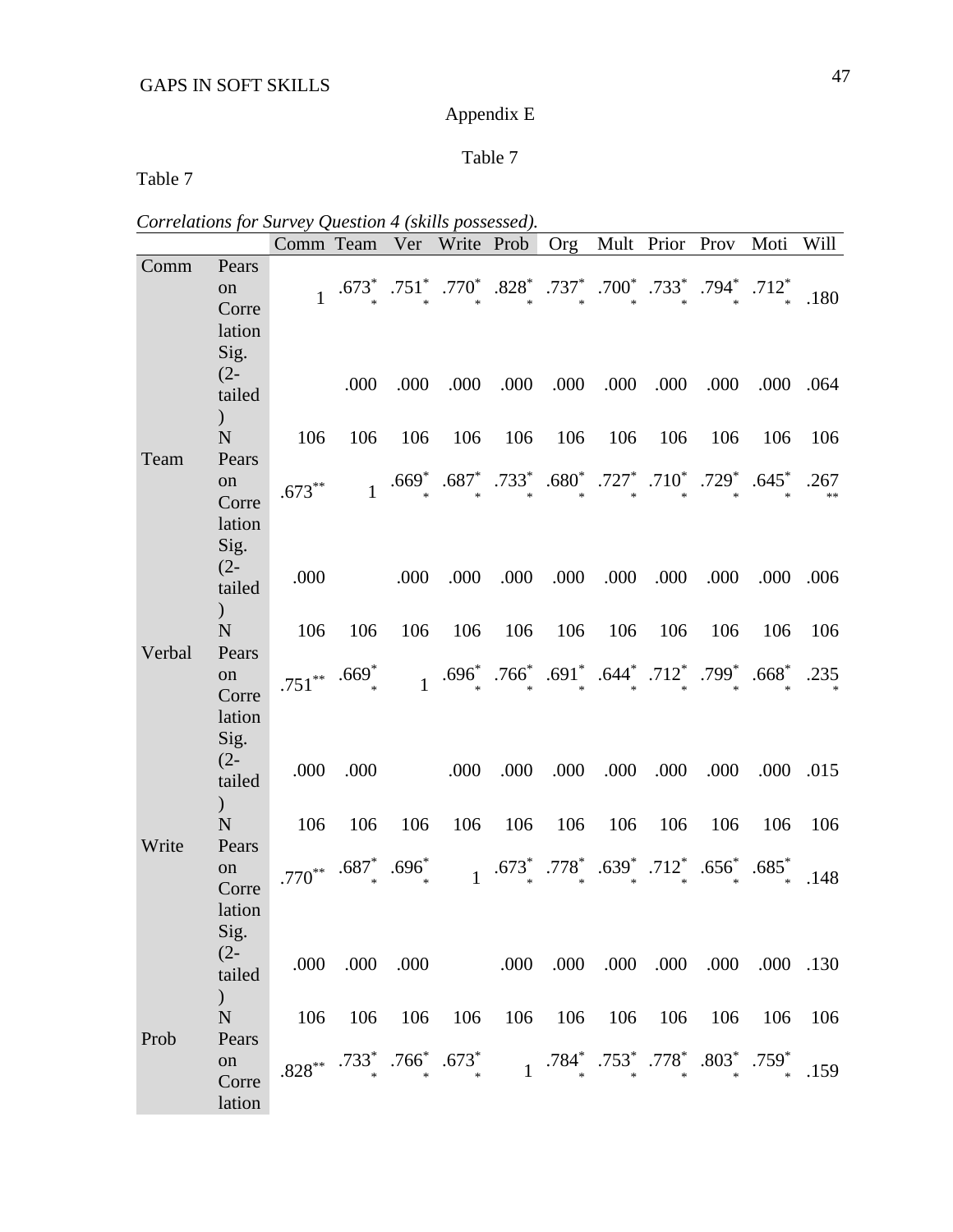|       | Sig.<br>$(2 -$<br>tailed                  | .000                          | .000                                                                                                                                                               | .000                       | .000                    |      | .000         | .000          | .000           | .000                                                      |                            | .000 .104 |
|-------|-------------------------------------------|-------------------------------|--------------------------------------------------------------------------------------------------------------------------------------------------------------------|----------------------------|-------------------------|------|--------------|---------------|----------------|-----------------------------------------------------------|----------------------------|-----------|
|       | $\mathcal{C}$<br>$\mathbf N$              | 106                           | 106                                                                                                                                                                | 106                        | 106                     | 106  | 106          | 106           | 106            | 106                                                       | 106                        | 106       |
| Org   | Pears<br>on<br>Corre<br>lation<br>Sig.    | $.737***$                     | $.680^*$ $.691^*$ $.778^*$ $.784^*$                                                                                                                                |                            |                         |      | $\mathbf{1}$ | $.750*$       | $.820*$        |                                                           | $.748^*$ .714 <sup>*</sup> | .105      |
|       | $(2 -$<br>tailed<br>$\mathcal{E}$         | .000                          | .000                                                                                                                                                               | .000                       | .000                    | .000 |              | .000          | .000           | .000                                                      | .000                       | .284      |
| Mult  | $\mathbf N$<br>Pears                      | 106                           | 106                                                                                                                                                                | 106                        | 106                     | 106  | 106          | 106           | 106            | 106                                                       | 106                        | 106       |
|       | on<br>Corre<br>lation                     | $.700^{**}$ .727 <sup>*</sup> |                                                                                                                                                                    |                            | .644* .639* .753* .750* |      |              |               |                | $1$ .771 <sup>*</sup> .746 <sup>*</sup> .647 <sup>*</sup> |                            | .133      |
|       | Sig.<br>$(2 -$<br>tailed<br>$\mathcal{L}$ | .000                          | .000                                                                                                                                                               | .000                       | .000                    | .000 | .000         |               | .000           | .000                                                      | .000                       | .174      |
|       | $\mathbf N$                               | 106                           | 106                                                                                                                                                                | 106                        | 106                     | 106  | 106          | 106           | 106            | 106                                                       | 106                        | 106       |
| Prior | Pears<br>on<br>Corre<br>lation            | $.733***$                     | $.710*$                                                                                                                                                            | $.712^*$ $.712^*$ $.778^*$ |                         |      | $.820*$      | $.771^{\ast}$ | $\overline{1}$ | .775 * 735 *.                                             |                            | .152      |
|       | Sig.<br>$(2 -$<br>tailed<br>$\mathcal{C}$ | .000                          | .000                                                                                                                                                               | .000                       | .000                    | .000 | .000         | .000          |                | .000                                                      | .000                       | .120      |
|       | $\mathbf N$                               | 106                           | 106                                                                                                                                                                | 106                        | 106                     | 106  | 106          | 106           | 106            | 106                                                       | 106                        | 106       |
| Prov  | Pears<br>on<br>Corre<br>lation            |                               | .794** $.729^*$ .799* $.656^*$ .803* .748* .746* .775* 1.728* .148                                                                                                 |                            |                         |      |              |               |                |                                                           |                            |           |
|       | Sig.<br>$(2 -$<br>tailed<br>$\mathcal{L}$ | .000                          | .000                                                                                                                                                               |                            | .000 .000               | .000 | .000         |               | .000 .000      |                                                           |                            | .000 .130 |
| Moti  | N<br>Pears                                | 106                           | 106                                                                                                                                                                | 106                        | 106                     | 106  |              | 106 106       | 106            | 106                                                       | 106                        | 106       |
|       | on<br>Corre<br>lation                     |                               | .712 <sup>**</sup> .645 <sup>*</sup> .668 <sup>*</sup> .685 <sup>*</sup> .759 <sup>*</sup> .714 <sup>*</sup> .647 <sup>*</sup> .735 <sup>*</sup> .728 <sup>*</sup> |                            |                         |      |              |               |                |                                                           | $\overline{1}$             | .183      |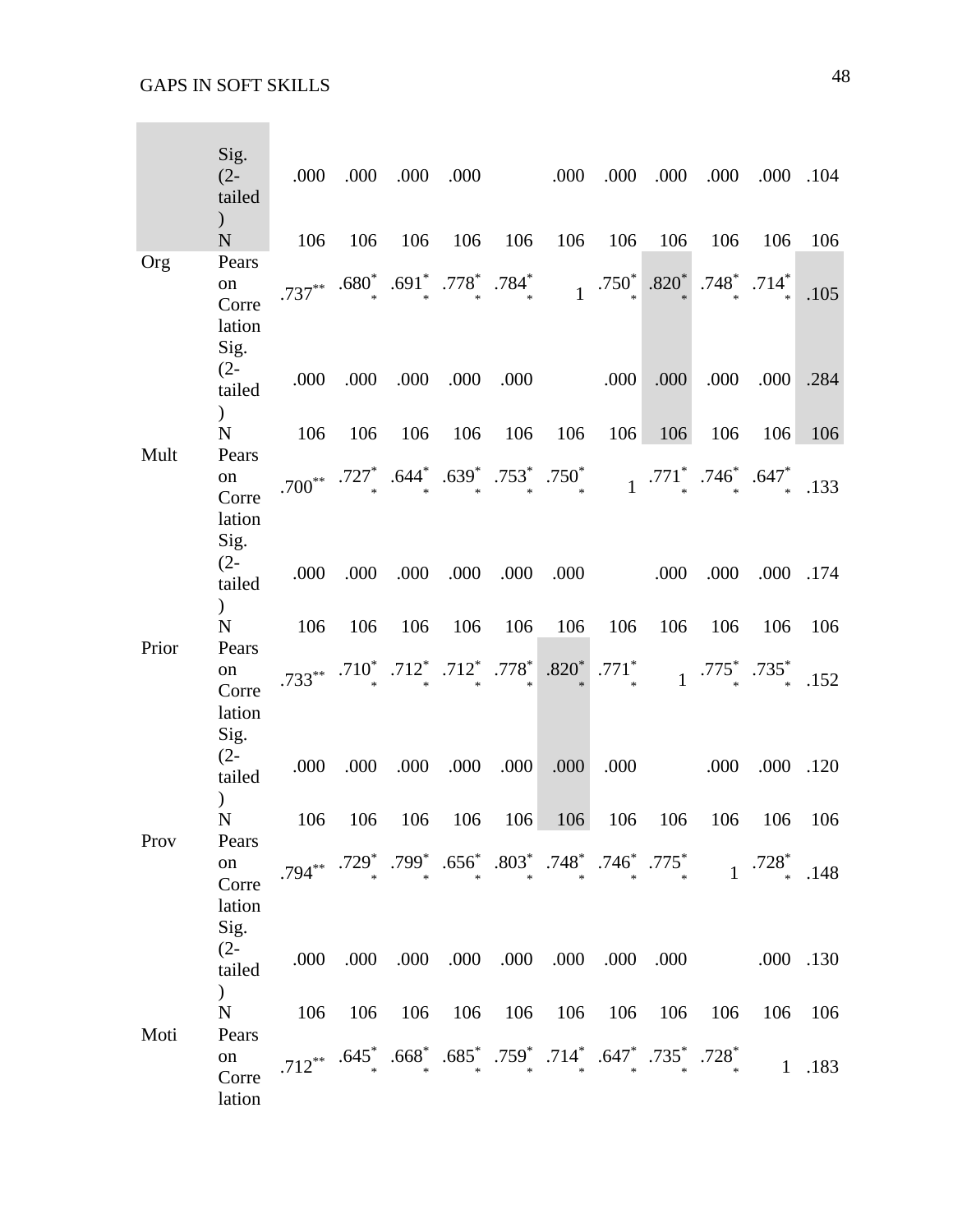| $\sim$  | $\blacksquare$ | $\cdot$ $\sim$ |      | 0.011                    |      | $\sim$ 1 $\sqrt{2}$ $\sim$ 11 11 |      |      |               |      |      |              |
|---------|----------------|----------------|------|--------------------------|------|----------------------------------|------|------|---------------|------|------|--------------|
|         | N              | 106            | 106  | 106                      | 106  | 106                              | 106  | 106  | 106           | 106  | 106  | 106          |
|         |                |                |      |                          |      |                                  |      |      |               |      |      |              |
|         | tailed         |                |      |                          |      |                                  |      |      |               |      |      |              |
|         | $(2 -$         | .064           | .006 | .015                     | .130 | .104                             | .284 | .174 | .120          | .130 | .061 |              |
|         | Sig.           |                |      |                          |      |                                  |      |      |               |      |      |              |
|         | lation         |                |      |                          |      |                                  |      |      |               |      |      |              |
|         | Corre          |                |      |                          |      |                                  |      |      |               |      |      |              |
|         | on             | .180           |      | $.267^*$ $.235^*$ $.148$ |      | .159                             | .105 |      | $.133$ $.152$ | .148 | .183 | $\mathbf{1}$ |
| Willing | Pears          |                |      |                          |      |                                  |      |      |               |      |      |              |
|         | N              | 106            | 106  | 106                      | 106  | 106                              | 106  | 106  | 106           | 106  | 106  | 106          |
|         |                |                |      |                          |      |                                  |      |      |               |      |      |              |
|         | tailed         |                |      |                          |      |                                  |      |      |               |      |      |              |
|         | $(2 -$         | .000           | .000 | .000                     | .000 | .000                             | .000 | .000 | .000          | .000 |      | .061         |
|         | Sig.           |                |      |                          |      |                                  |      |      |               |      |      |              |

\*\*. Correlation is significant at the 0.01 level (2-tailed).

\*. Correlation is significant at the 0.05 level (2-tailed).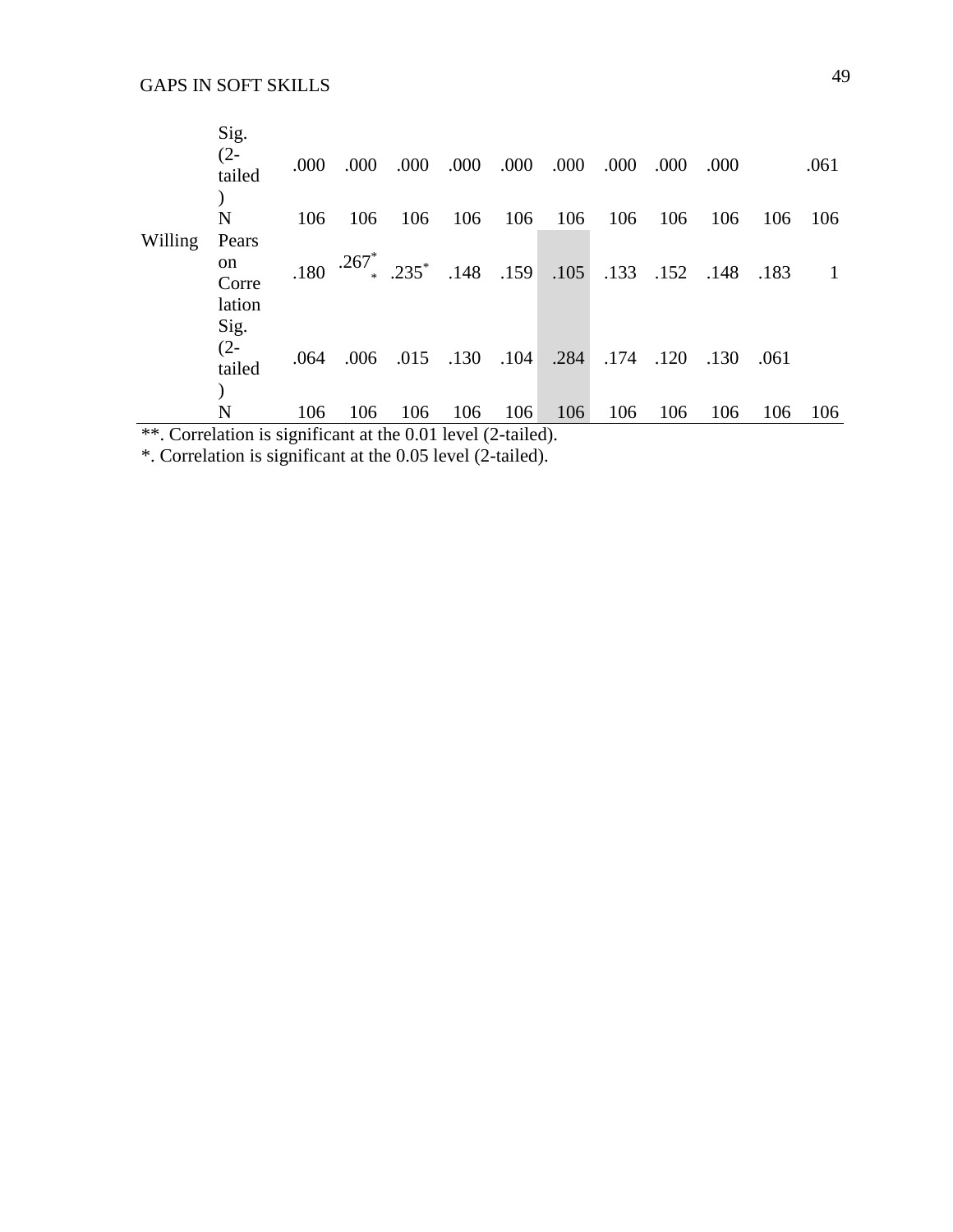# Appendix F

# Table 17

Table 17

| Correlations for Survey Question 5 (skills most important) |  |  |
|------------------------------------------------------------|--|--|
|                                                            |  |  |

|        |                                       | Comm Team Verb Write Prob Org |                                                                   |              |                                    |            |                                |              |                                     |                             | Mult Prior Prov Moti Will |                      |
|--------|---------------------------------------|-------------------------------|-------------------------------------------------------------------|--------------|------------------------------------|------------|--------------------------------|--------------|-------------------------------------|-----------------------------|---------------------------|----------------------|
| Comm   | Pearson<br>Correlatio<br>$\mathbf n$  |                               | $1 - .032$                                                        |              | .115 -.090 -.019 -.176 .283* .300* |            |                                |              |                                     |                             | $.045$ $.287*$            | $\cdot^{\mathrm{b}}$ |
|        | $Sig. (2-$<br>tailed)                 |                               | .746                                                              | .242         | .358                               | .848       | .071                           | .003         | .002                                | .647                        | .003                      |                      |
|        | N                                     | 106                           | 106                                                               | 106          | 106                                | 106        | 106                            | 106          | 106                                 | 106                         | 106                       | 106                  |
| Team   | Pearson<br>Correlatio<br>$\mathbf n$  | $-.032$                       | $\,1\,$                                                           | $.230*$      | $.362*$                            | $.268^{*}$ |                                | $-.077-.077$ | $.205*$                             | $-.090$                     | .128                      | $\cdot^{\mathrm{b}}$ |
|        | Sig. $(2-$<br>tailed)                 | .746                          |                                                                   | .018         | .000                               | .005       | .430                           | .435         | .035                                | .360                        | .190                      |                      |
|        | N                                     | 106                           | 106                                                               | 106          | 106                                | 106        | 106                            | 106          | 106                                 | 106                         | 106                       | 106                  |
| Verbal | Pearson<br>Correlatio<br>$\mathbf n$  | .115                          | $.230*$                                                           | $\mathbf{1}$ | .113                               |            | $.096 - .073$                  |              | $.241$ <sup>*</sup> $-.181$ $-.151$ |                             | $.205*$                   | $\cdot$ <sup>b</sup> |
|        | Sig. $(2-$<br>tailed)                 | .242                          | .018                                                              |              | .250                               | .325       | .456                           | .013         | .063                                | .122                        | .035                      |                      |
|        | N                                     | 106                           | 106                                                               | 106          | 106                                | 106        | 106                            | 106          | 106                                 | 106                         | 106                       | 106                  |
| Write  | Pearson<br>Correlatio<br>$\mathbf n$  | $-.090$                       | $.362*$                                                           | .113         | $\mathbf{1}$                       |            | $.034-.064$                    |              |                                     | $.102 - .087 - .047 - .147$ |                           | $\cdot$ b            |
|        | Sig. $(2-$<br>tailed)                 | .358                          | .000                                                              | .250         |                                    | .731       | .513                           | .300         | .376                                | .632                        | .134                      |                      |
|        | ${\bf N}$                             | 106                           | 106                                                               | 106          | 106                                | 106        | 106                            | 106          | 106                                 | 106                         | 106                       | 106                  |
| Prob   | Pearson<br>Correlatio<br>$\mathbf{n}$ |                               | $-.019$ .268 <sup>*</sup>                                         | .096         | .034                               |            | $1-.121-.170.268$ <sup>*</sup> |              |                                     |                             | $-.104-.170$              | $\cdot$ ,            |
|        | Sig. $(2-$<br>tailed)                 | .848                          | .005                                                              | .325         | .731                               |            | .216                           | .082         | .005                                | .290                        | .081                      |                      |
|        | N                                     | 106                           | 106                                                               | 106          | 106                                | 106        | 106                            | 106          | 106                                 | 106                         | 106                       | 106                  |
| Org    | Pearson<br>Correlatio<br>$\mathbf n$  |                               | $-.176$ $-.077$ $-.073$ $-.064$ $-.121$ $1$ $.202$ $-.036$ $.353$ |              |                                    |            |                                |              |                                     |                             | .093                      | $\cdot$              |
|        | Sig. $(2-$<br>tailed)                 | .071                          | .430                                                              | .456         | .513                               | .216       |                                | .038         | .711                                | .000                        | .345                      |                      |
|        | ${\bf N}$                             | 106                           | 106                                                               | 106          | 106                                | 106        | 106                            | 106          | 106                                 | 106                         | 106                       | 106                  |